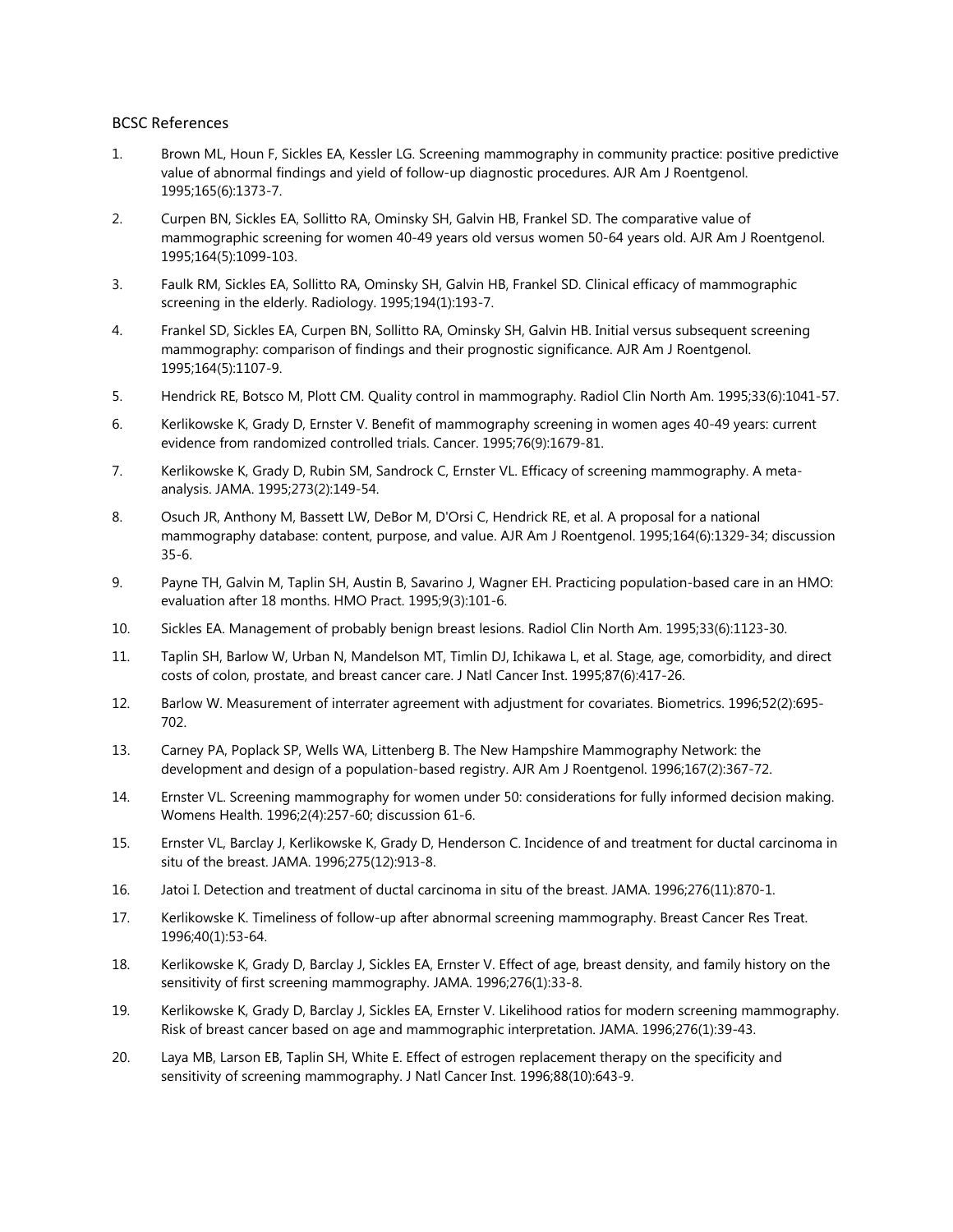- 21. Linver MN, Rosenberg RD, Smith RA. Mammography outcomes analysis: potential panacea or Pandora's box? AJR Am J Roentgenol. 1996;167(2):373-5.
- 22. Mettler FA, Upton AC, Kelsey CA, Ashby RN, Rosenberg RD, Linver MN. Benefits versus risks from mammography: a critical reassessment. Cancer. 1996;77(5):903-9.
- 23. Rosenberg RD, Lando JF, Hunt WC, Darling RR, Williamson MR, Linver MN, et al. The New Mexico Mammography Project. Screening mammography performance in Albuquerque, New Mexico, 1991 to 1993. Cancer. 1996;78(8):1731-9.
- 24. Taplin SH. Clinician's commentary on can mammography prevent breast cancer mortality in younger women? HMO practice / HMO Group. 1996;10:67-8.
- 25. Wolverton DE, Sickles EA. Clinical outcome of doubtful mammographic findings. AJR Am J Roentgenol. 1996;167(4):1041-5.
- 26. Yankaskas BC, Jones MB, Aldrich TE. The Carolina Mammography Registry: a population-based mammography and cancer surveillance project. J Registry Management. 1996;23:175-8.
- 27. Ballard-Barbash R, Taplin SH, Yankaskas BC, Ernster VL, Rosenberg RD, Carney PA, et al. Breast Cancer Surveillance Consortium: a national mammography screening and outcomes database. AJR Am J Roentgenol. 1997;169(4):1001-8.
- 28. Barlow WE. Global measures of local influence for proportional hazards regression models. Biometrics. 1997;53(3):1157-62.
- 29. Breen N, Feuer EJ, Depuy S, Zapka J. The effect of Medicare reimbursement for screening mammography on utilization and payment. National Cancer Institute Breast Cancer Screening Consortium. Public Health Rep. 1997;112(5):423-32.
- 30. Brenner RJ, Sickles EA. Surveillance mammography and stereotactic core breast biopsy for probably benign lesions: a cost comparison analysis. Acad Radiol. 1997;4(6):419-25.
- 31. Chevarley F, White E. Recent trends in breast cancer mortality among white and black US women. Am J Public Health. 1997;87(5):775-81.
- 32. Ernster V. Epidemiology and natural history of ductal carcinoma in situ. In: Silverstein MJ, editor. Ductal carcinoma in situ of the breast. Baltimore: Williams & Wilkins; 1997.
- 33. Ernster VL. Mammography screening for women aged 40 through 49--a guidelines saga and a clarion call for informed decision making. Am J Public Health. 1997;87(7):1103-6.
- 34. Ernster VL, Barclay J. Increases in ductal carcinoma in situ (DCIS) of the breast in relation to mammography: a dilemma. J Natl Cancer Inst Monogr. 1997(22):151-6.
- 35. Kerlikowske K. Efficacy of screening mammography among women aged 40 to 49 years and 50 to 69 years: comparison of relative and absolute benefit. J Natl Cancer Inst Monogr. 1997(22):79-86.
- 36. Kerlikowske K, Barclay J. Outcomes of modern screening mammography. J Natl Cancer Inst Monogr. 1997(22):105-11.
- 37. Kerlikowske K, Barclay J, Grady D, Sickles EA, Ernster V. Comparison of risk factors for ductal carcinoma in situ and invasive breast cancer. J Natl Cancer Inst. 1997;89(1):76-82.
- 38. Lazovich D, White E, Thomas DB, Moe RE, Taplin S. Change in the use of breast-conserving surgery in western Washington after the 1990 NIH Consensus Development Conference. Arch Surg. 1997;132(4):418-23.
- 39. Pepe MS, Urban N, Rutter C, Longton G. Design of a study to improve accuracy in reading mammograms. J Clin Epidemiol. 1997;50(12):1327-38.
- 40. Potosky AL, Merrill RM, Riley GF, Taplin SH, Barlow W, Fireman BH, et al. Breast cancer survival and treatment in health maintenance organization and fee-for-service settings. J Natl Cancer Inst. 1997;89(22):1683-91.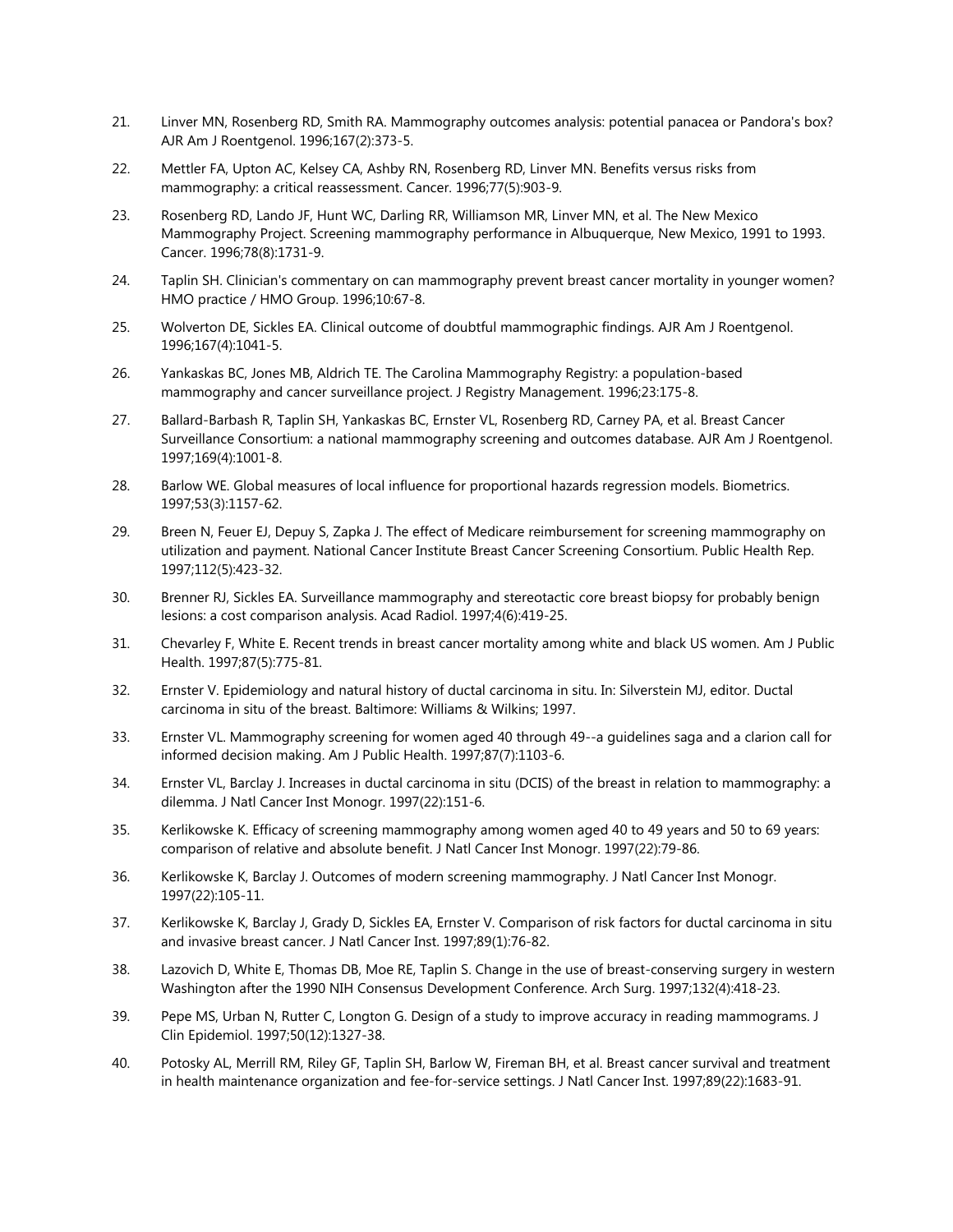- 41. Sickles EA. Breast cancer screening outcomes in women ages 40-49: clinical experience with service screening using modern mammography. J Natl Cancer Inst Monogr. 1997(22):99-104.
- 42. Taplin SH, Mandelson MT, Anderman C, White E, Thompson RS, Timlin D, et al. Mammography diffusion and trends in late-stage breast cancer: evaluating outcomes in a population. Cancer Epidemiol Biomarkers Prev. 1997;6(8):625-31.
- 43. Taplin SH, Urban N, Taylor VM, Savarino J. Conflicting national recommendations and the use of screening mammography: does the physician's recommendation matter? J Am Board Fam Pract. 1997;10(2):88-95.
- 44. Barlow W. Modeling of categorical agreement. In: Armitage P, Colton T, editors. Encyclopedia of Biostatistics. Chichester: John Wiley & Sons Ltd; 1998.
- 45. Carney PA, Eliassen MS, Wells WA, Swartz WG. Can we improve breast pathology reporting practices? A community-based breast pathology quality improvement program in New Hampshire. J Community Health. 1998;23(2):85-98.
- 46. Cronin KA, Weed DL, Connor RJ, Prorok PC. Case-control studies of cancer screening: theory and practice. J Natl Cancer Inst. 1998;90(7):498-504.
- 47. Dole GF, Carney PA. Characteristics of underserved women who did and those who did not use a free/lowcost voucher as part of a mammography screening program. J Cancer Educ. 1998;13(2):102-7.
- 48. Frost FJ, Tollestrup K, Trinkaus KM, Rodgers D, Kunde T, Petersen HV, et al. Mammography screening and breast cancer tumor size in female members of a managed care organization. Cancer Epidemiol Biomarkers Prev. 1998;7(7):585-9.
- 49. Hendrick RE, Chrvala CA, Plott CM, Cutter GR, Jessop NW, Wilcox-Buchalla P. Improvement in mammography quality control: 1987-1995. Radiology. 1998;207(3):663-8.
- 50. Kerlikowske K, Grady D, Barclay J, Frankel SD, Ominsky SH, Sickles EA, et al. Variability and accuracy in mammographic interpretation using the American College of Radiology Breast Imaging Reporting and Data System. J Natl Cancer Inst. 1998;90(23):1801-9.
- 51. Meishchke H, Andersen MR, Bowen D, Urban N. A health priorities model: application to mammography screening. Health Ed Behav. 1998;77:903-9.
- 52. Phillips KA, Kerlikowske K, Baker LC, Chang SW, Brown ML. Factors associated with women's adherence to mammography screening guidelines. Health Serv Res. 1998;33(1):29-53.
- 53. Rosenberg RD, Hunt WC, Williamson MR, Gilliland FD, Wiest PW, Kelsey CA, et al. Effects of age, breast density, ethnicity, and estrogen replacement therapy on screening mammographic sensitivity and cancer stage at diagnosis: review of 183,134 screening mammograms in Albuquerque, New Mexico. Radiology. 1998;209(2):511-8.
- 54. Smith-Bindman R, Kerlikowske K. Is there a downside to elderly women undergoing screening mammography? J Natl Cancer Inst. 1998;90(18):1322-3.
- 55. Taplin S, Galvin MS, Payne T, Coole D, Wagner E. Putting population-based care into practice: real option or rhetoric? J Am Board Fam Pract. 1998;11(2):116-26.
- 56. Wells WA, Carney PA, Eliassen MS, Tosteson AN, Greenberg ER. Statewide study of diagnostic agreement in breast pathology. J Natl Cancer Inst. 1998;90(2):142-5.
- 57. White E, Velentgas P, Mandelson MT, Lehman CD, Elmore JG, Porter P, et al. Variation in mammographic breast density by time in menstrual cycle among women aged 40-49 years. J Natl Cancer Inst. 1998;90(12):906-10.
- 58. Andersen MR, Urban N, Etzioni R. Community attitudes and mammography use: does it really matter what other people think? Women Health. 1999;29(3):83-95.
- 59. Barlow WE, Ichikawa L, Rosner D, Izumi S. Analysis of case-cohort designs. J Clin Epidemiol. 1999;52(12):1165- 72.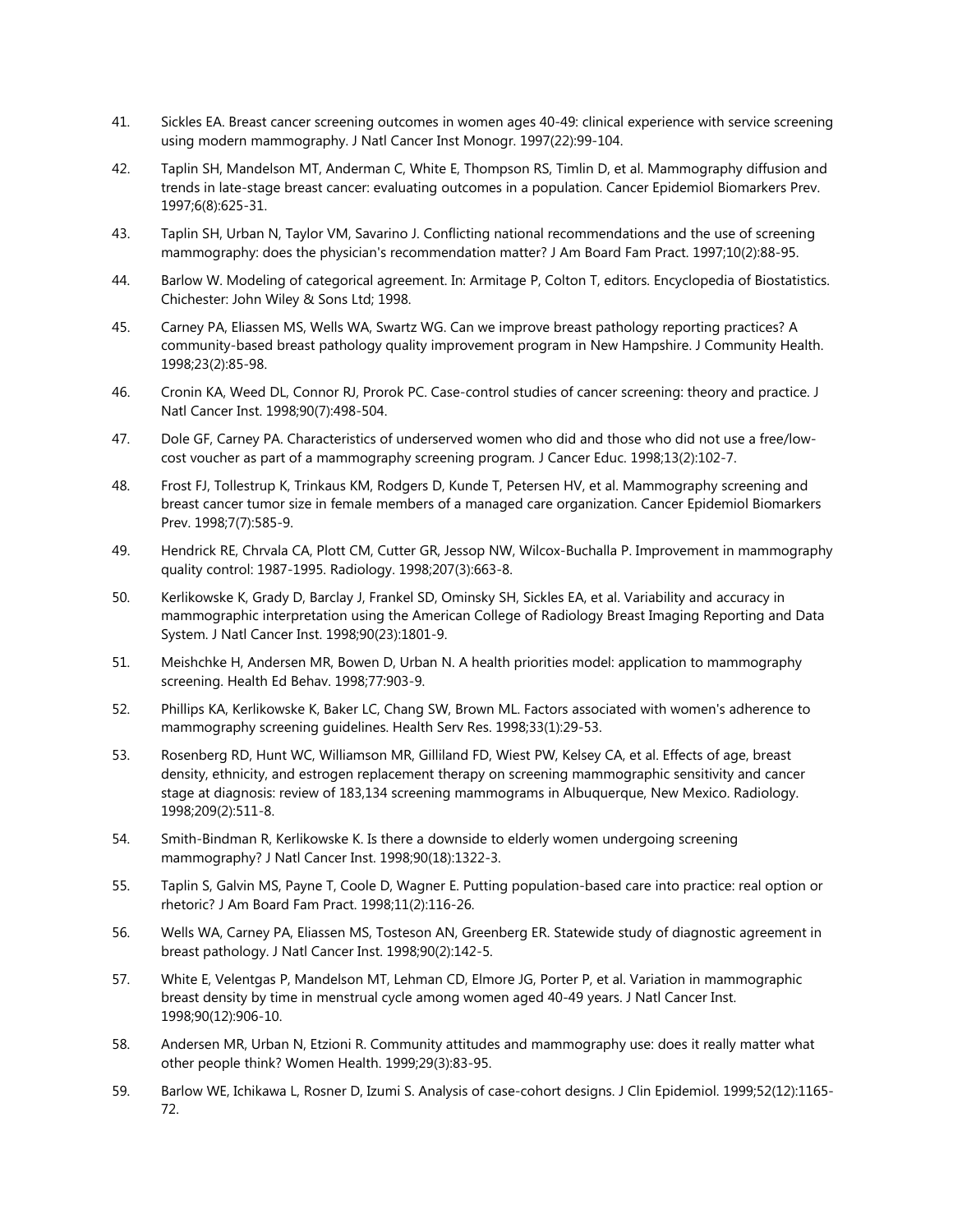- 60. Barton MB, Elmore JG, Fletcher SW. Breast symptoms among women enrolled in a health maintenance organization: frequency, evaluation, and outcome. Ann Intern Med. 1999;130(8):651-7.
- 61. Beam C, Hendrick RE. Proposition: All mammograms should be double-read. Med Phys. 1999;26(2):115-8.
- 62. Burgess KA, Harwood B, Robinson M, Carney PA. Mammographer participation in a database research study. Radiol Technol. 1999;70(5):453-60.
- 63. Burman ML, Taplin SH, Herta DF, Elmore JG. Effect of false-positive mammograms on interval breast cancer screening in a health maintenance organization. Ann Intern Med. 1999;131(1):1-6.
- 64. Desnick L, Taplin S, Taylor V, Coole D, Urban N. Clinical breast examination in primary care: perceptions and predictors among three specialties. J Womens Health. 1999;8(3):389-97.
- 65. Ernster VL. Prophylactic mastectomy in women with a high risk of breast cancer. N Engl J Med. 1999;340(23):1838; author reply 9.
- 66. Ernster VL, Kerlikowske K. Breast screening in women aged 40-49 years. Lancet. 1999;354(9182):947-8.
- 67. Geller BM, Oppenheimer RG, Worden JK, Ashley JA. Referral patterns for the evaluation of non-palpable breast abnormalities. South Med J. 1999;92(9):886-92.
- 68. Geller BM, Worden JK, Ashley JA, Mercurio TD. Practical, legal, and ethical implications for protecting patients' and providers' privacy in a computerized registry. J Registry Management. 1999;26:11-5.
- 69. Hedeen AN, White E, Taylor V. Ethnicity and birthplace in relation to tumor size and stage in Asian American women with breast cancer. Am J Public Health. 1999;89(8):1248-52.
- 70. Holland RR, Ellis CA, Geller BM, Plante DA, Secker-Walker RH. Life expectancy estimation with breast cancer: Bias of the declining exponential function and an alternative to its use. Medical Decision Making. 1999;19(4):385-93.
- 71. Hunt KA, Rosen EL, Sickles EA. Outcome analysis for women undergoing annual versus biennial screening mammography: a review of 24,211 examinations. AJR Am J Roentgenol. 1999;173(2):285-9.
- 72. Jacobs EJ, White E, Weiss NS, Heckbert SR, LaCroix A, Barlow WE. Hormone replacement therapy and colon cancer among members of a health maintenance organization. Epidemiology. 1999;10(4):445-51.
- 73. Kerlikowske K. Mammograms. Encarta Encyclopedia1999.
- 74. Kerlikowske K, Salzmann P, Phillips KA, Cauley JA, Cummings SR. Continuing screening mammography in women aged 70 to 79 years: impact on life expectancy and cost-effectiveness. JAMA. 1999;282(22):2156-63.
- 75. Lehman CD, White E, Peacock S, Drucker MJ, Urban N. Effect of age and breast density on screening mammograms with false-positive findings. AJR Am J Roentgenol. 1999;173(6):1651-5.
- 76. McIntosh MW. Instrumental variables when evaluating screening trials: Estimating the benefit of detecting cancer by screening. Statistics in Medicine. 1999;18(20):2775-94.
- 77. Mouchawar J, Byers T, Cutter G, Dignan M, Michael S. A study of the relationship between family history of breast cancer and knowledge of breast cancer genetic testing prerequisites. Cancer Detect Prev. 1999;23(1):22-30.
- 78. Peacock SL, White E, Daling JR, Voigt LF, Malone KE. Relation between obesity and breast cancer in young women. Am J Epidemiol. 1999;149(4):339-46.
- 79. Porter PL, El-Bastawissi AY, Mandelson MT, Lin MG, Khalid N, Watney EA, et al. Breast tumor characteristics as predictors of mammographic detection: Comparison of interval- and screen-detected cancers. Journal of the National Cancer Institute. 1999;91(23):2020-8.
- 80. Rosen EL, Sickles E, Keating D. Ability of mammography to reveal nonpalpable breast cancer in women with palpable breast masses. AJR Am J Roentgenol. 1999;172(2):309-12.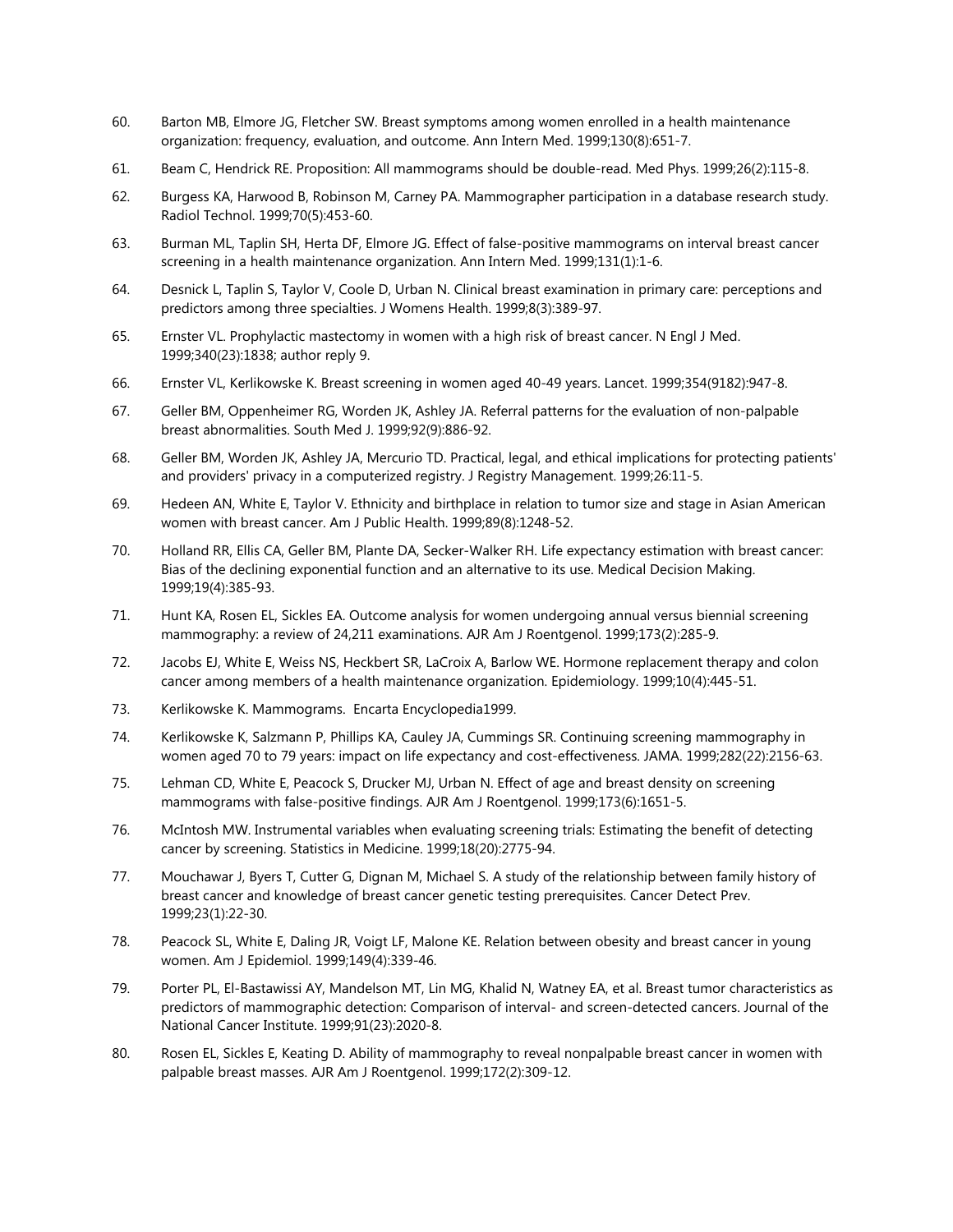- 81. Sickles EA. Probably benign breast lesions: when should follow-up be recommended and what is the optimal follow-up protocol? Radiology. 1999;213(1):11-4.
- 82. Tu SP, Taplin SH, Barlow WE, Boyko EJ. Breast cancer screening by Asian-American women in a managed care environment. Am J Prev Med. 1999;17(1):55-61.
- 83. Carney PA, Geller BM, Moffett H, Ganger M, Sewell M, Barlow WE, et al. Current medicolegal and confidentiality issues in large, multicenter research programs. Am J Epidemiol. 2000;152(4):371-8.
- 84. Carney PA, Goodrich ME, O'Mahony DM, Tosteson AN, Eliassen MS, Poplack SP, et al. Mammography in New Hampshire: Characteristics of the women and the exams they receive. J Commun Health. 2000;25(3):183-98.
- 85. El-Bastawissi AY, White E, Mandelson MT, Taplin SH. Reproductive and hormonal factors associated with mammographic breast density by age (United States). Cancer Causes Control. 2000;11(10):955-63.
- 86. Ernster VL, Barclay J, Kerlikowske K, Wilkie H, Ballard-Barbash R. Mortality among women with ductal carcinoma in situ of the breast in the population-based surveillance, epidemiology and end results program. Archives of Internal Medicine. 2000;160(7):953-8.
- 87. Fishman P, Taplin S, Meyer D, Barlow W. Cost-effectiveness of strategies to enhance mammography use. Eff Clin Pract. 2000;3(5):213-20.
- 88. Gilliland FD, Joste N, Stauber PM, Hunt WC, Rosenberg R, Redlich G, et al. Biologic characteristics of interval and screen-detected breast cancers. J Natl Cancer Inst. 2000;92(9):743-9.
- 89. Gilliland FD, Rosenberg RD, Hunt WC, Stauber P, Key CR. Patterns of mammography use among Hispanic, American Indian, and non-Hispanic White women in New Mexico, 1994-1997. American Journal of Epidemiology. 2000;152(5):432-7.
- 90. Haas JS, Cook EF, Puopolo AL, Burstin HR, Brennan TA. Differences in the quality of care for women with an abnormal mammogram or breast complaint. J Gen Intern Med. 2000;15(5):321-8.
- 91. Heinzen MT, Yankaskas BC, Kwok RK. Comparison of woman-specific versus breast-specific data for reporting screening mammography performance. Acad Radiol. 2000;7(4):232-6.
- 92. Hendrick RE, Berns EA. Optimizing techniques in screen-film mammography. Radiol Clin North Am. 2000;38(4):701-18, viii.
- 93. Hunt KA, Sickles EA. Effect of obesity on screening mammography: outcomes analysis of 88,346 consecutive examinations. AJR Am J Roentgenol. 2000;174(5):1251-5.
- 94. Kan L, Olivotto IA, Warren Burhenne LJ, Sickles EA, Coldman AJ. Standardized abnormal interpretation and cancer detection ratios to assess reading volume and reader performance in a breast screening program. Radiology. 2000;215(2):563-7.
- 95. Kerlikowske K. Breast Cancer Screening. In: Goldman MB, Hatch MC, editors. Women and health. San Diego: Academic Press; 2000.
- 96. Kerlikowske K. Women should be fully informed of the potential benefits and harms before screening mammography - Commentary. Western J Med. 2000;173(5):313-4.
- 97. Kerlikowske K, Carney PA, Geller B, Mandelson MT, Taplin SH, Malvin K, et al. Performance of screening mammography among women with and without a first-degree relative with breast cancer. Annals of Internal Medicine. 2000;133(11):855-63.
- 98. Kerlikowske K, Phillips KA, Cummings SR, Salzmann P, Cauley JA. Screening mammography in elderly women. JAMA. 2000;283(24):3202-4.
- 99. Kinkel K, Helbich TH, Esserman LJ, Barclay J, Schwerin EH, Sickles EA, et al. Dynamic high-spatial-resolution MR imaging of suspicious breast lesions: diagnostic criteria and interobserver variability. AJR Am J Roentgenol. 2000;175(1):35-43.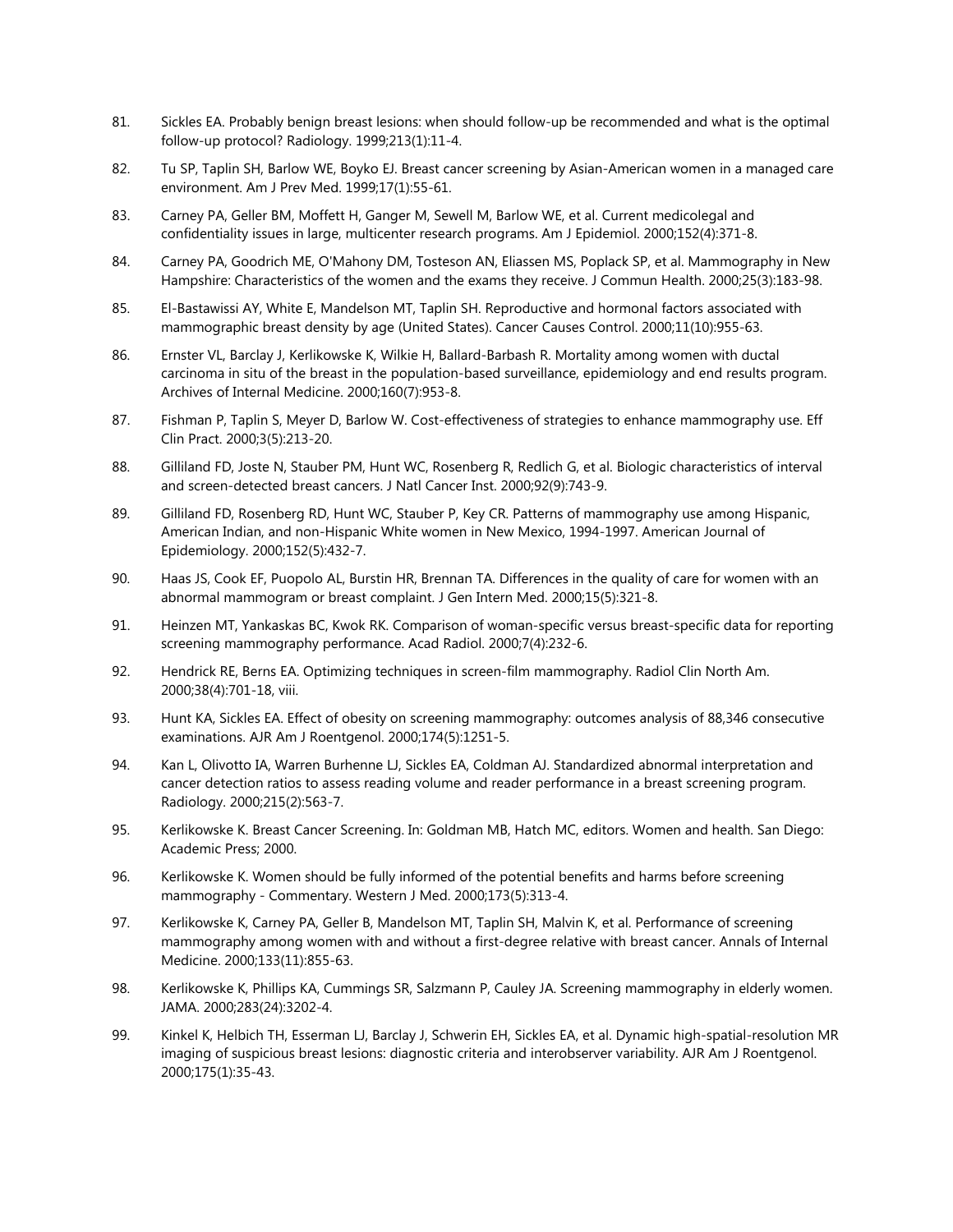- 100. Lam PB, Vacek PM, Geller BM, Muss HB. The association of increased weight, body mass index, and tissue density with the risk of breast carcinoma in Vermont. Cancer. 2000;89(2):369-75.
- 101. Lane DS, Zapka J, Breen N, Messina CR, Fotheringham DJ. A systems model of clinical preventive care: the case of breast cancer screening among older women. For the NCI Breast Cancer Screening Consortium. Prev Med. 2000;31(5):481-93.
- 102. Leung JW, Sickles EA. Multiple bilateral masses detected on screening mammography: assessment of need for recall imaging. AJR Am J Roentgenol. 2000;175(1):23-9.
- 103. Mandelson MT, Oestreicher N, Porter PL, White D, Finder CA, Taplin SH, et al. Breast density as a predictor of mammographic detection: Comparison of interval- and screen-detected cancers. Journal of the National Cancer Institute. 2000;92(13):1081-7.
- 104. Pearson KL, Sickles EA, Frankel SD, Leung JWT. Efficacy of step-oblique mammography for confirmation and localization of densities seen on only one standard mammographic view. American Journal of Roentgenology. 2000;174(3):745-52.
- 105. Poplack SP, Tosteson AN, Grove MR, Wells WA, Carney PA. Mammography in 53,803 women from the New Hampshire mammography network. Radiology. 2000;217(3):832-40.
- 106. Rosenberg RD, Yankaskas BC, Hunt WC, Ballard-Barbash R, Urban N, Ernster VL, et al. Effect of variations in operational definitions on performance estimates for screening mammography. Acad Radiol. 2000;7(12):1058- 68.
- 107. Rutter CM. Bootstrap estimation of diagnostic accuracy with patient-clustered data. Acad Radiol. 2000;7(6):413-9.
- 108. Rutter CM, Taplin S. Assessing mammographers' accuracy. A comparison of clinical and test performance. J Clin Epidemiol. 2000;53(5):443-50.
- 109. Sickles EA. Successful methods to reduce false-positive mammography interpretations. Radiol Clin North Am. 2000;38(4):693-700.
- 110. Smith-Bindman R, Kerlikowske K, Gebretsadik T, Newman J. Is screening mammography effective in elderly women? Am J Med. 2000;108(2):112-9.
- 111. Taplin S. Is there evidence that primary care physician supply influences mammography use? J Am Board Fam Pract. 2000;13(6):459-61.
- 112. Taplin SH, Barlow WE, Ludman E, MacLehos R, Meyer DM, Seger D, et al. Testing reminder and motivational telephone calls to increase screening mammography: a randomized study. J Natl Cancer Inst. 2000;92(3):233- 42.
- 113. Taplin SH, Rutter CM, Seger D, White D, Brenner RJ. Accuracy of screening mammography using single versus independent double interpretation. American Journal of Roentgenology. 2000;174(5):1257-62.
- 114. Waldman FM, DeVries S, Chew KL, Moore DH, 2nd, Kerlikowske K, Ljung BM. Chromosomal alterations in ductal carcinomas in situ and their in situ recurrences. J Natl Cancer Inst. 2000;92(4):313-20.
- 115. Warren Burhenne LJ, Wood SA, D'Orsi CJ, Feig SA, Kopans DB, O'Shaughnessy KF, et al. Potential contribution of computer-aided detection to the sensitivity of screening mammography. Radiology. 2000;215(2):554-62.
- 116. Wells WA, Carney PA, Eliassen MS, Grove MR, Tosteson AN. Pathologists' agreement with experts and reproducibility of breast ductal carcinoma-in-situ classification schemes. Am J Surg Pathol. 2000;24(5):651-9.
- 117. Winstead-Fry P, Secker-Walker RH, Vacek PM, Morgan A, Geller B, Ashley JA, et al. Comparing two methods of evaluating quality of life in women with breast cancer and with benign breast disease. In: Mohan RM, editor. Research Advances in Cancer. Kerala, India: Global Research Network; 2000.
- 118. Barlow WE, Taplin SH, Yoshida CK, Buist DS, Seger D, Brown M. Cost comparison of mastectomy versus breast-conserving therapy for early-stage breast cancer. J Natl Cancer Inst. 2001;93(6):447-55.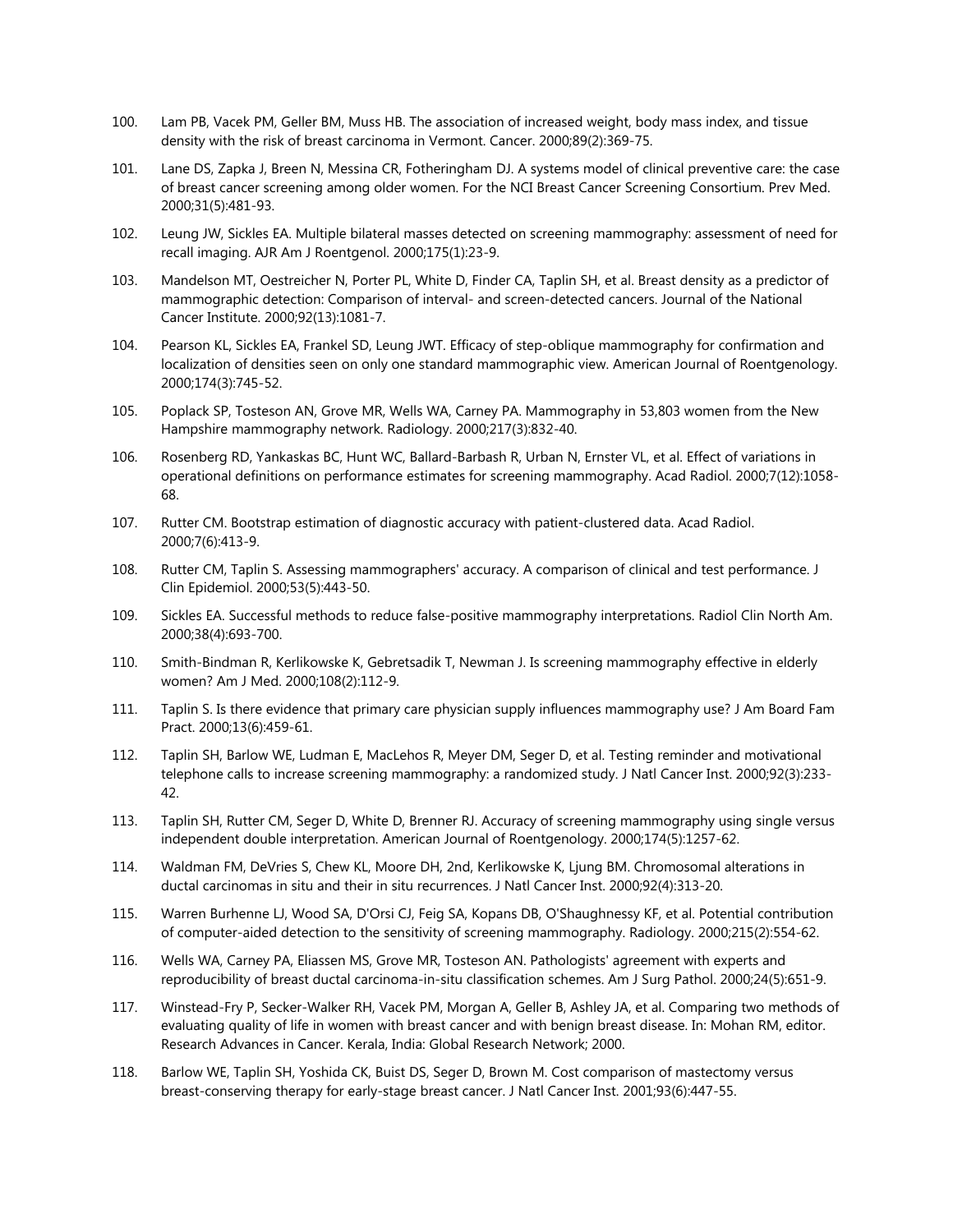- 119. Buist DS, LaCroix AZ, Barlow WE, White E, Cauley JA, Bauer DC, et al. Bone mineral density and endogenous hormones and risk of breast cancer in postmenopausal women (United States). Cancer Causes Control. 2001;12(3):213-22.
- 120. Buist DS, LaCroix AZ, Barlow WE, White E, Weiss NS. Bone mineral density and breast cancer risk in postmenopausal women. J Clin Epidemiol. 2001;54(4):417-22.
- 121. Dee KE, Sickles EA. Medical audit of diagnostic mammography examinations: comparison with screening outcomes obtained concurrently. AJR Am J Roentgenol. 2001;176(3):729-33.
- 122. El-Bastawissi AY, White E, Mandelson MT, Taplin S. Variation in mammographic breast density by race. Ann Epidemiol. 2001;11(4):257-63.
- 123. Geller BM, Mickey RM, Rairikar CJ, McKinnon WC. Identifying women at risk for inherited breast cancer using a mammography registry. Journal of Cancer Education. 2001;16(1):46-9.
- 124. Haas J, Kaplan C, McMillan A, Esserman LJ. Does timely assessment affect the anxiety associated with an abnormal mammogram result? J Womens Health Gend Based Med. 2001;10(6):599-605.
- 125. Hedeen AN, White E. Breast cancer size and stage in Hispanic American women, by birthplace: 1992-1995. Am J Public Health. 2001;91(1):122-5.
- 126. Kwok RK, Yankaskas BC. The use of census data for determining race and education as SES indicators: A validation study. Annals of Epidemiology. 2001;11(3):171-7.
- 127. Lewin JM, Hendrick RE, D'Orsi CJ, Isaacs PK, Moss LJ, Karellas A, et al. Comparison of full-field digital mammography with screen-film mammography for cancer detection: results of 4,945 paired examinations. Radiology. 2001;218(3):873-80.
- 128. Margolin FR, Leung JW, Jacobs RP, Denny SR. Percutaneous imaging-guided core breast biopsy: 5 years' experience in a community hospital. AJR Am J Roentgenol. 2001;177(3):559-64.
- 129. Nutting PA, Baier M, Werner JJ, Cutter G, Conry C, Stewart L. Competing demands in the office visit: what influences mammography recommendations? J Am Board Fam Pract. 2001;14(5):352-61.
- 130. O'Meara ES, Rossing MA, Daling JR, Elmore JG, Barlow WE, Weiss NS. Hormone replacement therapy after a diagnosis of breast cancer in relation to recurrence and mortality. J Natl Cancer Inst. 2001;93(10):754-62.
- 131. Rosenberg RD, Kelsey CA, Williamson MR, Houston JD, Hunt WC. Computer-based collection of mammographic exposure data for quality assurance and dosimetry. Med Phys. 2001;28(8):1546-51.
- 132. Rutter CM, Mandelson MT, Laya MB, Seger DJ, Taplin S. Changes in breast density associated with initiation, discontinuation, and continuing use of hormone replacement therapy. Jama-J Am Med Assoc. 2001;285(2):171-6.
- 133. Stidley CA, Tollestrup K, Frost F, Bedrick EJ, Petersen HV. Mammography utilization after a benign breast biopsy among Hispanic and non-Hispanic women. Cancer. 2001;91(9):1716-23.
- 134. Taplin SH. Clinical breast examinations performed in community settings detect breast cancer as effectively as in clinical trials. Evid Based Health Care. 2001;5:3-4.
- 135. Tollestrup K, Frost FJ, Stidley CA, Bedrick E, McMillan G, Kunde T, et al. The excess costs of breast cancer health care in Hispanic and non-Hispanic female members of a managed care organization. Breast Cancer Res Treat. 2001;66(1):25-31.
- 136. Velicer CM, Taplin S. Genetic testing for breast cancer: where are health care providers in the decision process? Genet Med. 2001;3(2):112-9.
- 137. Venta LA, Hendrick RE, Adler YT, DeLeon P, Mengoni PM, Scharl AM, et al. Rates and causes of disagreement in interpretation of full-field digital mammography and film-screen mammography in a diagnostic setting. AJR Am J Roentgenol. 2001;176(5):1241-8.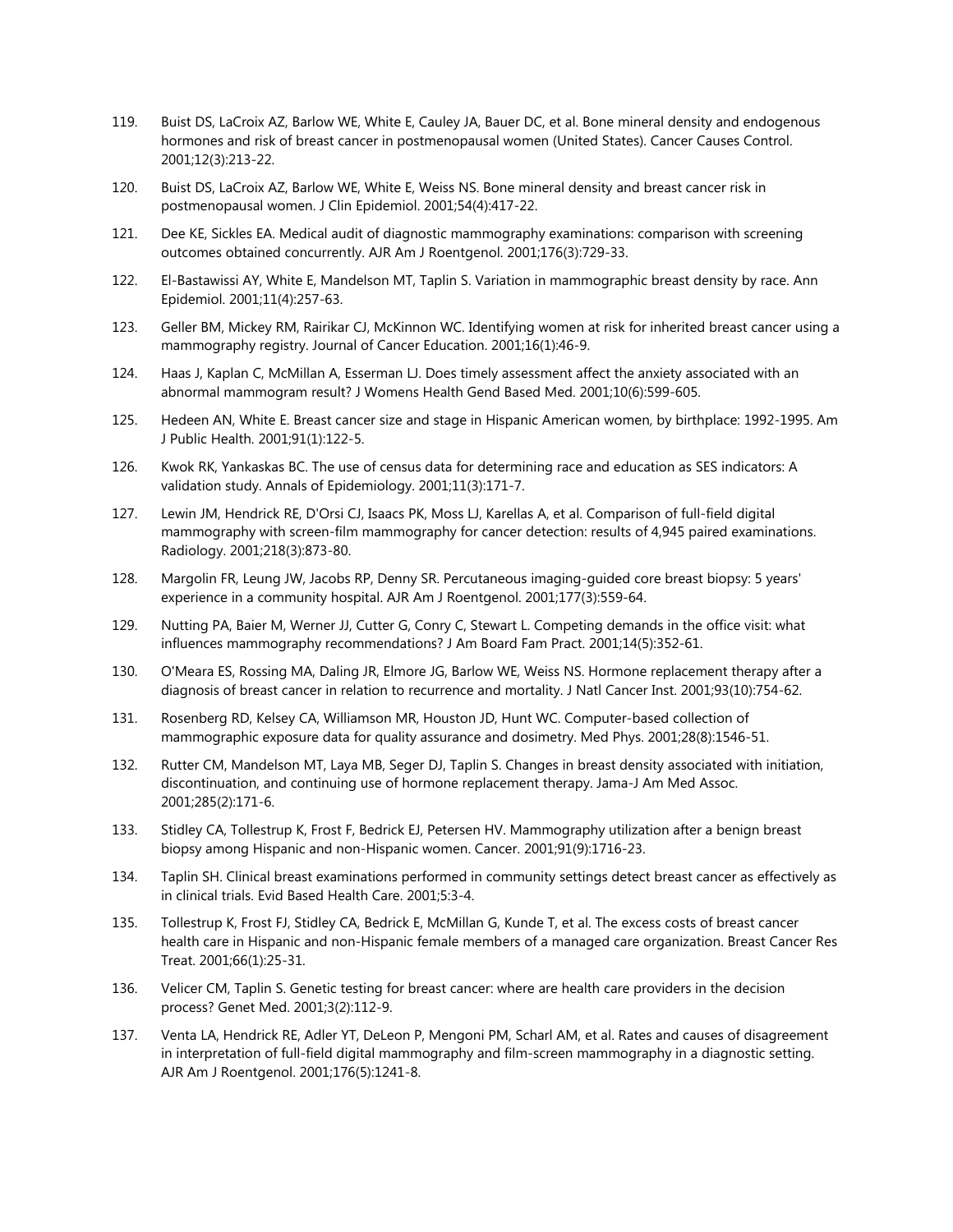- 138. Yankaskas BC, Cleveland RJ, Schell MJ, Kozar R. Association of recall rates with sensitivity and positive predictive values of screening mammography. AJR Am J Roentgenol. 2001;177(3):543-9.
- 139. Yankaskas BC, Schell MJ, Bird RE, Desrochers DA. Reassessment of breast cancers missed during routine screening mammography: a community-based study. AJR Am J Roentgenol. 2001;177(3):535-41.
- 140. Barlow WE, Lehman CD, Zheng Y, Ballard-Barbash R, Yankaskas BC, Cutter GR, et al. Performance of diagnostic mammography for women with signs or symptoms of breast cancer. J Natl Cancer Inst. 2002;94(15):1151-9.
- 141. Berns EA, Hendrick RE, Cutter GR. Performance comparison of full-field digital mammography to screen-film mammography in clinical practice. Med Phys. 2002;29(5):830-4.
- 142. Burnside ES, Sickles EA, Sohlich RE, Dee KE. Differential value of comparison with previous examinations in diagnostic versus screening mammography. AJR Am J Roentgenol. 2002;179(5):1173-7.
- 143. Carney PA, Harwood BG, Weiss JE, Eliassen MS, Goodrich ME. Factors associated with interval adherence to mammography screening in a population-based sample of New Hampshire women. Cancer. 2002;95(2):219- 27.
- 144. Chen CL, Weiss NS, Newcomb P, Barlow W, White E. Hormone replacement therapy in relation to breast cancer. JAMA. 2002;287(6):734-41.
- 145. Elmore JG, Carney PA. Does practice make perfect when interpreting mammography? J Natl Cancer Inst. 2002;94(5):321-3.
- 146. Ernster VL, Ballard-Barbash R, Barlow WE, Zheng Y, Weaver DL, Cutter G, et al. Detection of ductal carcinoma in situ in women undergoing screening mammography. J Natl Cancer Inst. 2002;94(20):1546-54.
- 147. Geller BM, Barlow WE, Ballard-Barbash R, Ernster VL, Yankaskas BC, Sickles EA, et al. Use of the American College of Radiology BI-RADS to report on the mammographic evaluation of women with signs and symptoms of breast disease. Radiology. 2002;222(2):536-42.
- 148. Jacobellis J, Cutter G. Mammography screening and differences in stage of disease by race/ethnicity. Am J Public Health. 2002;92(7):1144-50.
- 149. Klabunde CN, Sancho-Garnier H, Taplin S, Thoresen S, Ohuchi N, Ballard-Barbash R, et al. Quality assurance in follow-up and initial treatment for screening mammography programs in 22 countries. Int J Qual Health Care. 2002;14(6):449-61.
- 150. Oestreicher N, White E, Lehman CD, Mandelson MT, Porter PL, Taplin SH. Predictors of sensitivity of clinical breast examination (CBE). Breast Cancer Res Treat. 2002;76(1):73-81.
- 151. Prevrhal S, Shepherd JA, Smith-Bindman R, Cummings SR, Kerlikowske K. Accuracy of mammographic breast density analysis: results of formal operator training. Cancer Epidemiol Biomarkers Prev. 2002;11(11):1389-93.
- 152. Shepherd JA, Kerlikowske KM, Smith-Bindman R, Genant HK, Cummings SR. Measurement of breast density with dual X-ray absorptiometry: feasibility. Radiology. 2002;223(2):554-7.
- 153. Sickles EA, Wolverton DE, Dee KE. Performance parameters for screening and diagnostic mammography: specialist and general radiologists. Radiology. 2002;224(3):861-9.
- 154. Sohlich RE, Sickles EA, Burnside ES, Dee KE. Interpreting data from audits when screening and diagnostic mammography outcomes are combined. American Journal of Roentgenology. 2002;178(3):681-6.
- 155. Strzelczyk JJ, Dignan MB. Disparities in adherence to recommended followup on screening mammography: interaction of sociodemographic factors. Ethn Dis. 2002;12(1):77-86.
- 156. Taplin SH, Ichikawa LE, Kerlikowske K, Ernster VL, Rosenberg RD, Yankaskas BC, et al. Concordance of breast imaging reporting and data system assessments and management recommendations in screening mammography. Radiology. 2002;222(2):529-35.
- 157. Taplin SH, Rutter CM, Finder C, Mandelson MT, Houn F, White E. Screening mammography: clinical image quality and the risk of interval breast cancer. AJR Am J Roentgenol. 2002;178(4):797-803.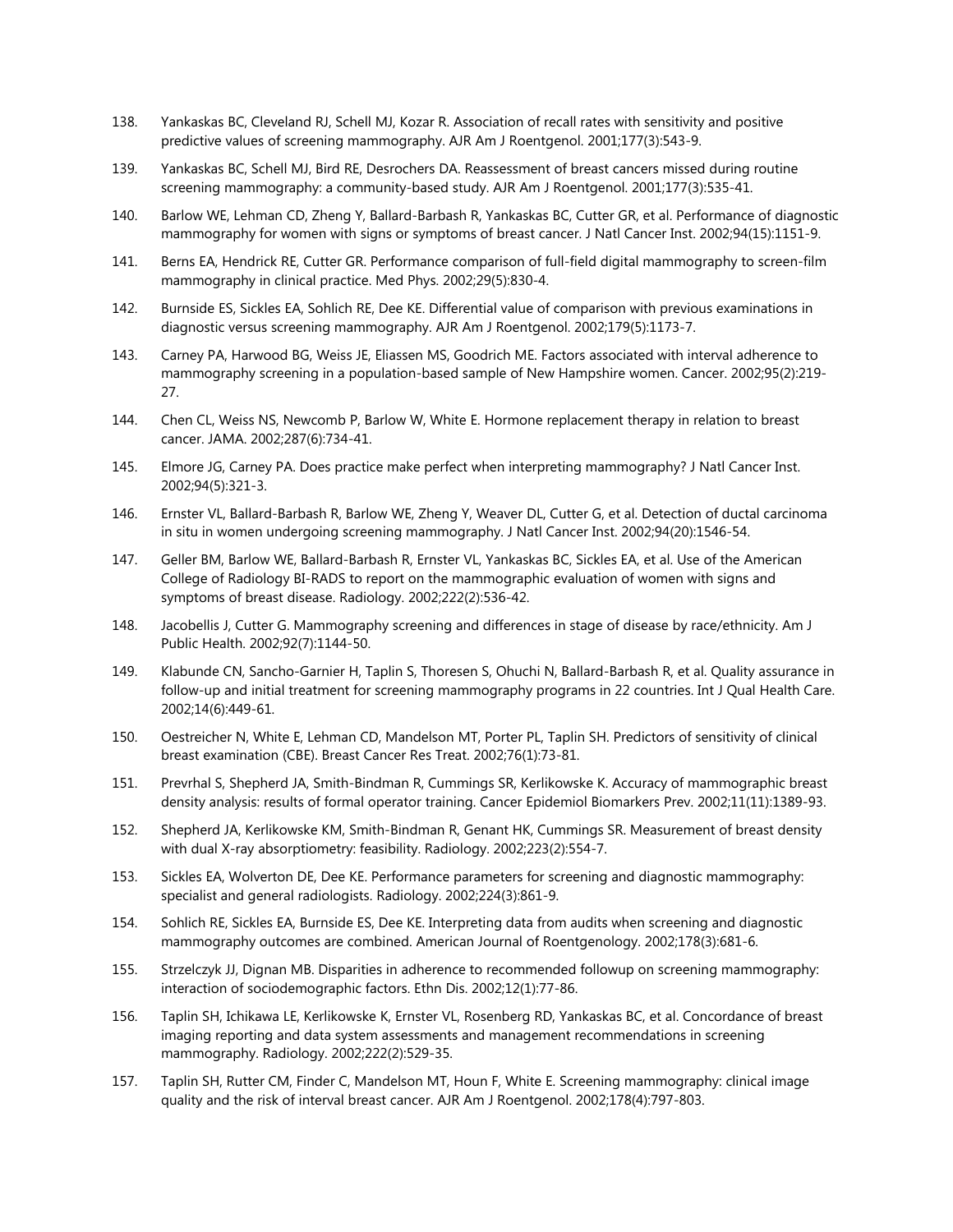- 158. Vacek PM, Geller BM, Weaver DL, Foster RS, Jr. Increased mammography use and its impact on earlier breast cancer detection in Vermont, 1975-1999. Cancer. 2002;94(8):2160-8.
- 159. Anderson BO, Braun S, Lim S, Smith RA, Taplin S, Thomas DB, et al. Early detection of breast cancer in countries with limited resources. Breast J. 2003;9 Suppl 2:S51-9.
- 160. Berns EA, Hendrick RE, Cutter GR. Optimization of technique factors for a silicon diode array full-field digital mammography system and comparison to screen-film mammography with matched average glandular dose. Med Phys. 2003;30(3):334-40.
- 161. Canales MK, Geller BM. Surviving breast cancer: the role of complementary therapies. Fam Community Health. 2003;26(1):11-24.
- 162. Carney PA, Miglioretti DL, Yankaskas BC, Kerlikowske K, Rosenberg R, Rutter CM, et al. Individual and combined effects of age, breast density, and hormone replacement therapy use on the accuracy of screening mammography. Ann Intern Med. 2003;138(3):168-75.
- 163. Elmore JG, Miglioretti DL, Carney PA. Does practice make perfect when interpreting mammography? Part II. J Natl Cancer Inst. 2003;95(4):250-2.
- 164. Elmore JG, Nakano CY, Koepsell TD, Desnick LM, D'Orsi CJ, Ransohoff DF. International variation in screening mammography interpretations in community-based programs. J Natl Cancer Inst. 2003;95(18):1384-93.
- 165. Fletcher SW, Elmore JG. Clinical practice. Mammographic screening for breast cancer. N Engl J Med. 2003;348(17):1672-80.
- 166. Geller BM, Kerlikowske K, Carney PA, Abraham LA, Yankaskas BC, Taplin SH, et al. Mammography surveillance following breast cancer. Breast Cancer Res Treat. 2003;81(2):107-15.
- 167. Geller BM, Vacek PM, O'Brien P, Secker-Walker RH. Factors associated with arm swelling after breast cancer surgery. J Womens Health (Larchmt). 2003;12(9):921-30.
- 168. Green BB, Taplin SH. Breast cancer screening controversies. J Am Board Fam Pract. 2003;16(3):233-41.
- 169. Harvey SC, Geller B, Oppenheimer RG, Pinet M, Riddell L, Garra B. Increase in cancer detection and recall rates with independent double interpretation of screening mammography. AJR Am J Roentgenol. 2003;180(5):1461- 7.
- 170. Kerlikowske K, Miglioretti DL, Ballard-Barbash R, Weaver DL, Buist DSM, Barlow WE, et al. Prognostic characteristics of breast cancer among postmenopausal hormone users in a screened population. Journal of Clinical Oncology. 2003;21(23):4314-21.
- 171. Kerlikowske K, Molinaro A, Cha I, Ljung BM, Ernster VL, Stewart K, et al. Characteristics associated with recurrence among women with ductal carcinoma in situ treated by lumpectomy. Jnci-J Natl Cancer I. 2003;95(22):1692-702.
- 172. Kerlikowske K, Smith-Bindman R, Ljung BM, Grady D. Evaluation of abnormal mammography results and palpable breast abnormalities. Ann Intern Med. 2003;139(4):274-84.
- 173. Kerlikowske K, Smith-Bindman R, Sickles EA. Short-interval follow-up mammography: are we doing the right thing? J Natl Cancer Inst. 2003;95(6):418-9.
- 174. Pinckney RG, Geller BM, Burman M, Littenberg B. Effect of false-positive mammograms on return for subsequent screening mammography. Am J Med. 2003;114(2):120-5.
- 175. Rahman SMM, Dignan MB, Shelton BJ. Factors influencing adherence to guidelines for screening mammography among women aged 40 years and older. Ethnic Dis. 2003;13(4):477-84.
- 176. Smith-Bindman R, Chu PW, Miglioretti DL, Sickles EA, Blanks R, Ballard-Barbash R, et al. Comparison of screening mammography in the United States and the United kingdom. JAMA. 2003;290(16):2129-37.
- 177. Velicer CM, Lampe JW, Heckbert SR, Potter JD, Taplin SH. Hypothesis: is antibiotic use associated with breast cancer? Cancer Causes Control. 2003;14(8):739-47.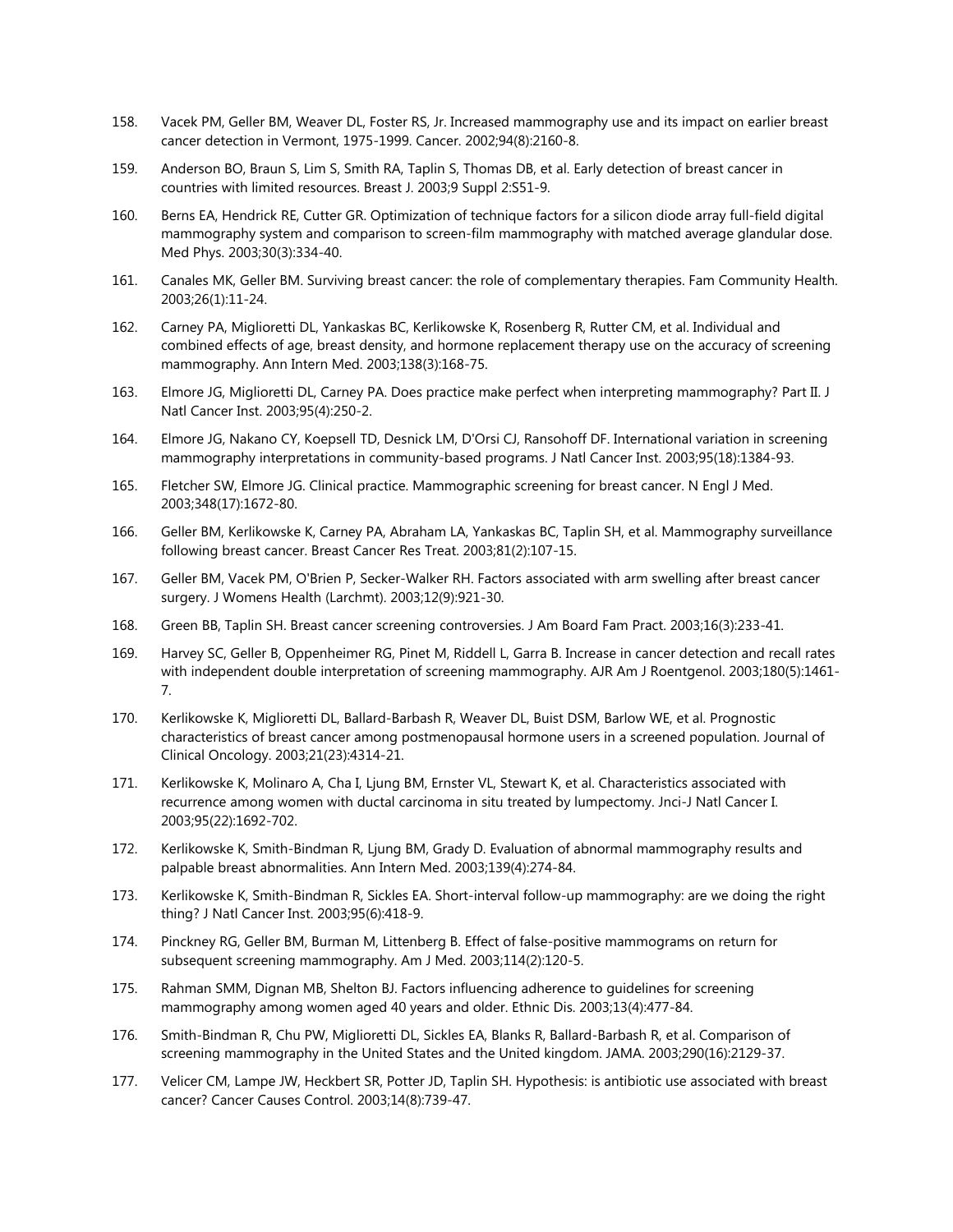- 178. Ziv E, Shepherd J, Smith-Bindman R, Kerlikowske K. Mammographic breast density and family history of breast cancer. J Natl Cancer Inst. 2003;95(7):556-8.
- 179. Aiello EJ, Buist DSM, White E, Seger D, Taplin SH. Rate of breast cancer diagnoses among postmenopausal women with self-reported breast symptoms. Journal of the American Board of Family Practice. 2004;17(6):408- 15.
- 180. Baldwin LM, Taplin SH, Friedman H, Moe R. Access to multidisciplinary cancer care: is it linked to the use of breast-conserving surgery with radiation for early-stage breast carcinoma? Cancer. 2004;100(4):701-9.
- 181. Barlow WE, Chi C, Carney PA, Taplin SH, D'Orsi C, Cutter G, et al. Accuracy of screening mammography interpretation by characteristics of radiologists. J Natl Cancer Inst. 2004;96(24):1840-50.
- 182. Buist DS, Anderson ML, Taplin SH, LaCroix AZ. The relationship between breast density and bone mineral density in postmenopausal women. Cancer. 2004;101(9):1968-76.
- 183. Buist DS, Porter PL, Lehman C, Taplin SH, White E. Factors contributing to mammography failure in women aged 40-49 years. J Natl Cancer Inst. 2004;96(19):1432-40.
- 184. Canales M. Taking care of self: Health care decision making of American Indian women. Health Care Women Int. 2004;25(5):411-35.
- 185. Canales MK, Geller BM. Moving in between mammography: screening decisions of American Indian women in Vermont. Qual Health Res. 2004;14(6):836-57.
- 186. Carney PA, Elmore JG, Abraham LA, Gerrity MS, Hendrick RE, Taplin SH, et al. Radiologist uncertainty and the interpretation of screening. Med Decis Making. 2004;24(3):255-64.
- 187. Carney PA, Kasales CJ, Tosteson AN, Weiss JE, Goodrich ME, Poplack SP, et al. Likelihood of additional workup among women undergoing routine screening mammography: the impact of age, breast density, and hormone therapy use. Prev Med. 2004;39(1):48-55.
- 188. Casso D, Buist DS, Taplin S. Quality of life of 5-10 year breast cancer survivors diagnosed between age 40 and 49. Health Qual Life Outcomes. 2004;2:25.
- 189. Elmore JG, Carney PA, Abraham LA, Barlow WE, Egger JR, Fosse JS, et al. The association between obesity and screening mammography accuracy. Arch Intern Med. 2004;164(10):1140-7.
- 190. Geller BM, Oppenheimer RG, Mickey RM, Worden JK. Patient perceptions of breast biopsy procedures for screen-detected lesions. Am J Obstet Gynecol. 2004;190(4):1063-9.
- 191. Gill KS, Yankaskas BC. Screening mammography performance and cancer detection among black women and white women in community practice. Cancer. 2004;100(1):139-48.
- 192. Haas JS, Kaplan CP, Gerstenberger EP, Kerlikowske K. Changes in the use of postmenopausal hormone therapy after the publication of clinical trial results. Annals of Internal Medicine. 2004;140(3):184-8.
- 193. Kerlikowske K, Miglioretti DL. Effects of estrogen-only treatment in postmenopausal women. JAMA. 2004;292(6):684-5; author reply 5-6.
- 194. Lee S, Huang H, Zelen M. Early detection of disease and scheduling of screening examinations. Stat Methods Med Res. 2004;13(6):443-56.
- 195. Mandelblatt JS, Schechter CB, Yabroff KR, Lawrence W, Dignam J, Muennig P, et al. Benefits and costs of interventions to improve breast cancer outcomes in African American women. J Clin Oncol. 2004;22(13):2554- 66.
- 196. Miglioretti DL, Heagerty PJ. Marginal modeling of multilevel binary data with time-varying covariates. Biostatistics. 2004;5(3):381-98.
- 197. Miglioretti DL, Rutter CM, Geller BM, Cutter G, Barlow WE, Rosenberg R, et al. The effect of breast augmentation on the accuracy of mammography screening and cancer characteristics. J Am Med Assoc. 2004;291(4):442-50.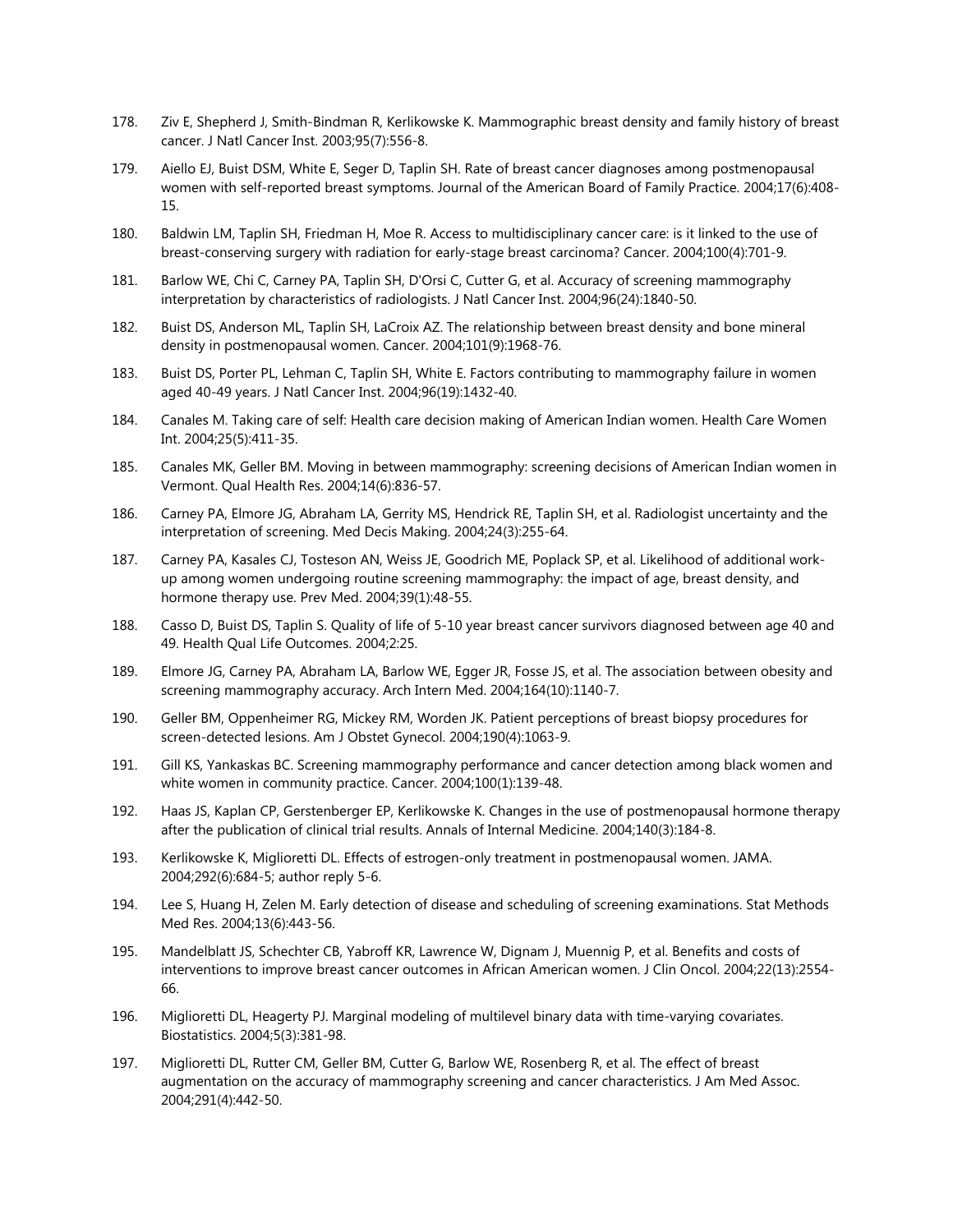- 198. Miglioretti DL, Rutter CM, Geller BM, Cutter G, Barlow WE, Rosenberg R, et al. Effect of breast augmentation on the accuracy of mammography and cancer characteristics. JAMA. 2004;291(4):442-50.
- 199. Mouchawar J, Byers T, Warren M, Schluter WW. The sensitivity of medicare billing claims data for monitoring mammography use by elderly women. Medical Care Research and Review. 2004;61(1):116-27.
- 200. Oestreicher N, White E, Malone KE, Porter PL. Hormonal factors and breast tumor proliferation: do factors that affect cancer risk also affect tumor growth? Breast Cancer Res Treat. 2004;85(2):133-42.
- 201. Taplin SH, Ichikawa L, Buist DS, Seger D, White E. Evaluating organized breast cancer screening implementation: the prevention of late-stage disease? Cancer Epidemiol Biomarkers Prev. 2004;13(2):225-34.
- 202. Taplin SH, Ichikawa L, Yood MU, Manos MM, Geiger AM, Weinmann S, et al. Reason for late-stage breast cancer: absence of screening or detection, or breakdown in follow-up? J Natl Cancer Inst. 2004;96(20):1518- 27.
- 203. Vacek PM, Geller BM. A prospective study of breast cancer risk using routine mammographic breast density measurements. Cancer Epidemiol Biomarkers Prev. 2004;13(5):715-22.
- 204. Velicer CM, Heckbert SR, Lampe JW, Potter JD, Robertson CA, Taplin SH. Antibiotic use in relation to the risk of breast cancer. JAMA. 2004;291(7):827-35.
- 205. White E, Miglioretti DL, Yankaskas BC, Geller BM, Rosenberg RD, Kerlikowske K, et al. Biennial versus annual mammography and the risk of late-stage breast cancer. J Natl Cancer Inst. 2004;96(24):1832-9.
- 206. Yankaskas BC, Klabunde CN, Ancelle-Park R, Renner G, Wang H, Fracheboud J, et al. International comparison of performance measures for screening mammography: can it be done? J Med Screen. 2004;11(4):187-93.
- 207. Ziv E, Tice J, Smith-Bindman R, Shepherd J, Cummings S, Kerlikowske K. Mammographic density and estrogen receptor status of breast cancer. Cancer Epidemiol Biomarkers Prev. 2004;13(12):2090-5.
- 208. Barlow W. Stat bite: Effect of breast cancer awareness month on mammography use. J Natl Cancer Inst. 2005;97(20):1493.
- 209. Barth RJ, Jr., Gibson GR, Carney PA, Mott LA, Becher RD, Poplack SP. Detection of breast cancer on screening mammography allows patients to be treated with less-toxic therapy. AJR Am J Roentgenol. 2005;184(1):324-9.
- 210. Berry DA, Cronin KA, Plevritis SK, Fryback DG, Clarke L, Zelen M, et al. Effect of screening and adjuvant therapy on mortality from breast cancer. N Engl J Med. 2005;353(17):1784-92.
- 211. Carney PA, Goodrich ME, Mackenzie T, Weiss JE, Poplack SP, Wells WS, et al. Utilization of screening mammography in New Hampshire: a population-based assessment. Cancer. 2005;104(8):1726-32.
- 212. Carney PA, Harwood BG, Greene MA, Goodrich ME. Impact of a telephone counseling intervention on transitions in stage of change and adherence to interval mammography screening (United States). Cancer Causes Control. 2005;16(7):799-807.
- 213. Cronin KA, Yu B, Krapcho M, Miglioretti DL, Fay MP, Izmirlian G, et al. Modeling the dissemination of mammography in the United States. Cancer Causes Control. 2005;16(6):701-12.
- 214. Des Jarlais G, Kaplan CP, Haas JS, Gregorich SE, Perez-Stable EJ, Kerlikowske K. Factors affecting participation in a breast cancer risk reduction telephone survey among women from four racial/ethnic groups. Prev Med. 2005;41(3-4):720-7.
- 215. D'Orsi C, Tu SP, Nakano C, Carney PA, Abraham LA, Taplin SH, et al. Current realities of delivering mammography services in the community: do challenges with staffing and scheduling exist? Radiology. 2005;235(2):391-5.
- 216. Egger JR, Cutter GR, Carney PA, Taplin SH, Barlow WE, Hendrick RE, et al. Mammographers' perception of women's breast cancer risk. Med Decis Making. 2005;25(3):283-9.
- 217. El-Bastawissi AY, Aiello EJ, Buist DS, Taplin SH. Previous pregnancy outcome and breast density (United States). Cancer Causes Control. 2005;16(4):407-17.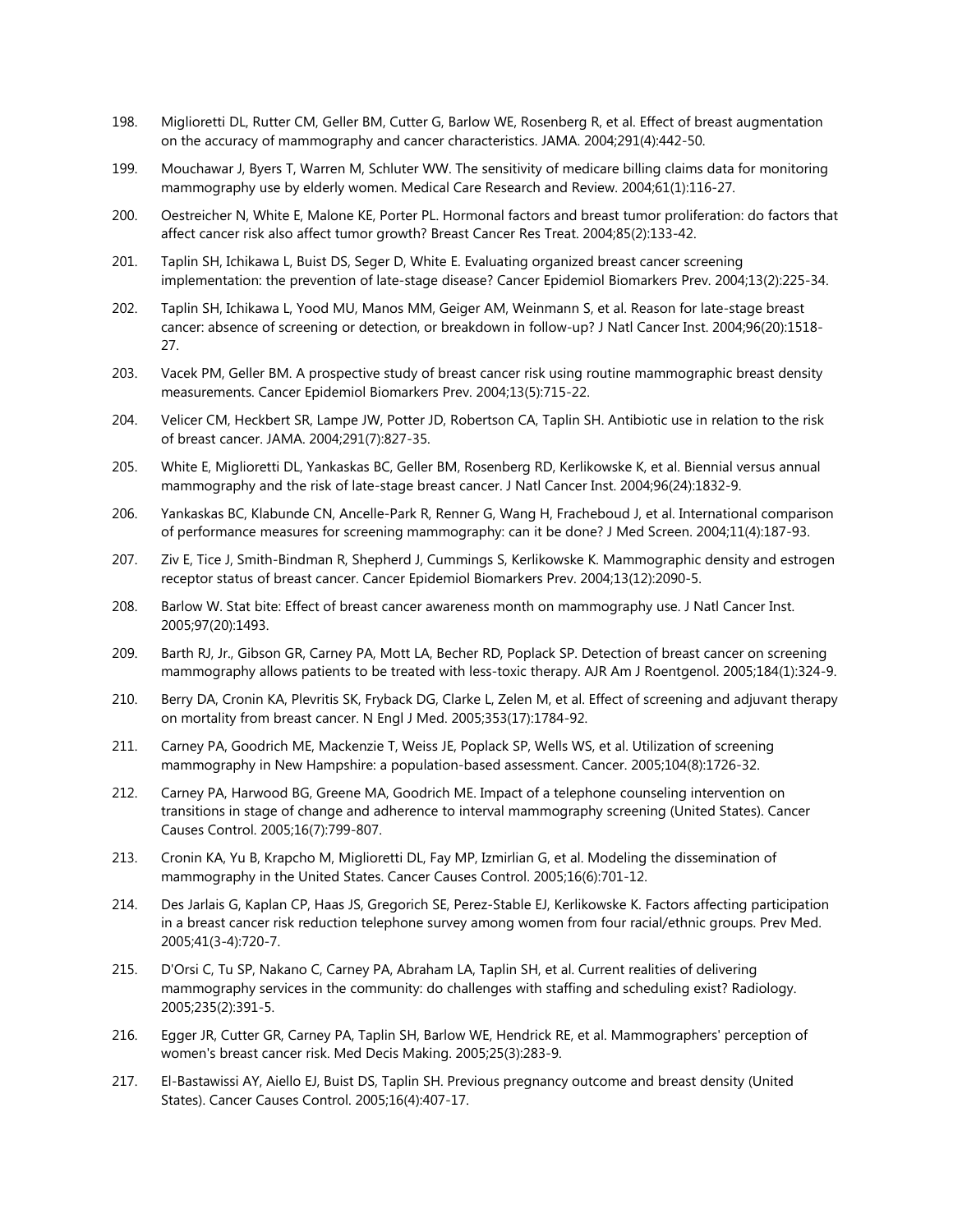- 218. Elmore JG, Reisch LM, Barton MB, Barlow WE, Rolnick S, Harris EL, et al. Efficacy of breast cancer screening in the community according to risk level. J Natl Cancer Inst. 2005;97(14):1035-43.
- 219. Elmore JG, Taplin SH, Barlow WE, Cutter GR, D'Orsi CJ, Hendrick RE, et al. Does litigation influence medical practice? The influence of community radiologists' medical malpractice perceptions and experience on screening mammography. Radiology. 2005;236(1):37-46.
- 220. Geiger AM, Yu O, Herrinton LJ, Barlow WE, Harris EL, Rolnick S, et al. A population-based study of bilateral prophylactic mastectomy efficacy in women at elevated risk for breast cancer in community practices. Arch Intern Med. 2005;165(5):516-20.
- 221. Geller BM, Vacek PM, Skelly J, Harvey SC. The use of additional imaging increased specificity and decreased sensitivity in screening mammography. Journal of Clinical Epidemiology. 2005;58(9):942-50.
- 222. Haas JS, Kaplan CP, Brawarsky P, Kerlikowske K. Evaluation and outcomes of women with a breast lump and a normal mammogram result. J Gen Intern Med. 2005;20(8):692-6.
- 223. Haas JS, Kaplan CP, Des Jarlais G, Gildengoin V, Perez-Stable EJ, Kerlikowske K. Perceived risk of breast cancer among women at average and increased risk. Journal of Womens Health. 2005;14(9):845-51.
- 224. Hendrick RE, Cutter GR, Berns EA, Nakano C, Egger J, Carney PA, et al. Community-based mammography practice: services, charges, and interpretation methods. AJR Am J Roentgenol. 2005;184(2):433-8.
- 225. Herrinton LJ, Barlow WE, Yu O, Geiger AM, Elmore JG, Barton MB, et al. Efficacy of prophylactic mastectomy in women with unilateral breast cancer: a cancer research network project. J Clin Oncol. 2005;23(19):4275-86.
- 226. Kerlikowske K, Creasman J, Leung JWT, Smith-Bindman R, Ernster VL. Differences in screening mammography outcomes among white, Chinese, and Filipino women. Archives of Internal Medicine. 2005;165(16):1862-8.
- 227. Kerlikowske K, Shepherd J, Creasman J, Tice JA, Ziv E, Cummings SR. Are breast density and bone mineral density independent risk factors for breast cancer? J Natl Cancer Inst. 2005;97(5):368-74.
- 228. Kerlikowske K, Smith-Bindman R, Abraham LA, Lehman CD, Yankaskas BC, Ballard-Barbash R, et al. Breast cancer yield for screening mammographic examinations with recommendation for short-interval follow-up. Radiology. 2005;234(3):684-92.
- 229. Mandelblatt JS, Schechter CB, Yabroff KR, Lawrence W, Dignam J, Extermann M, et al. Toward optimal screening strategies for older women. Costs, benefits, and harms of breast cancer screening by age, biology, and health status. J Gen Intern Med. 2005;20(6):487-96.
- 230. Oestreicher N, Lehman CD, Seger DJ, Buist DS, White E. The incremental contribution of clinical breast examination to invasive cancer detection in a mammography screening program. AJR Am J Roentgenol. 2005;184(2):428-32.
- 231. Poplack SP, Carney PA, Weiss JE, Titus-Ernstoff L, Goodrich ME, Tosteson ANA. Screening mammography: Costs and use of screening-related services. Radiology. 2005;234(1):79-85.
- 232. Shepherd JA, Herve L, Landau J, Fan B, Kerlikowske K, Cummings SR. Novel use of single X-ray absorptiometry for measuring breast density. Technol Cancer Res T. 2005;4(2):173-82.
- 233. Sickles EA, Miglioretti DL, Ballard-Barbash R, Geller BM, Leung JW, Rosenberg RD, et al. Performance benchmarks for diagnostic mammography. Radiology. 2005;235(3):775-90.
- 234. Smith-Bindman R, Ballard-Barbash R, Miglioretti DL, Patnick J, Kerlikowske K. Comparing the performance of mammography screening in the USA and the UK. J Med Screen. 2005;12(1):50-4.
- 235. Smith-Bindman R, Chu P, Miglioretti DL, Quale C, Rosenberg RD, Cutter G, et al. Physician predictors of mammographic accuracy. J Natl Cancer Inst. 2005;97(5):358-67.
- 236. Tice JA, Cummings SR, Ziv E, Kerlikowske K. Mammographic breast density and the Gail model for breast cancer risk prediction in a screening population. Breast Cancer Res Treat. 2005;94(2):115-22.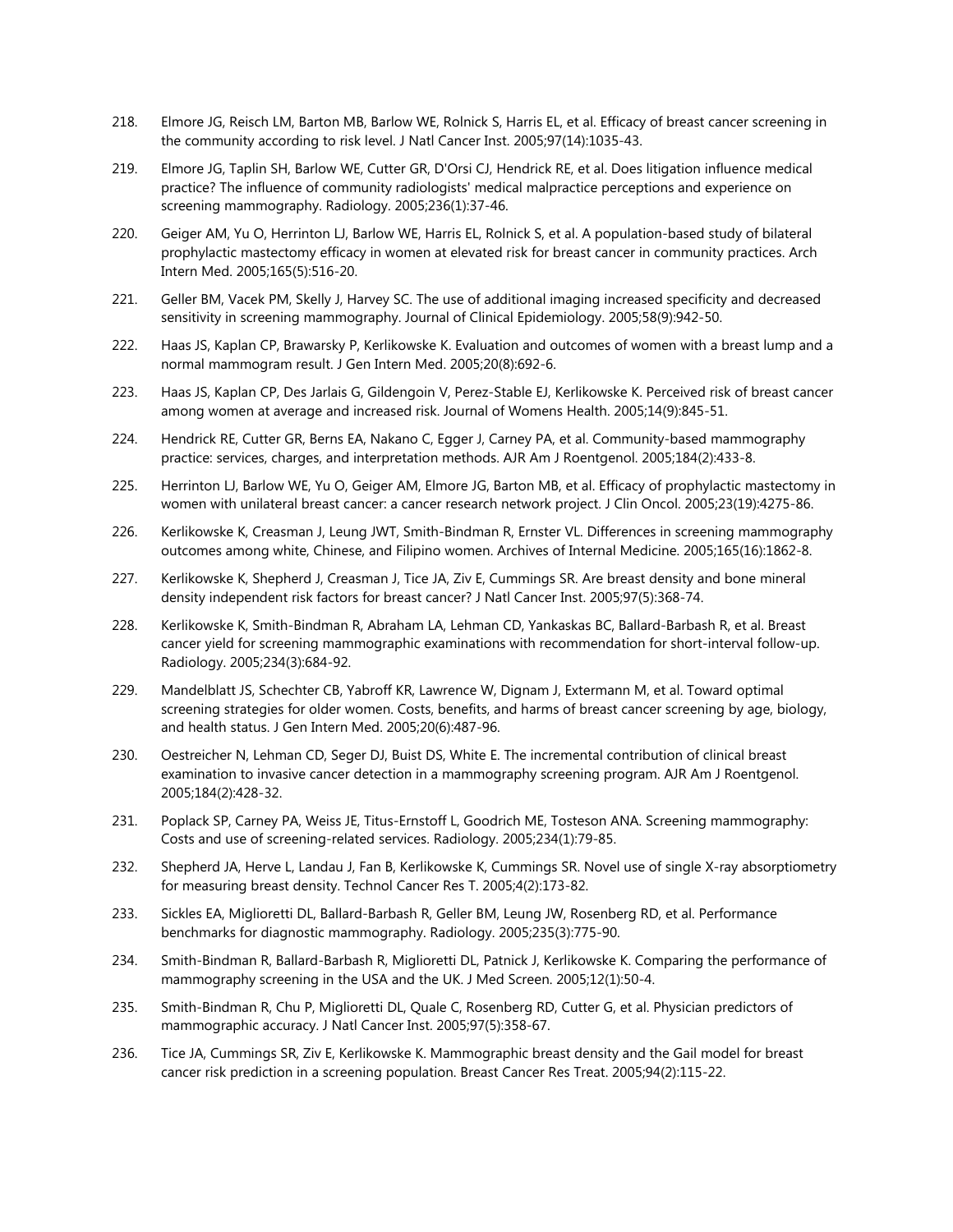- 237. Wai ES, D'Yachkova Y, Olivotto IA, Tyldesley S, Phillips N, Warren LJ, et al. Comparison of 1- and 2-year screening intervals for women undergoing screening mammography. Br J Cancer. 2005;92(5):961-6.
- 238. Weaver DL, Vacek PM, Skelly JM, Geller BM. Predicting biopsy outcome after mammography: what is the likelihood the patient has invasive or in situ breast cancer? Ann Surg Oncol. 2005;12(8):660-73.
- 239. Yankaskas BC, Gill KS. Diagnostic mammography performance and race: outcomes in Black and White women. Cancer. 2005;104(12):2671-81.
- 240. Yankaskas BC, Taplin SH, Ichikawa L, Geller BM, Rosenberg RD, Carney PA, et al. Association between mammography timing and measures of screening performance in the United States. Radiology. 2005;234(2):363-73.
- 241. Zheng Y, Barlow WE, Cutter G. Assessing accuracy of mammography in the presence of verification bias and intrareader correlation. Biometrics. 2005;61(1):259-68.
- 242. Aiello EJ, Buist DS, White E. Do breast cancer risk factors modify the association between hormone therapy and mammographic breast density? (United States). Cancer Causes Control. 2006;17(10):1227-35.
- 243. Aiello EJ, Taplin S, Reid R, Hobbs M, Seger D, Kamel H, et al. In a randomized controlled trial, patients preferred electronic data collection of breast cancer risk-factor information in a mammography setting. J Clin Epidemiol. 2006;59(1):77-81.
- 244. Alexander MC, Yankaskas BC, Biesemier KW. Association of stellate mammographic pattern with survival in small invasive breast tumors. AJR Am J Roentgenol. 2006;187(1):29-37.
- 245. Barlow WE, White E, Ballard-Barbash R, Vacek PM, Titus-Ernstoff L, Carney PA, et al. Prospective breast cancer risk prediction model for women undergoing screening mammography. J Natl Cancer Inst. 2006;98(17):1204- 14.
- 246. Berry DA, Inoue L, Shen Y, Venier J, Cohen D, Bondy M, et al. Modeling the impact of treatment and screening on U.S. breast cancer mortality: a Bayesian approach. J Natl Cancer Inst Monogr. 2006(36):30-6.
- 247. Buist DS, Aiello EJ, Miglioretti DL, White E. Mammographic breast density, dense area, and breast area differences by phase in the menstrual cycle. Cancer Epidemiol Biomarkers Prev. 2006;15(11):2303-6.
- 248. Bulliard JL, Sasieni P, Klabunde C, De Landtsheer JP, Yankaskas BC, Fracheboud J. Methodological issues in international comparison of interval breast cancers. Int J Cancer. 2006;119(5):1158-63.
- 249. Carney PA, Tosteson AN, Titus-Ernstoff L, Weiss JE, Goodrich ME, Manganiello P, et al. Hormone therapies in women aged 40 and older: prevalence and correlates of use. Maturitas. 2006;53(1):65-76.
- 250. Clarke LD, Plevritis SK, Boer R, Cronin KA, Feuer EJ. A comparative review of CISNET breast models used to analyze U.S. breast cancer incidence and mortality trends. J Natl Cancer Inst Monogr. 2006(36):96-105.
- 251. Crest AB, Aiello EJ, Anderson ML, Buist DS. Varying levels of family history of breast cancer in relation to mammographic breast density (United States). Cancer Causes Control. 2006;17(6):843-50.
- 252. Cronin KA, Feuer EJ, Clarke LD, Plevritis SK. Impact of adjuvant therapy and mammography on U.S. mortality from 1975 to 2000: comparison of mortality results from the cisnet breast cancer base case analysis. J Natl Cancer Inst Monogr. 2006(36):112-21.
- 253. Cronin KA, Mariotto AB, Clarke LD, Feuer EJ. Additional common inputs for analyzing impact of adjuvant therapy and mammography on U.S. mortality. J Natl Cancer Inst Monogr. 2006(36):26-9.
- 254. Fenton JJ, Egger J, Carney PA, Cutter G, D'Orsi C, Sickles EA, et al. Reality check: perceived versus actual performance of community mammographers. AJR Am J Roentgenol. 2006;187(1):42-6.
- 255. Feuer EJ. Modeling the impact of adjuvant therapy and screening mammography on U.S. breast cancer mortality between 1975 and 2000: introduction to the problem. J Natl Cancer Inst Monogr. 2006(36):2-6.
- 256. Fryback DG, Stout NK, Rosenberg MA, Trentham-Dietz A, Kuruchittham V, Remington PL. The Wisconsin Breast Cancer Epidemiology Simulation Model. J Natl Cancer Inst Monogr. 2006(36):37-47.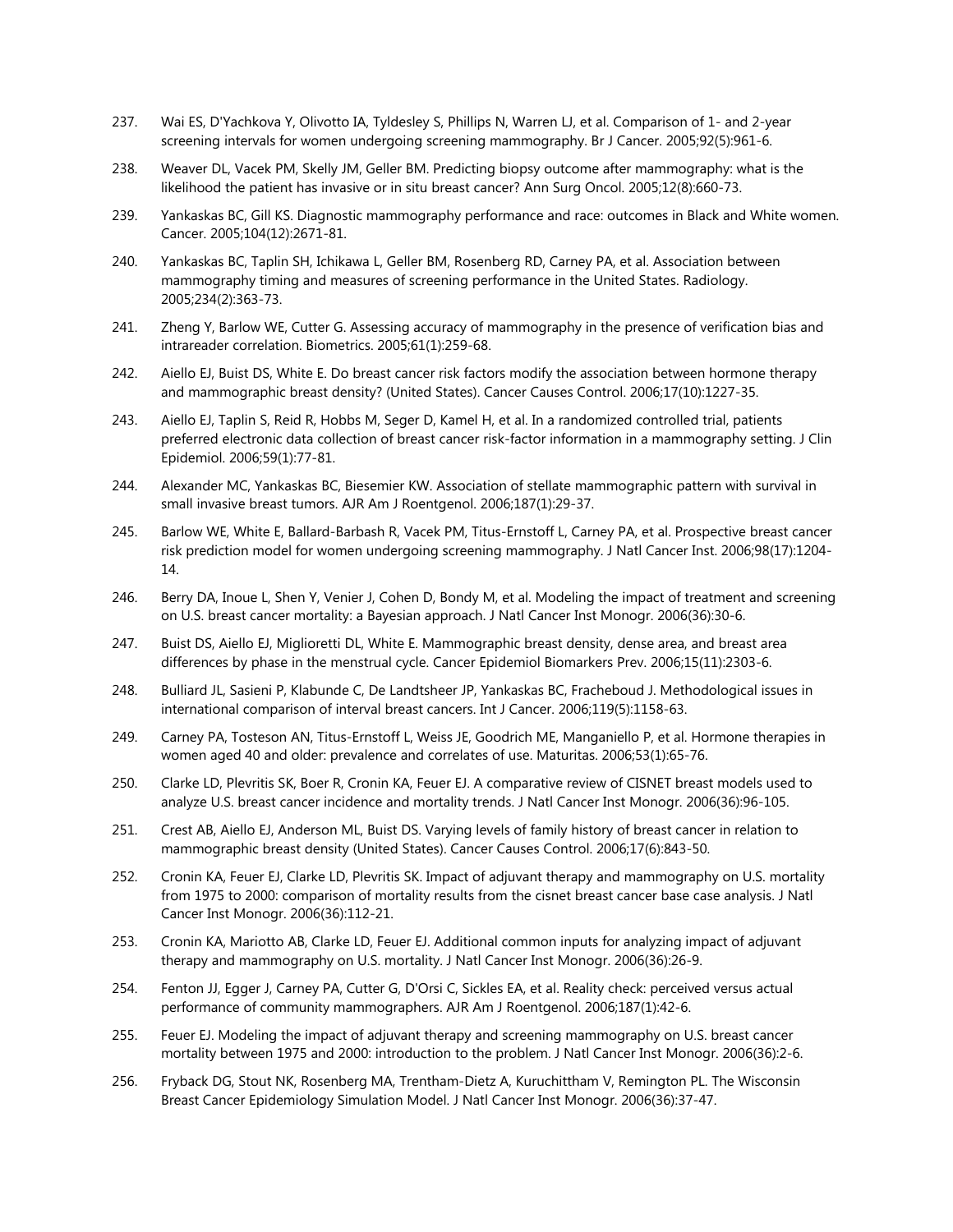- 257. Geller BM, Ichikawa LE, Buist DS, Sickles EA, Carney PA, Yankaskas BC, et al. Improving the concordance of mammography assessment and management recommendations. Radiology. 2006;241(1):67-75.
- 258. Goodrich ME, Greene MA, Eliassen MS, Poplack SP, Wells WS, Carney PA. A population-based mammography registry: how complete is its capture? J Registry Manage. 2006;33(1):24-8.
- 259. Haas JS, Geller B, Miglioretti DL, Buist DSM, Nelson DE, Kerlikowske K, et al. Changes in newspaper coverage about hormone therapy with the release of new medical evidence. J Gen Intern Med. 2006;21(4):304-9.
- 260. Habbema JD, Tan SY, Cronin KA. Impact of mammography on U.S. breast cancer mortality, 1975-2000: are intermediate outcome measures informative? J Natl Cancer Inst Monogr. 2006(36):105-11.
- 261. Hanin LG, Miller A, Zorin AV, Yakovlev AY. The University of Rochester model of breast cancer detection and survival. J Natl Cancer Inst Monogr. 2006(36):66-78.
- 262. Holford TR, Cronin KA, Mariotto AB, Feuer EJ. Changing patterns in breast cancer incidence trends. J Natl Cancer Inst Monogr. 2006(36):19-25.
- 263. Irwin ML, Aiello EJ, McTiernan A, Baumgartner RN, Baumgartner KB, Bernstein L, et al. Pre-diagnosis physical activity and mammographic density in breast cancer survivors. Breast Cancer Res Treat. 2006;95(2):171-8.
- 264. Kaplan CP, Haas JS, Perez-Stable EJ, Gregorich SE, Somkin C, Des Jarlais G, et al. Breast cancer risk reduction options: Awareness, discussion, and use among women from four ethnic groups. Cancer Epidem Biomar. 2006;15(1):162-6.
- 265. Krishnaraj A, Yankaskas BC, Stearns SC. Screening mammography after breast cancer treatment: patterns in community practice. Breast Cancer Res Treat. 2006;97(1):73-80.
- 266. Lee S, Zelen M. A stochastic model for predicting the mortality of breast cancer. J Natl Cancer Inst Monogr. 2006(36):79-86.
- 267. Mandelblatt J, Schechter CB, Lawrence W, Yi B, Cullen J. The SPECTRUM population model of the impact of screening and treatment on U.S. breast cancer trends from 1975 to 2000: principles and practice of the model methods. J Natl Cancer Inst Monogr. 2006(36):47-55.
- 268. Paliwal P, Gelfand AE, Abraham L, Barlow W, Elmore JG. Examining accuracy of screening mammography using an event order model. Stat Med. 2006;25(2):267-83.
- 269. Plevritis SK, Sigal BM, Salzman P, Rosenberg J, Glynn P. A stochastic simulation model of U.S. breast cancer mortality trends from 1975 to 2000. J Natl Cancer Inst Monogr. 2006(36):86-95.
- 270. Rosenberg MA. Competing risks to breast cancer mortality. J Natl Cancer Inst Monogr. 2006(36):15-9.
- 271. Rosenberg RD, Yankaskas BC, Abraham LA, Sickles EA, Lehman CD, Geller BM, et al. Performance benchmarks for screening mammography. Radiology. 2006;241(1):55-66.
- 272. Shepherd JA, Herve L, Landau J, Fan B, Kerlikowske K, Cummings SR. Clinical comparison of a novel breast DXA technique to mammographic density. Med Phys. 2006;33(5):1490-8.
- 273. Smith-Bindman R, Miglioretti DL, Lurie N, Abraham L, Barbash RB, Strzelczyk J, et al. Does utilization of screening mammography explain racial and ethnic differences in breast cancer? Ann Intern Med. 2006;144(8):541-53.
- 274. Smith-Bindman R, Quale C, Chu PW, Rosenberg R, Kerlikowske K. Can Medicare billing claims data be used to assess mammography utilization among women ages 65 and older? Med Care. 2006;44(5):463-70.
- 275. Stout NK, Rosenberg MA, Trentham-Dietz A, Smith MA, Robinson SM, Fryback DG. Retrospective costeffectiveness analysis of screening mammography. J Natl Cancer Inst. 2006;98(11):774-82.
- 276. Tan SY, van Oortmarssen GJ, de Koning HJ, Boer R, Habbema JD. The MISCAN-Fadia continuous tumor growth model for breast cancer. J Natl Cancer Inst Monogr. 2006(36):56-65.
- 277. Taplin SH, Rutter CM, Lehman CD. Testing the effect of computer-assisted detection on interpretive performance in screening mammography. AJR Am J Roentgenol. 2006;187(6):1475-82.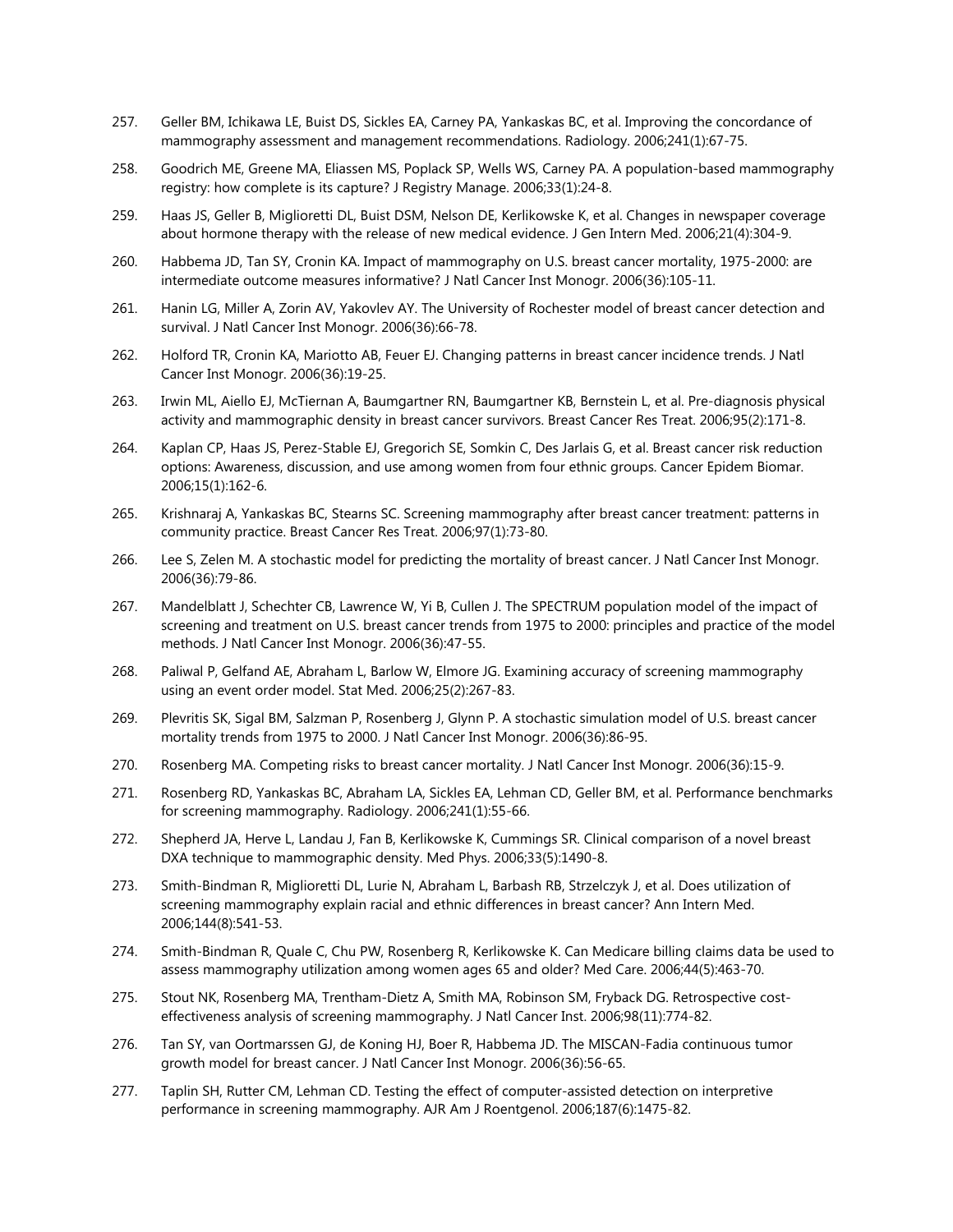- 278. Titus-Ernstoff L, Tosteson AN, Kasales C, Weiss J, Goodrich M, Hatch EE, et al. Breast cancer risk factors in relation to breast density (United States). Cancer Causes Control. 2006;17(10):1281-90.
- 279. Tu SP, Reisch LM, Taplin SH, Kreuter W, Elmore JG. Breast self-examination: self-reported frequency, quality, and associated outcomes. J Cancer Educ. 2006;21(3):175-81.
- 280. Weaver DL, Rosenberg RD, Barlow WE, Ichikawa L, Carney PA, Kerlikowske K, et al. Pathologic findings from the Breast Cancer Surveillance Consortium: population-based outcomes in women undergoing biopsy after screening mammography. Cancer. 2006;106(4):732-42.
- 281. Yankaskas BC. Epidemiology of breast cancer in young women. Breast Dis. 2006;23:3-8.
- 282. Ashbeck EL, Rosenberg RD, Stauber PM, Key CR. Benign breast biopsy diagnosis and subsequent risk of breast cancer. Cancer Epidemiol Biomarkers Prev. 2007;16(3):467-72.
- 283. Canales MK, Rakowski W, Howard A. Traditionality and cancer screening practices among American Indian women in Vermont. Health Care Women Int. 2007;28(2):155-81.
- 284. Carney PA, Abraham LA, Miglioretti DL, Yabroff KR, Sickles EA, Buist DS, et al. Factors associated with imaging and procedural events used to detect breast cancer after screening mammography. AJR Am J Roentgenol. 2007;188(2):385-92.
- 285. Carney PA, Yi JP, Abraham LA, Miglioretti DL, Aiello EJ, Gerrity MS, et al. Reactions to uncertainty and the accuracy of diagnostic mammography. J Gen Intern Med. 2007;22(2):234-41.
- 286. Fenton JJ, Taplin SH, Carney PA, Abraham L, Sickles EA, D'Orsi C, et al. Influence of computer-aided detection on performance of screening mammography. N Engl J Med. 2007;356(14):1399-409.
- 287. Geiger AM, Thwin SS, Lash TL, Buist DS, Prout MN, Wei F, et al. Recurrences and second primary breast cancers in older women with initial early-stage disease. Cancer. 2007;109(5):966-74.
- 288. Haas JS, Miglioretti DL, Geller B, Buist DSM, Nelson DE, Kerlikowske K, et al. Average household exposure to newspaper coverage about the harmful effects of hormone therapy and population-based declines in hormone therapy use. J Gen Intern Med. 2007;22(1):68-73.
- 289. Hwang ES, Miglioretti DL, Ballard-Barbash R, Weaver DL, Kerlikowske K, National Cancer Institute Breast Cancer Surveillance C. Association between breast density and subsequent breast cancer following treatment for ductal carcinoma in situ. Cancer Epidemiol Biomarkers Prev. 2007;16(12):2587-93.
- 290. Jiang Y, Miglioretti DL, Metz CE, Schmidt RA. Breast cancer detection rate: designing imaging trials to demonstrate improvements. Radiology. 2007;243(2):360-7.
- 291. Karliner LS, Kerlikowske K. Ethnic disparities in breast cancer. Womens Health (Lond). 2007;3(6):679-88.
- 292. Karliner LS, Napoles-Springer A, Kerlikowske K, Haas JS, Gregorich SE, Kaplan CP. Missed opportunities: Family history and behavioral risk factors in breast cancer risk assessment among a multiethnic group of women. Journal of General Internal Medicine. 2007;22(3):308-14.
- 293. Kerlikowske K. The mammogram that cried Wolfe. New Engl J Med. 2007;356(3):297-300.
- 294. Kerlikowske K, Buist DSM, Walker R. Letter to the editor response to Anderson and Clark Regarding Declines in invasive breast cancer and use of postmenopaulsal hormone therapy in a screening mammography population. Journal of the National Cancer Institute. 2007;99:1816-7.
- 295. Kerlikowske K, Ichikawa L, Miglioretti DL, Buist DS, Vacek PM, Smith-Bindman R, et al. Longitudinal measurement of clinical mammographic breast density to improve estimation of breast cancer risk. J Natl Cancer Inst. 2007;99(5):386-95.
- 296. Kerlikowske K, Miglioretti DL, Buist DS, Walker R, Carney PA, National Cancer Institute-Sponsored Breast Cancer Surveillance C. Declines in invasive breast cancer and use of postmenopausal hormone therapy in a screening mammography population. J Natl Cancer Inst. 2007;99(17):1335-9.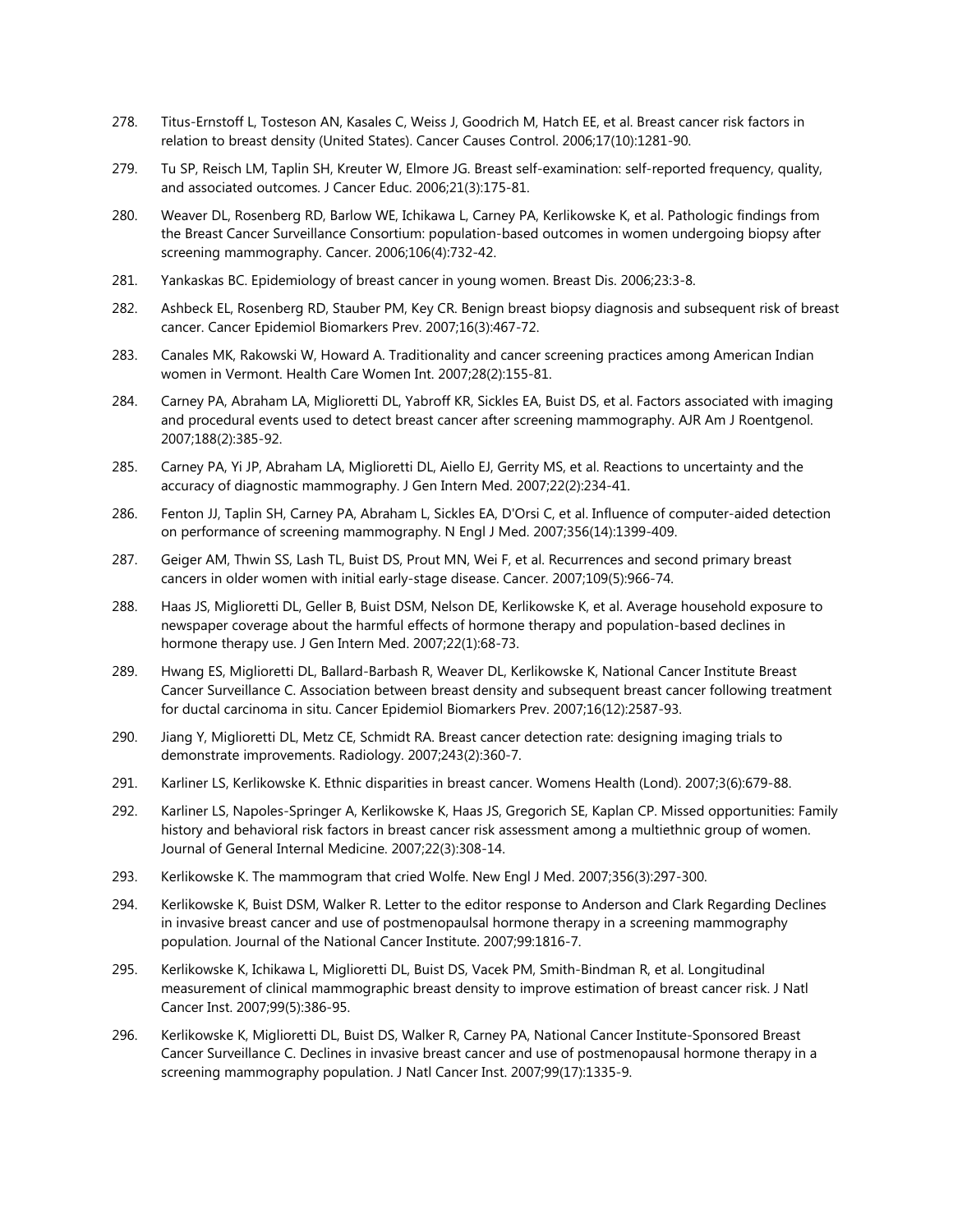- 297. Klabunde CN, Ballard-Barbash R, for the International Breast Cancer Screening N. Evaluating Population-Based Screening Mammography Programs Internationally. Semin Breast Dis. 2007;10(2):102-7.
- 298. Leung JW, Margolin FR, Dee KE, Jacobs RP, Denny SR, Schrumpf JD. Performance parameters for screening and diagnostic mammography in a community practice: are there differences between specialists and general radiologists? AJR Am J Roentgenol. 2007;188(1):236-41.
- 299. Leung JW, Sickles EA. Developing asymmetry identified on mammography: correlation with imaging outcome and pathologic findings. AJR Am J Roentgenol. 2007;188(3):667-75.
- 300. MacKenzie TA, Titus-Ernstoff L, Vacek PM, Geller B, Weiss JE, Goodrich ME, et al. Breast density in relation to risk of ductal carcinoma in situ of the breast in women undergoing screening mammography. Cancer Causes Control. 2007;18(9):939-45.
- 301. Miglioretti DL, Heagerty PJ. Marginal modeling of nonnested multilevel data using standard software. American Journal of Epidemiology. 2007;165(4):453-63.
- 302. Miglioretti DL, Smith-Bindman R, Abraham L, Brenner RJ, Carney PA, Bowles EJ, et al. Radiologist characteristics associated with interpretive performance of diagnostic mammography. J Natl Cancer Inst. 2007;99(24):1854-63.
- 303. Reinier KS, Vacek PM, Geller BM. Risk factors for breast carcinoma in situ versus invasive breast cancer in a prospective study of pre- and post-menopausal women. Breast Cancer Res Treat. 2007;103(3):343-8.
- 304. Schell MJ, Yankaskas BC, Ballard-Barbash R, Qaqish BF, Barlow WE, Rosenberg RD, et al. Evidence-based target recall rates for screening mammography. Radiology. 2007;243(3):681-9.
- 305. Woodard DB, Gelfand AE, Barlow WE, Elmore JG. Performance assessment for radiologists interpreting screening mammography. Stat Med. 2007;26(7):1532-51.
- 306. Yabroff KR, Ashbeck E, Rosenberg R. Trends in time to completion of mammographic screening and follow-up services. AJR Am J Roentgenol. 2007;188(1):242-5.
- 307. Aiello Bowles EJ, Miglioretti DL, Sickles EA, Abraham L, Carney PA, Yankaskas BC, et al. Accuracy of shortinterval follow-up mammograms by patient and radiologist characteristics. AJR Am J Roentgenol. 2008;190(5):1200-8.
- 308. Atkinson C, Newton KM, Bowles EJA, Yong M, Lampe JW. Demographic, anthropometric, and lifestyle factors and dietary intakes in relation to daidzein-metabolizing phenotypes among premenopausal women in the United States. American Journal of Clinical Nutrition. 2008;87(3):679-87.
- 309. Chubak J, Buist DS, Boudreau DM, Rossing MA, Lumley T, Weiss NS. Breast cancer recurrence risk in relation to antidepressant use after diagnosis. Breast Cancer Res Treat. 2008;112(1):123-32.
- 310. Field TS, Doubeni C, Fox MP, Buist DS, Wei F, Geiger AM, et al. Under utilization of surveillance mammography among older breast cancer survivors. J Gen Intern Med. 2008;23(2):158-63.
- 311. Geiger AM, Buist DS, Greene SM, Altschuler A, Field TS, Cancer Research N. Survivorship research based in integrated healthcare delivery systems: the Cancer Research Network. Cancer. 2008;112(11 Suppl):2617-26.
- 312. Goldman LE, Haneuse SJ, Miglioretti DL, Kerlikowske K, Buist DS, Yankaskas B, et al. An assessment of the quality of mammography care at facilities treating medically vulnerable populations. Med Care. 2008;46(7):701-8.
- 313. Hofvind S, Geller B, Skaane P. Mammographic features and histopathological findings of interval breast cancers. Acta Radiol. 2008;49(9):975-81.
- 314. Hofvind S, Vacek PM, Skelly J, Weaver DL, Geller BM. Comparing screening mammography for early breast cancer detection in Vermont and Norway. J Natl Cancer Inst. 2008;100(15):1082-91.
- 315. Janes H, Pepe MS, Gu W. Assessing the value of risk predictions by using risk stratification tables. Ann Intern Med. 2008;149(10):751-60.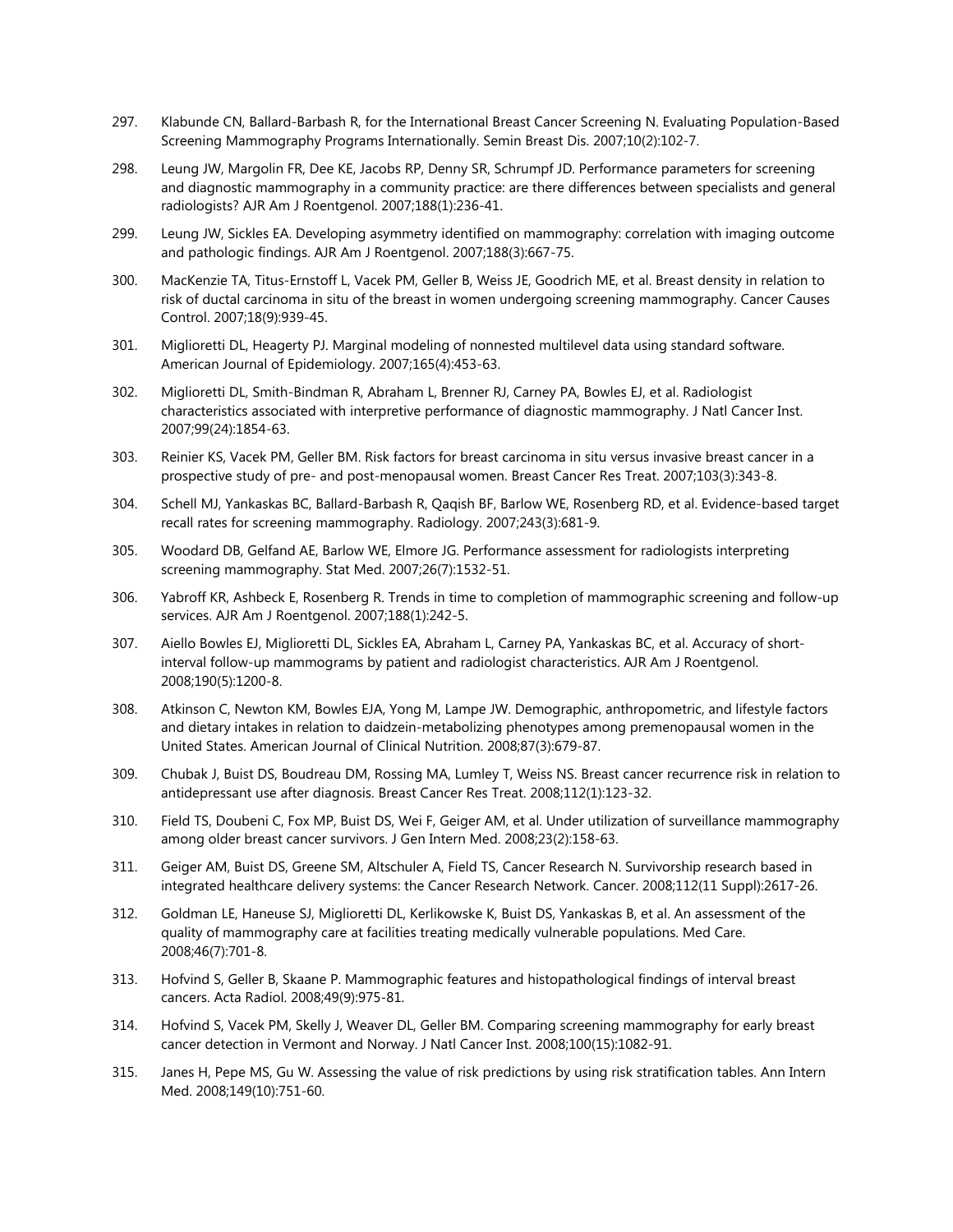- 316. Jiang Y, Miglioretti DL, Metz C, Schmid R. Letter to the editor author response to: Kopans, re Designing Breast Screening Imaging Trials. Radiology. 2008;246(2):645-6.
- 317. Keen JD, Keen JE. How does age affect baseline screening mammography performance measures? A decision model. BMC Med Inform Decis Mak. 2008;8:40.
- 318. Kerlikowske K, Buist DSM, Walker R, Miglioretti DL. Letter to the editor response to Vaidya and Caan, re Declines in invasive breast cancer and use of postmenopausal hormone therapy in a screening mammography population. Journal of the National Cancer Institute. 2008;100(8):599.
- 319. Kerlikowske K, Walker R, Miglioretti DL, Desai A, Ballard-Barbash R, Buist DSM. Obesity, Mammography Use and Accuracy, and Advanced Breast Cancer Risk. Journal of the National Cancer Institute. 2008;100(23):1724- 33.
- 320. Kopans DB. History repeats. Radiology. 2008;246(2):645; author reply -6.
- 321. Lee JM, Kopans DB, McMahon PM, Halpern EF, Ryan PD, Weinstein MC, et al. Breast cancer screening in BRCA1 mutation carriers: effectiveness of MR imaging--Markov Monte Carlo decision analysis. Radiology. 2008;246(3):763-71.
- 322. Lee SJ, Zelen M. Mortality modeling of early detection programs. Biometrics. 2008;64(2):386-95.
- 323. Lehman CD, Rutter CM, Eby PR, White E, Buist DS, Taplin SH. Lesion and patient characteristics associated with malignancy after a probably benign finding on community practice mammography. AJR Am J Roentgenol. 2008;190(2):511-5.
- 324. Newton KM, Buist DS, Yu O, Hartsfield CL, Andrade SE, Wei F, et al. Hormone therapy initiation after the Women's Health Initiative. Menopause. 2008;15(3):487-93.
- 325. Park AN, Buist DSM, Tiro JA, Taplin SH. Mediating Factors in the Relationship between Income and Mammography Use in Low-Income Insured Women. Journal of Womens Health. 2008;17(8):1371-8.
- 326. Puggioni G, Gelfand AE, Elmore JG. Joint modeling of sensitivity and specificity. Stat Med. 2008;27(10):1745- 61.
- 327. Smith-Bindman R, Miglioretti DL, Rosenberg R, Reid RJ, Taplin SH, Geller BM, et al. Physician workload in mammography. AJR Am J Roentgenol. 2008;190(2):526-32.
- 328. Sprague BL, Trentham-Dietz A, Terry MB, Nichols HB, Bersch AJ, Buist DS. Fertility drug use and mammographic breast density in a mammography screening cohort of premenopausal women. Cancer Epidemiol Biomarkers Prev. 2008;17(11):3128-33.
- 329. Taplin S, Abraham L, Barlow WE, Fenton JJ, Berns EA, Carney PA, et al. Mammography facility characteristics associated with interpretive accuracy of screening mammography. J Natl Cancer Inst. 2008;100(12):876-87.
- 330. Terry MB, Buist DS, Trentham-Dietz A, James-Todd TM, Liao Y. Nonsteroidal anti-inflammatory drugs and change in mammographic density: a cohort study using pharmacy records on over 29,000 postmenopausal women. Cancer Epidemiol Biomarkers Prev. 2008;17(5):1088-95.
- 331. Tice JA, Cummings SR, Smith-Bindman R, Ichikawa L, Barlow WE, Kerlikowske K. Using clinical factors and mammographic breast density to estimate breast cancer risk: development and validation of a new predictive model. Ann Intern Med. 2008;148(5):337-47.
- 332. Yood MU, Owusu C, Buist DS, Geiger AM, Field TS, Thwin SS, et al. Mortality impact of less-than-standard therapy in older breast cancer patients. J Am Coll Surg. 2008;206(1):66-75.
- 333. Abraham L, Geller BM, Yankaskas BC, Bowles EJ, Karliner LS, Taplin SH, et al. Accuracy of self-reported breast cancer among women undergoing mammography. Breast Cancer Res Treat. 2009;118(3):583-92.
- 334. Aiello Bowles EJ, Geller BM. Best ways to provide feedback to radiologists on mammography performance. AJR Am J Roentgenol. 2009;193(1):157-64.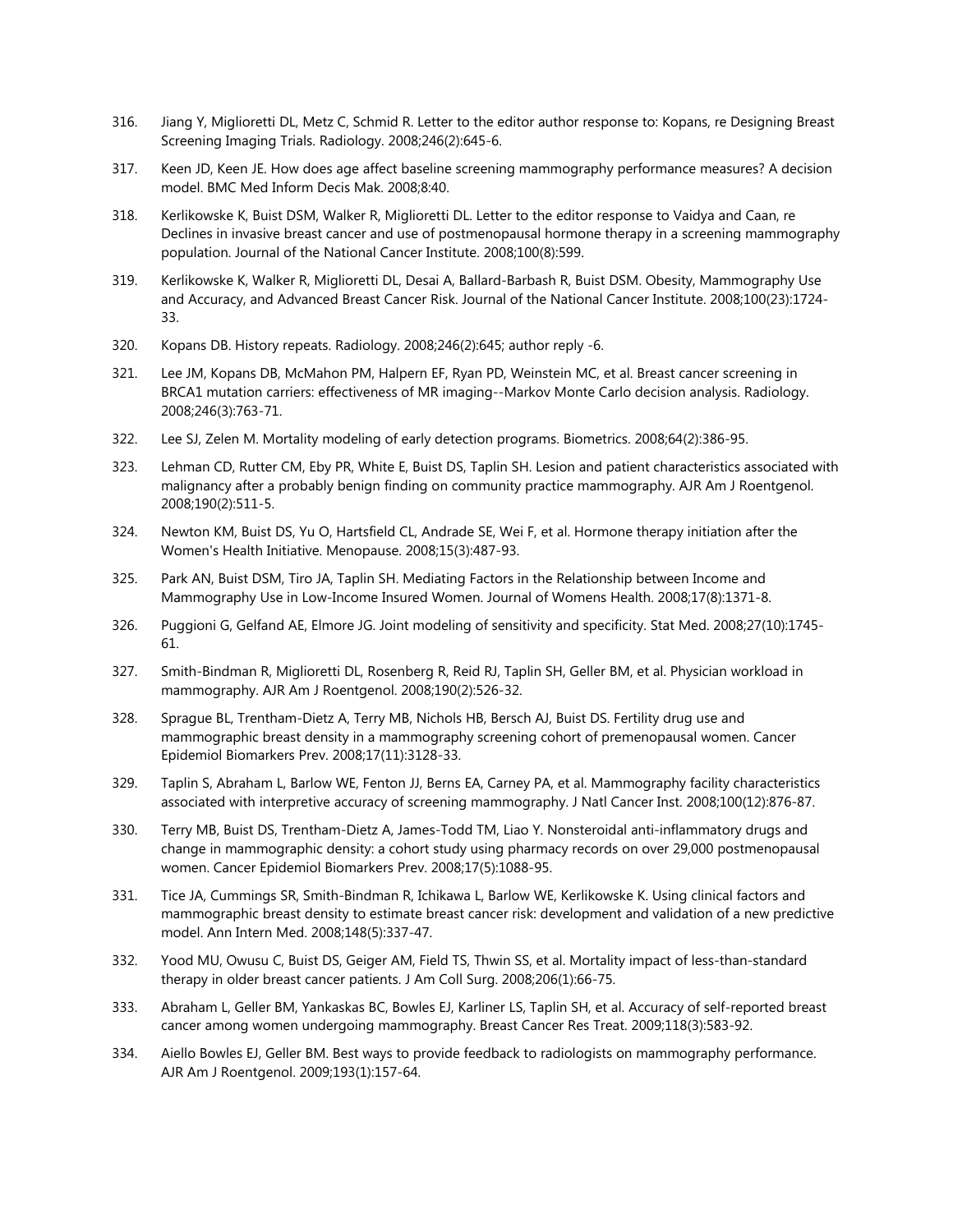- 335. Atkinson C, Newton KM, Aiello Bowles EJ, Lehman CD, Stanczyk FZ, Westerlind KC, et al. Daidzeinmetabolizing phenotypes in relation to mammographic breast density among premenopausal women in the United States. Breast Cancer Res Treat. 2009;116(3):587-94.
- 336. Bosco JL, Lash TL, Prout MN, Buist DS, Geiger AM, Haque R, et al. Breast cancer recurrence in older women five to ten years after diagnosis. Cancer Epidemiol Biomarkers Prev. 2009;18(11):2979-83.
- 337. Buist DS, Anderson ML, Reed SD, Aiello Bowles EJ, Fitzgibbons ED, Gandara JC, et al. Short-term hormone therapy suspension and mammography recall: a randomized trial. Ann Intern Med. 2009;150(11):752-65.
- 338. Buist DS, Chubak J, Prout M, Yood MU, Bosco JL, Thwin SS, et al. Referral, receipt, and completion of chemotherapy in patients with early-stage breast cancer older than 65 years and at high risk of breast cancer recurrence. J Clin Oncol. 2009;27(27):4508-14.
- 339. Carney PA, Kettler M, Cook AJ, Geller BM, Karliner L, Miglioretti DL, et al. An assessment of the likelihood, frequency, and content of verbal communication between radiologists and women receiving screening and diagnostic mammography. Acad Radiol. 2009;16(9):1056-63.
- 340. Chubak J, Bowles EJ, Terry MB, Trentham-Dietz A, Buist DS. Antidepressant medications and change in mammographic density in postmenopausal women. Cancer Epidemiol Biomarkers Prev. 2009;18(2):676-9.
- 341. Cronin KA, Miglioretti DL, Krapcho M, Yu B, Geller BM, Carney PA, et al. Bias associated with self-report of prior screening mammography. Cancer Epidemiol Biomarkers Prev. 2009;18(6):1699-705.
- 342. Cummings SR, Tice JA, Bauer S, Browner WS, Cuzick J, Ziv E, et al. Prevention of breast cancer in postmenopausal women: approaches to estimating and reducing risk. J Natl Cancer Inst. 2009;101(6):384-98.
- 343. Dick JF, 3rd, Gallagher TH, Brenner RJ, Yi JP, Reisch LM, Abraham L, et al. Predictors of radiologists' perceived risk of malpractice lawsuits in breast imaging. AJR Am J Roentgenol. 2009;192(2):327-33.
- 344. Elmore JG, Jackson SL, Abraham L, Miglioretti DL, Carney PA, Geller BM, et al. Variability in interpretive performance at screening mammography and radiologists' characteristics associated with accuracy. Radiology. 2009;253(3):641-51.
- 345. Gail MH. Value of adding single-nucleotide polymorphism genotypes to a breast cancer risk model. J Natl Cancer Inst. 2009;101(13):959-63.
- 346. Gallagher TH, Cook AJ, Brenner RJ, Carney PA, Miglioretti DL, Geller BM, et al. Disclosing harmful mammography errors to patients. Radiology. 2009;253(2):443-52.
- 347. Geller BM, Bowles EJ, Sohng HY, Brenner RJ, Miglioretti DL, Carney PA, et al. Radiologists' performance and their enjoyment of interpreting screening mammograms. AJR Am J Roentgenol. 2009;192(2):361-9.
- 348. Gibson CJ, Weiss J, Goodrich M, Onega T. False-positive mammography and depressed mood in a screening population: findings from the New Hampshire Mammography Network. J Public Health (Oxf). 2009;31(4):554- 60.
- 349. Gold HT, Thwin SS, Buist DS, Field TS, Wei F, Yood MU, et al. Delayed radiotherapy for breast cancer patients in integrated delivery systems. Am J Manag Care. 2009;15(11):785-9.
- 350. Hofvind S, Geller BM, Rosenberg RD, Skaane P. Screening-detected breast cancers: discordant independent double reading in a population-based screening program. Radiology. 2009;253(3):652-60.
- 351. Hofvind S, Yankaskas BC, Bulliard JL, Klabunde CN, Fracheboud J. Comparing interval breast cancer rates in Norway and North Carolina: results and challenges. J Med Screen. 2009;16(3):131-9.
- 352. Jackson SL, Taplin SH, Sickles EA, Abraham L, Barlow WE, Carney PA, et al. Variability of interpretive accuracy among diagnostic mammography facilities. J Natl Cancer Inst. 2009;101(11):814-27.
- 353. Kerlikowske K. Evidence-based breast cancer prevention: the importance of individual risk. Ann Intern Med. 2009;151(10):750-2.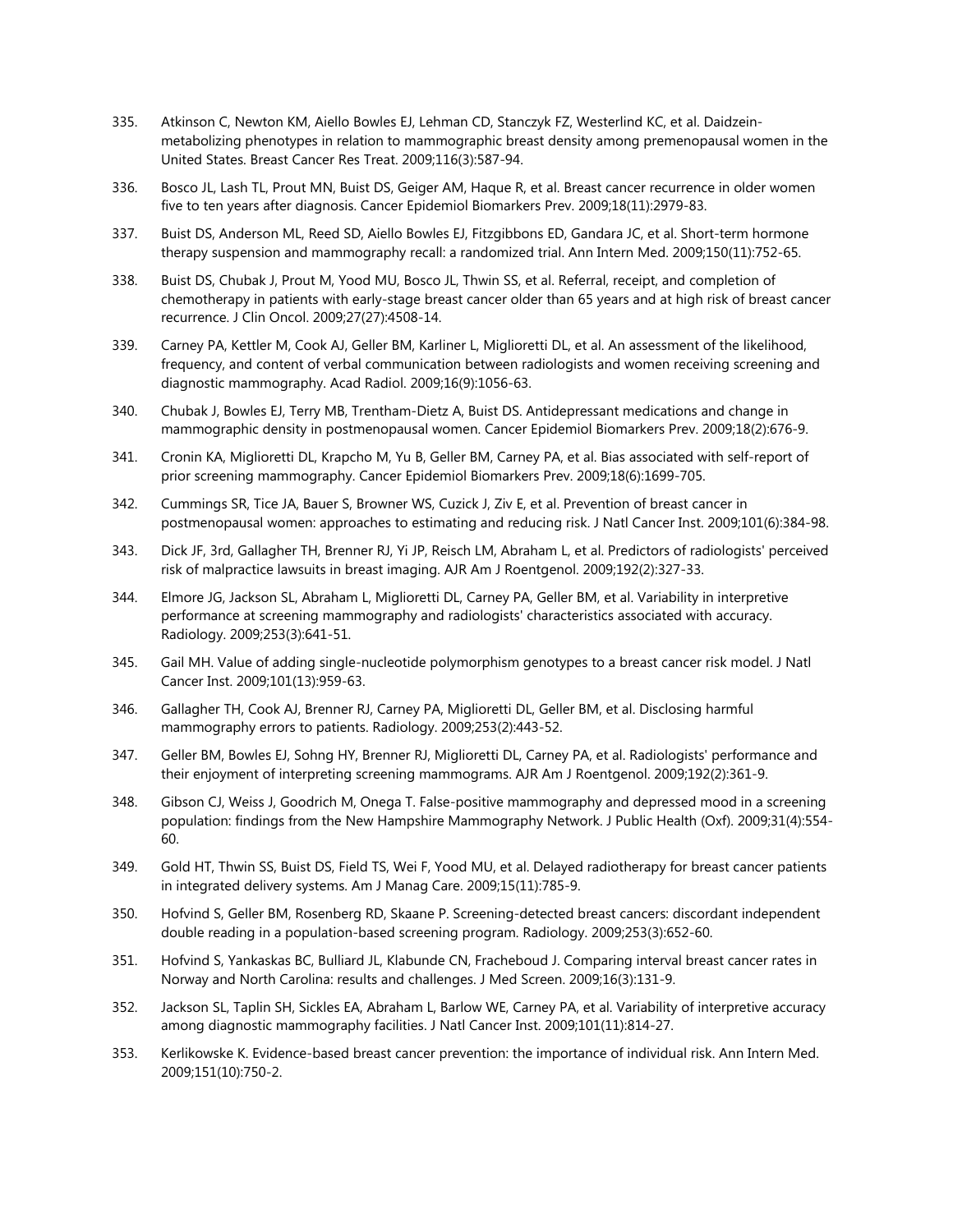- 354. Malkov S, Wang J, Kerlikowske K, Cummings SR, Shepherd JA. Single x-ray absorptiometry method for the quantitative mammographic measure of fibroglandular tissue volume. Med Phys. 2009;36(12):5525-36.
- 355. Mandelblatt JS, Cronin KA, Bailey S, Berry DA, de Koning HJ, Draisma G, et al. Effects of mammography screening under different screening schedules: model estimates of potential benefits and harms. Ann Intern Med. 2009;151(10):738-47.
- 356. McTiernan A, Wang CY, Sorensen B, Xiao L, Buist DSM, Bowles EJA, et al. No Effect of Aspirin on Mammographic Density in a Randomized Controlled Clinical Trial. Cancer Epidem Biomar. 2009;18(5):1524-30.
- 357. Menes TS, Kerlikowske K, Jaffer S, Seger D, Miglioretti DL. Rates of atypical ductal hyperplasia have declined with less use of postmenopausal hormone treatment: findings from the Breast Cancer Surveillance Consortium. Cancer Epidemiol Biomarkers Prev. 2009;18(11):2822-8.
- 358. Miglioretti DL, Gard CC, Carney PA, Onega TL, Buist DS, Sickles EA, et al. When radiologists perform best: the learning curve in screening mammogram interpretation. Radiology. 2009;253(3):632-40.
- 359. Miglioretti DL, Haneuse SJ, Anderson ML. Statistical approaches for modeling radiologists' interpretive performance. Acad Radiol. 2009;16(2):227-38.
- 360. Nelson HD, Tyne K, Naik A, Bougatsos C, Chan BK, Humphrey L, et al. Screening for breast cancer: an update for the U.S. Preventive Services Task Force. Ann Intern Med. 2009;151(10):727-37, W237-42.
- 361. Phipps AI, Buist DSM. Validation of self-reported history of hysterectomy and oophorectomy among women in an integrated group practice setting. Menopause-the Journal of the North American Menopause Society. 2009;16(3):576-81.
- 362. Reed SD, Buist DSM, Anderson ML, Bowles EJA, Fitzgibbons D, Seger D, et al. Short-term (1-2 mo) hormone therapy cessation before mammography. Menopause-the Journal of the North American Menopause Society. 2009;16(6):1125-31.
- 363. Tice JA, Kerlikowske K. Screening and prevention of breast cancer in primary care. Prim Care. 2009;36(3):533- 58.
- 364. Venkatesan A, Chu P, Kerlikowske K, Sickles EA, Smith-Bindman R. Positive predictive value of specific mammographic findings according to reader and patient variables. Radiology. 2009;250(3):648-57.
- 365. Welsh ML, Buist DS, Aiello Bowles EJ, Anderson ML, Elmore JG, Li CI. Population-based estimates of the relation between breast cancer risk, tumor subtype, and family history. Breast Cancer Res Treat. 2009;114(3):549-58.
- 366. Yankaskas BC, Knight KL, Fleg A, Rao C. Misclassification of American Indian race in state cancer data among non-federally recognized Indians in North Carolina. J Registry Manag. 2009;36(1):7-11.
- 367. Yong M, Atkinson C, Newton KM, Aiello Bowles EJ, Stanczyk FZ, Westerlind KC, et al. Associations between endogenous sex hormone levels and mammographic and bone densities in premenopausal women. Cancer Causes Control. 2009;20(7):1039-53.
- 368. Yu O, Boudreau DM, Buist DS, Miglioretti DL. Statin use and female reproductive organ cancer risk in a large population-based setting. Cancer Causes Control. 2009;20(5):609-16.
- 369. Aiello Bowles EJ, Anderson ML, Reed SD, Newton KM, Fitzgibbons ED, Seger D, et al. Mammographic breast density and tolerance for short-term postmenopausal hormone therapy suspension. J Womens Health (Larchmt). 2010;19(8):1467-74.
- 370. Bailey SL, Sigal BM, Plevritis SK. A simulation model investigating the impact of tumor volume doubling time and mammographic tumor detectability on screening outcomes in women aged 40-49 years. J Natl Cancer Inst. 2010;102(16):1263-71.
- 371. Bosco JL, Silliman RA, Thwin SS, Geiger AM, Buist DS, Prout MN, et al. A most stubborn bias: no adjustment method fully resolves confounding by indication in observational studies. J Clin Epidemiol. 2010;63(1):64-74.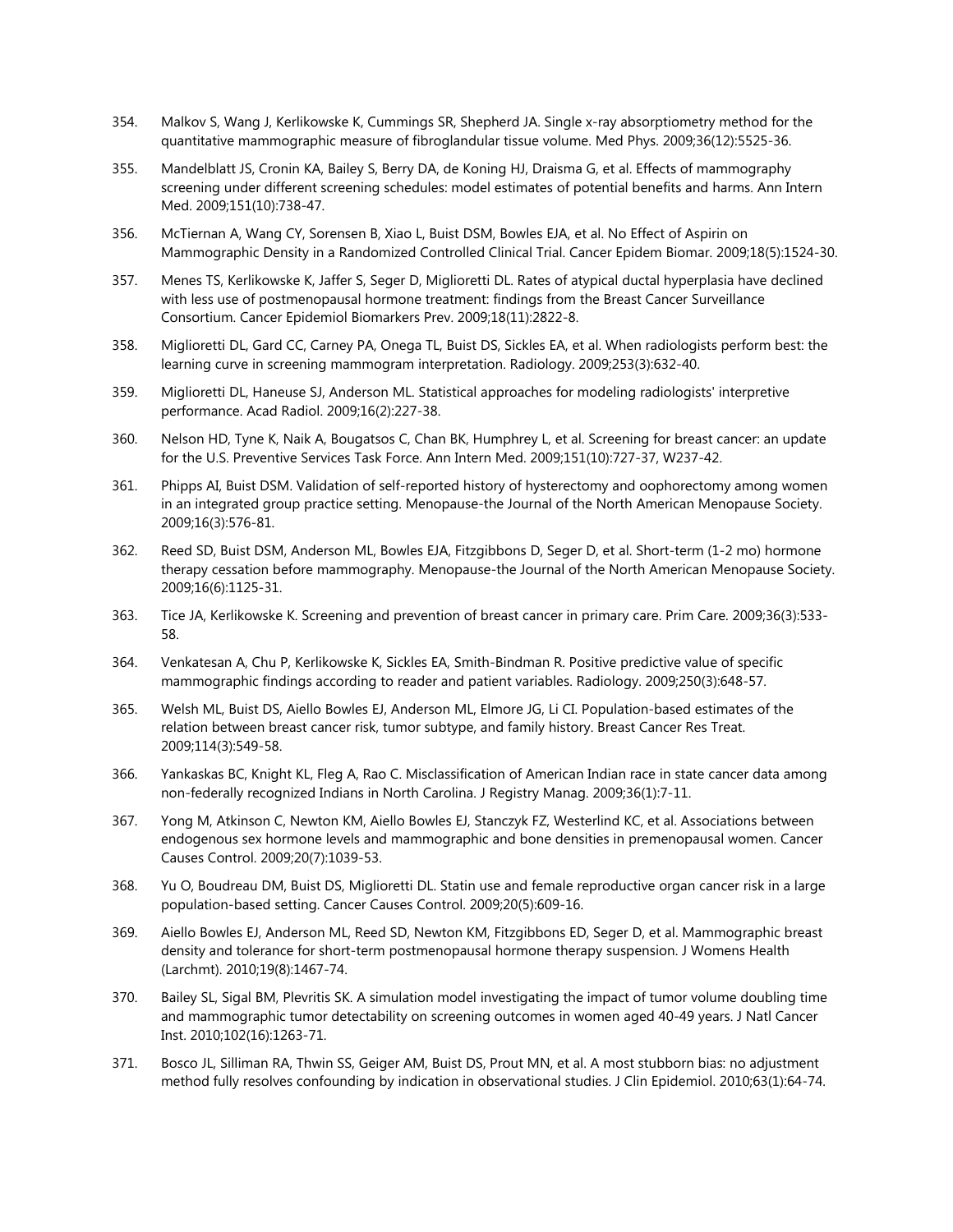- 372. Bowles EJ, Sickles EA, Miglioretti DL, Carney PA, Elmore JG. Recommendation for short-interval follow-up examinations after a probably benign assessment: is clinical practice consistent with BI-RADS guidance? AJR Am J Roentgenol. 2010;194(4):1152-9.
- 373. Buist DS, Abraham LA, Barlow WE, Krishnaraj A, Holdridge RC, Sickles EA, et al. Diagnosis of second breast cancer events after initial diagnosis of early stage breast cancer. Breast Cancer Res Treat. 2010;124(3):863-73.
- 374. Carney PA, Sickles EA, Monsees BS, Bassett LW, Brenner RJ, Feig SA, et al. Identifying minimally acceptable interpretive performance criteria for screening mammography. Radiology. 2010;255(2):354-61.
- 375. Chang CB, Lvoff NM, Leung JW, Brenner RJ, Joe BN, Tso HH, et al. Solitary dilated duct identified at mammography: outcomes analysis. AJR Am J Roentgenol. 2010;194(2):378-82.
- 376. Cook AJ, Elmore JG, Miglioretti DL, Sickles EA, Aiello Bowles EJ, Cutter GR, et al. Decreased accuracy in interpretation of community-based screening mammography for women with multiple clinical risk factors. J Clin Epidemiol. 2010;63(4):441-51.
- 377. Cox B, Ballard-Barbash R, Broeders M, Dowling E, Malila N, Shumak R, et al. Recording of hormone therapy and breast density in breast screening programs: summary and recommendations of the International Cancer Screening Network. Breast Cancer Res Treat. 2010;124(3):793-800.
- 378. DeMartini WB, Ichikawa L, Yankaskas BC, Buist D, Kerlikowske K, Geller B, et al. Breast MRI in community practice: equipment and imaging techniques at facilities in the Breast Cancer Surveillance Consortium. J Am Coll Radiol. 2010;7(11):878-84.
- 379. Elmore JG, Aiello Bowles EJ, Geller B, Oster NV, Carney PA, Miglioretti DL, et al. Radiologists' attitudes and use of mammography audit reports. Acad Radiol. 2010;17(6):752-60.
- 380. Elmore JG, Ganschow PS, Geller BM. Communication between patients and providers and informed decision making. J Natl Cancer Inst Monogr. 2010;2010(41):204-9.
- 381. Farhat GN, Walker R, Buist DS, Onega T, Kerlikowske K. Changes in invasive breast cancer and ductal carcinoma in situ rates in relation to the decline in hormone therapy use. J Clin Oncol. 2010;28(35):5140-6.
- 382. Halladay JR, Yankaskas BC, Bowling JM, Alexander C. Positive predictive value of mammography: comparison of interpretations of screening and diagnostic images by the same radiologist and by different radiologists. AJR Am J Roentgenol. 2010;195(3):782-5.
- 383. Hill DA, Nibbe A, Royce ME, Wallace AM, Kang H, Wiggins CL, et al. Method of detection and breast cancer survival disparities in Hispanic women. Cancer Epidemiol Biomarkers Prev. 2010;19(10):2453-60.
- 384. Hubbard RA, Miglioretti DL, Smith RA. Modelling the cumulative risk of a false-positive screening test. Stat Methods Med Res. 2010;19(5):429-49.
- 385. Ichikawa LE, Barlow WE, Anderson ML, Taplin SH, Geller BM, Brenner RJ, et al. Time trends in radiologists' interpretive performance at screening mammography from the community-based Breast Cancer Surveillance Consortium, 1996-2004. Radiology. 2010;256(1):74-82.
- 386. Jensen A, Geller BM, Gard CC, Miglioretti DL, Yankaskas B, Carney PA, et al. Performance of diagnostic mammography differs in the United States and Denmark. Int J Cancer. 2010;127(8):1905-12.
- 387. Kapp JM, Walker R, Haneuse S, Buist DS, Yankaskas BC. Are there racial/ethnic disparities among women younger than 40 undergoing mammography? Breast Cancer Res Treat. 2010;124(1):213-22.
- 388. Kapp JM, Yankaskas BC, LeFevre ML. Are mammography recommendations in women younger than 40 related to increased risk? Breast Cancer Res Treat. 2010;119(2):485-90.
- 389. Kerlikowske K. Epidemiology of ductal carcinoma in situ. J Natl Cancer Inst Monogr. 2010;2010(41):139-41.
- 390. Kerlikowske K, Cook AJ, Buist DS, Cummings SR, Vachon C, Vacek P, et al. Breast cancer risk by breast density, menopause, and postmenopausal hormone therapy use. J Clin Oncol. 2010;28(24):3830-7.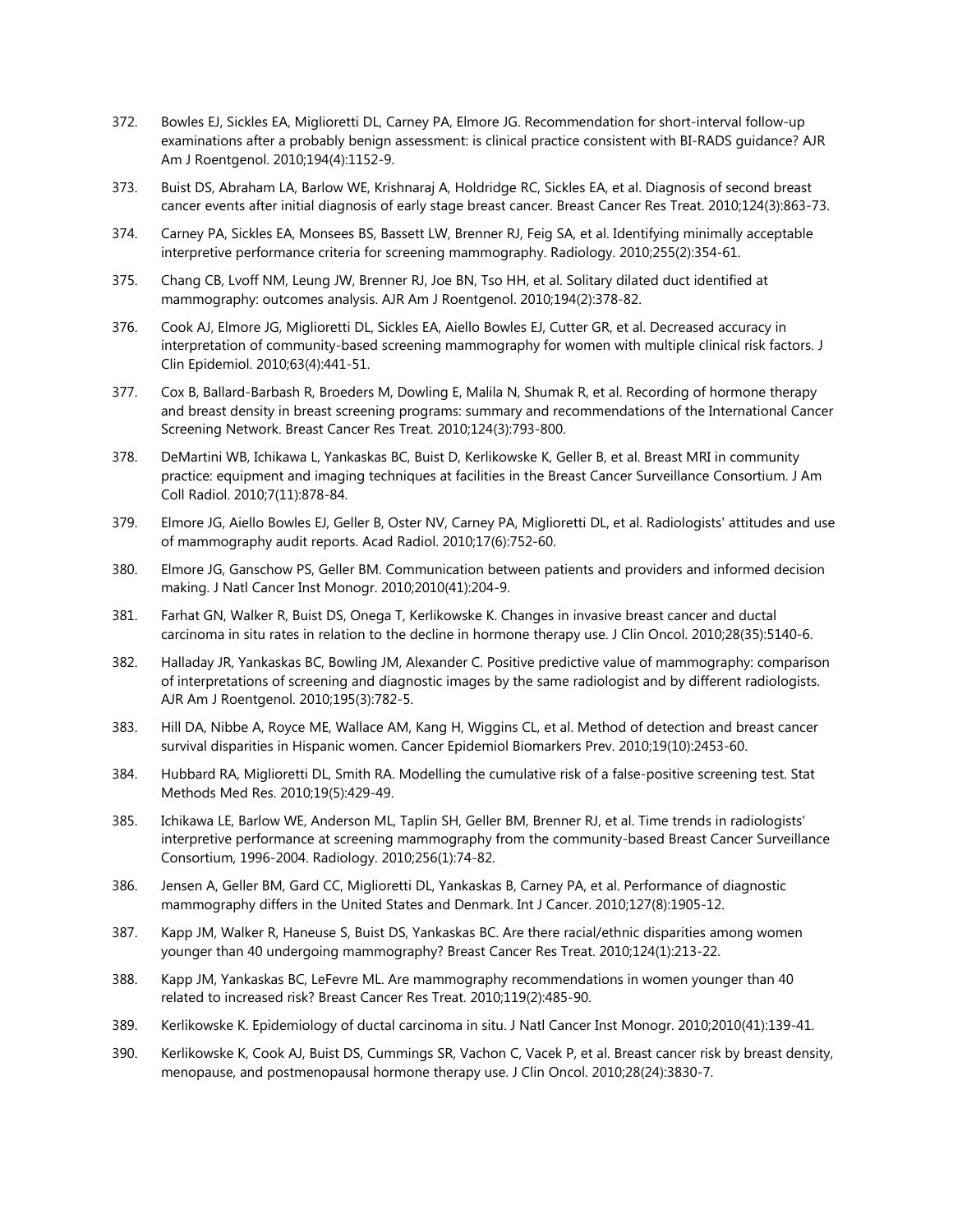- 391. Laidevant AD, Malkov S, Flowers CI, Kerlikowske K, Shepherd JA. Compositional breast imaging using a dualenergy mammography protocol. Medical Physics. 2010;37(1):164-74.
- 392. Lee JM, McMahon PM, Kong CY, Kopans DB, Ryan PD, Ozanne EM, et al. Cost-effectiveness of breast MR imaging and screen-film mammography for screening BRCA1 gene mutation carriers. Radiology. 2010;254(3):793-800.
- 393. Mandelblatt J, Buist D. The Elusive Goal of Maintaining Population Cancer Screening: It Is Time for a New Paradigm. Journal of the National Cancer Institute. 2010;102(14):998-9.
- 394. Morris DE, Pepe MS, Barlow WE. Contrasting two frameworks for ROC analysis of ordinal ratings. Med Decis Making. 2010;30(4):484-98.
- 395. Onega T, Aiello Bowles EJ, Miglioretti DL, Carney PA, Geller BM, Yankaskas BC, et al. Radiologists' perceptions of computer aided detection versus double reading for mammography interpretation. Acad Radiol. 2010;17(10):1217-26.
- 396. Onega T, MacKenzie T, Weiss J, Goodrich M, Titus-Ernstoff L. Screening mammography intervals among postmenopausal hormone therapy users and nonusers. Cancer Cause Control. 2010;21(1):147-52.
- 397. Phipps AI, Ichikawa L, Bowles EJ, Carney PA, Kerlikowske K, Miglioretti DL, et al. Defining menopausal status in epidemiologic studies: A comparison of multiple approaches and their effects on breast cancer rates. Maturitas. 2010;67(1):60-6.
- 398. Phipps AI, Li CI, Kerlikowske K, Barlow WE, Buist DS. Risk factors for ductal, lobular, and mixed ductal-lobular breast cancer in a screening population. Cancer Epidemiol Biomarkers Prev. 2010;19(6):1643-54.
- 399. Taplin SH, Abraham L, Geller BM, Yankaskas BC, Buist DS, Smith-Bindman R, et al. Effect of previous benign breast biopsy on the interpretive performance of subsequent screening mammography. J Natl Cancer Inst. 2010;102(14):1040-51.
- 400. Yankaskas BC, Dickens P, Bowling JM, Jarman MP, Luken K, Salisbury K, et al. Barriers to adherence to screening mammography among women with disabilities. Am J Public Health. 2010;100(5):947-53.
- 401. Yankaskas BC, Haneuse S, Kapp JM, Kerlikowske K, Geller B, Buist DS, et al. Performance of first mammography examination in women younger than 40 years. J Natl Cancer Inst. 2010;102(10):692-701.
- 402. Yong M, Schwartz SM, Atkinson C, Makar KW, Thomas SS, Newton KM, et al. Associations between Polymorphisms in Glucuronidation and Sulfation Enzymes and Mammographic Breast Density in Premenopausal Women in the United States. Cancer Epidem Biomar. 2010;19(2):537-46.
- 403. Adams SV, Newcomb PA, Shafer MM, Atkinson C, Bowles EJ, Newton KM, et al. Urinary cadmium and mammographic density in premenopausal women. Breast Cancer Res Treat. 2011;128(3):837-44.
- 404. Adams SV, Newcomb PA, Shafer MM, Atkinson C, Bowles EJ, Newton KM, et al. Sources of cadmium exposure among healthy premenopausal women. Sci Total Environ. 2011;409(9):1632-7.
- 405. Berry DA. Computer-assisted detection and screening mammography: where's the beef? J Natl Cancer Inst. 2011;103(15):1139-41.
- 406. Buist DS, Anderson ML, Haneuse SJ, Sickles EA, Smith RA, Carney PA, et al. Influence of annual interpretive volume on screening mammography performance in the United States. Radiology. 2011;259(1):72-84.
- 407. Carney PA, Bowles EJ, Sickles EA, Geller BM, Feig SA, Jackson S, et al. Using a tailored web-based intervention to set goals to reduce unnecessary recall. Acad Radiol. 2011;18(4):495-503.
- 408. Carney PA, Geller BM, Sickles EA, Miglioretti DL, Aiello Bowles EJ, Abraham L, et al. Feasibility and satisfaction with a tailored web-based audit intervention for recalibrating radiologists' thresholds for conducting additional work-up. Acad Radiol. 2011;18(3):369-76.
- 409. Doyle GP, Onysko J, Pogany L, Major D, Caines J, Shumak R, et al. Limitations of minimally acceptable interpretive performance criteria for screening mammography. Radiology. 2011;258(3):960-1.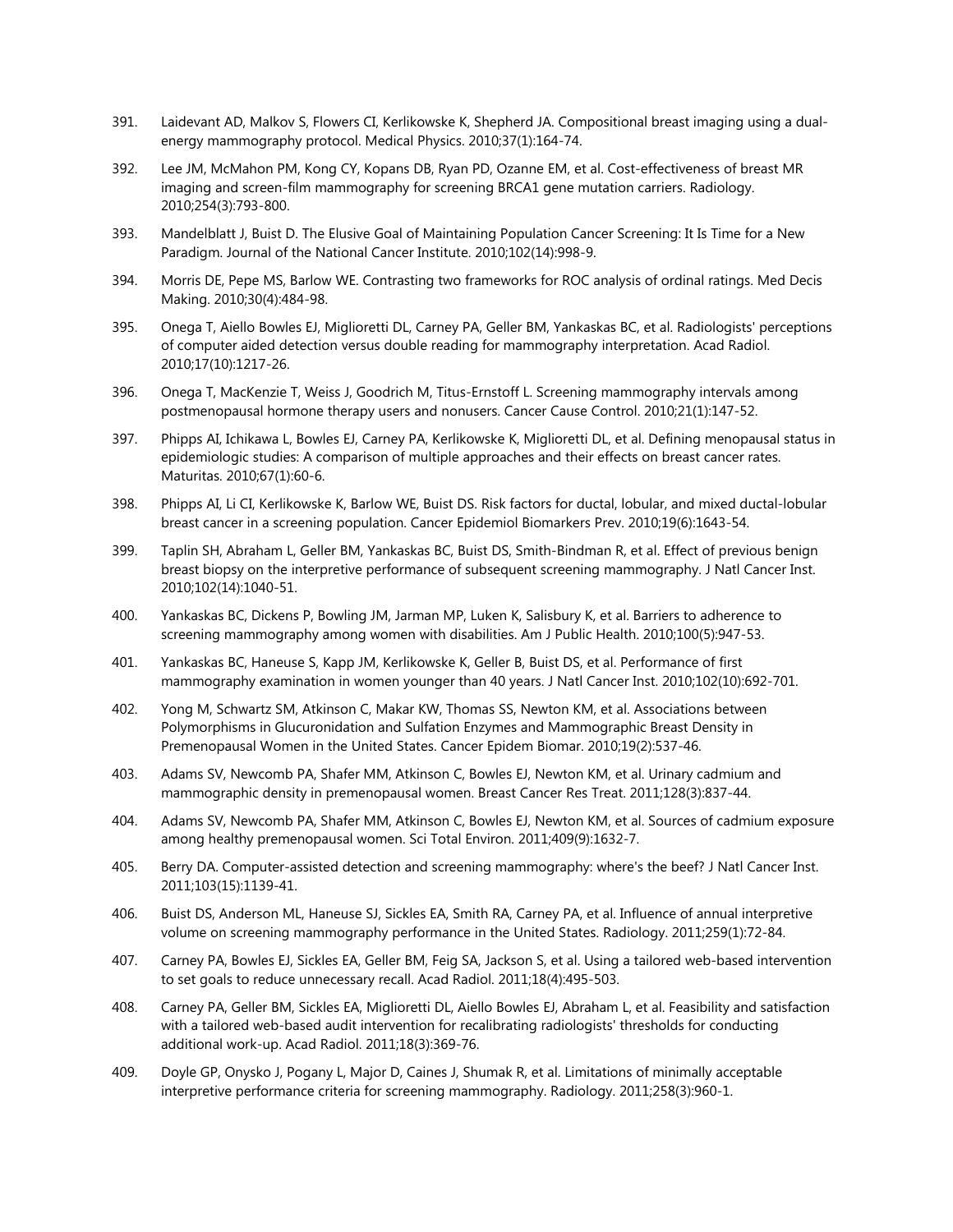- 410. Fenton JJ, Abraham L, Taplin SH, Geller BM, Carney PA, D'Orsi C, et al. Effectiveness of computer-aided detection in community mammography practice. J Natl Cancer Inst. 2011;103(15):1152-61.
- 411. Fenton JJ, Carney PA, Elmore JG, Barlow WE. Response: Re: Effectiveness of Computer-Aided Detection in Community Mammography Practice. JNCI Journal of the National Cancer Institute. 2011;104(1):78-9.
- 412. Gauthier E, Brisson L, Lenca P, Ragusa S. Breast Cancer Risk Score: A Data Mining Approach to Improve Readability. Proceedings of The 2011 World Congress in Computer Science, Computer Engineering, and Applied Computing: The 2011 International Conference on Data Mining. 2011.
- 413. Goldman LE, Walker R, Miglioretti DL, Smith-Bindman R, Kerlikowske K, National Cancer Institute Breast Cancer Surveillance C. Accuracy of diagnostic mammography at facilities serving vulnerable women. Med Care. 2011;49(1):67-75.
- 414. Haneuse S, Saegusa T, Lumley T. osDesign: An R Package for the Analysis, Evaluation, and Design of Two-Phase and Case-Control Studies. J Stat Softw. 2011;43(11).
- 415. Hendrick RE, Helvie MA. United States Preventive Services Task Force screening mammography recommendations: science ignored. AJR Am J Roentgenol. 2011;196(2):W112-6.
- 416. Houssami N, Abraham LA, Miglioretti DL, Sickles EA, Kerlikowske K, Buist DS, et al. Accuracy and outcomes of screening mammography in women with a personal history of early-stage breast cancer. JAMA. 2011;305(8):790-9.
- 417. Houssami N, Miglioretti DL. Early detection of breast cancer the second time around: mammography in women with a personal history of breast cancer. Med J Aust. 2011;194(9):439-40.
- 418. Hubbard R, Kerlikowske K, Buist D, Yankaskas B. Evaluation of breast cancer screening strategies must be based on comparison of harms and benefits. AJR Am J Roentgenol. 2011;197(4):W793; author reply 4.
- 419. Hubbard RA, Kerlikowske K, Flowers CI, Yankaskas BC, Zhu W, Miglioretti DL. Cumulative probability of falsepositive recall or biopsy recommendation after 10 years of screening mammography: a cohort study. Ann Intern Med. 2011;155(8):481-92.
- 420. Kapp JM, Walker R, Haneuse S, Yankaskas BC. A prospective assessment of racial/ethnic differences in future mammography behavior among women who had early mammography. Cancer Epidemiol Biomarkers Prev. 2011;20(4):600-8.
- 421. Kerlikowske K, Hubbard RA, Miglioretti DL, Geller BM, Yankaskas BC, Lehman CD, et al. Comparative effectiveness of digital versus film-screen mammography in community practice in the United States: a cohort study. Ann Intern Med. 2011;155(8):493-502.
- 422. Loo LW, Wang Y, Flynn EM, Lund MJ, Bowles EJ, Buist DS, et al. Genome-wide copy number alterations in subtypes of invasive breast cancers in young white and African American women. Breast Cancer Res Treat. 2011;127(1):297-308.
- 423. Lowry SJ, Aiello Bowles EJ, Anderson ML, Buist DS. Predictors of breast density change after hormone therapy cessation: results from a randomized trial. Cancer Epidemiol Biomarkers Prev. 2011;20(10):2309-12.
- 424. Miglioretti D, Houssami N. Screening mammography in breast cancer survivors. JONS. 2011;2(3):24-5.
- 425. Miglioretti DL, Houssami N. Screening mammography in breast cancer survivors. JONS. 2011;2(3):24-6.
- 426. Miglioretti DL, Walker R, Weaver DL, Buist DS, Taplin SH, Carney PA, et al. Accuracy of screening mammography varies by week of menstrual cycle. Radiology. 2011;258(2):372-9.
- 427. Newton KM, Anderson ML, Reed SD, Bowles EJ, Buist DS. Factors associated with non-compliance with hormone therapy cessation before screening mammography. Climacteric. 2011;14(2):268-74.
- 428. Onega T, Cook A, Kirlin B, Shi X, Alford-Teaster J, Tuzzio L, et al. The influence of travel time on breast cancer characteristics, receipt of primary therapy, and surveillance mammography. Breast Cancer Res Treat. 2011;129(1):269-75.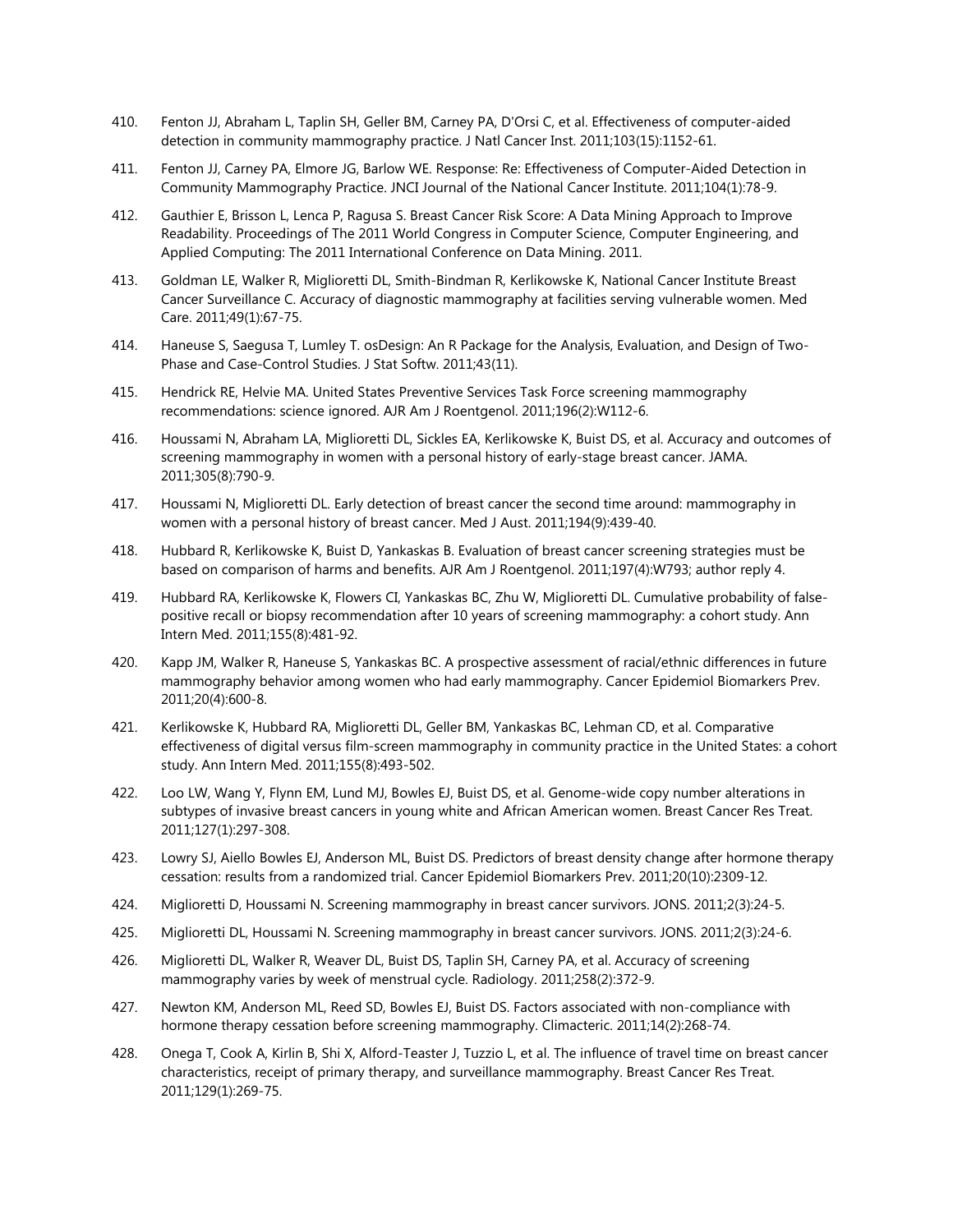- 429. Palesh O, Demark-Wahnefried W, Mustian K, Minasian L, Rowland J, Sprod L, et al. Conducting cancer control and survivorship research via cooperative groups: a report from the American Society of Preventive Oncology. Cancer Epidemiol Biomarkers Prev. 2011;20(5):1050-5.
- 430. Persing S, James TA, Mace J, Goodwin A, Geller B. Variability in the quality of pathology reporting of margin status following breast cancer surgery. Ann Surg Oncol. 2011;18(11):3061-5.
- 431. Phipps AI, Buist DS, Malone KE, Barlow WE, Porter PL, Kerlikowske K, et al. Family history of breast cancer in first-degree relatives and triple-negative breast cancer risk. Breast Cancer Res Treat. 2011;126(3):671-8.
- 432. Phipps AI, Buist DS, Malone KE, Barlow WE, Porter PL, Kerlikowske K, et al. Reproductive history and risk of three breast cancer subtypes defined by three biomarkers. Cancer Causes Control. 2011;22(3):399-405.
- 433. Rosenberg RD, Haneuse SJ, Geller BM, Buist DS, Miglioretti DL, Brenner RJ, et al. Timeliness of follow-up after abnormal screening mammogram: variability of facilities. Radiology. 2011;261(2):404-13.
- 434. Schousboe JT, Kerlikowske K, Loh A, Cummings SR. Personalizing mammography by breast density and other risk factors for breast cancer: analysis of health benefits and cost-effectiveness. Ann Intern Med. 2011;155(1):10-20.
- 435. Shepherd JA, Kerlikowske K, Ma L, Duewer F, Fan B, Wang J, et al. Volume of mammographic density and risk of breast cancer. Cancer Epidemiol Biomarkers Prev. 2011;20(7):1473-82.
- 436. Sinclair N, Littenberg B, Geller B, Muss H. Accuracy of screening mammography in older women. AJR Am J Roentgenol. 2011;197(5):1268-73.
- 437. Sprague BL, Trentham-Dietz A, Gangnon RE, Buist DS, Burnside ES, Bowles EJ, et al. Circulating sex hormones and mammographic breast density among postmenopausal women. Horm Cancer. 2011;2(1):62-72.
- 438. Tom SE, Anderson ML, Landis CA, Bowles EJ, Woods NF, Reed SD, et al. Sleep problems after short-term hormone therapy suspension: secondary analysis of a randomized trial. Menopause. 2011;18(11):1184-90.
- 439. Vacek PM, Skelly JM, Geller BM. Breast cancer risk assessment in women aged 70 and older. Breast Cancer Res Treat. 2011;130(1):291-9.
- 440. van Ravesteyn NT, Schechter CB, Near AM, Heijnsdijk EA, Stoto MA, Draisma G, et al. Race-specific impact of natural history, mammography screening, and adjuvant treatment on breast cancer mortality rates in the United States. Cancer Epidemiol Biomarkers Prev. 2011;20(1):112-22.
- 441. Wernli KJ, Aiello Bowles EJ, Haneuse S, Elmore JG, Buist DS. Timing of follow-up after abnormal screening and diagnostic mammograms. Am J Manag Care. 2011;17(2):162-7.
- 442. Yankaskas BC, May RC, Matuszewski J, Bowling JM, Jarman MP, Schroeder BF. Effect of observing change from comparison mammograms on performance of screening mammography in a large community-based population. Radiology. 2011;261(3):762-70.
- 443. StatBite Age-Specific Mammography Screening Results. JNCI Journal of the National Cancer Institute. 2012;104(9):654-.
- 444. Stat Bite Breast Cancer Risk Factors in Women Aged 40-49. JNCI Journal of the National Cancer Institute. 2012;104(16):1207-.
- 445. Stat Bite Distribution of 5-year Breast Cancer Risk in the Breast Cancer Surveillance Consortium (bcsc) Estimated With the Bcsc Risk Calculator. JNCI Journal of the National Cancer Institute. 2012;105(1):5-.
- 446. Aiello Bowles EJ, Boudreau DM, Chubak J, Yu O, Fujii M, Chestnut J, et al. Patient-reported discontinuation of endocrine therapy and related adverse effects among women with early-stage breast cancer. Journal of oncology practice / American Society of Clinical Oncology. 2012;8(6):e149-57.
- 447. Aiello Bowles EJ, Feigelson HS, Barney T, Broecker K, Sterrett A, Bischoff K, et al. Improving quality of breast cancer surgery through development of a national breast cancer surgical outcomes (BRCASO) research database. BMC cancer. 2012;12:136.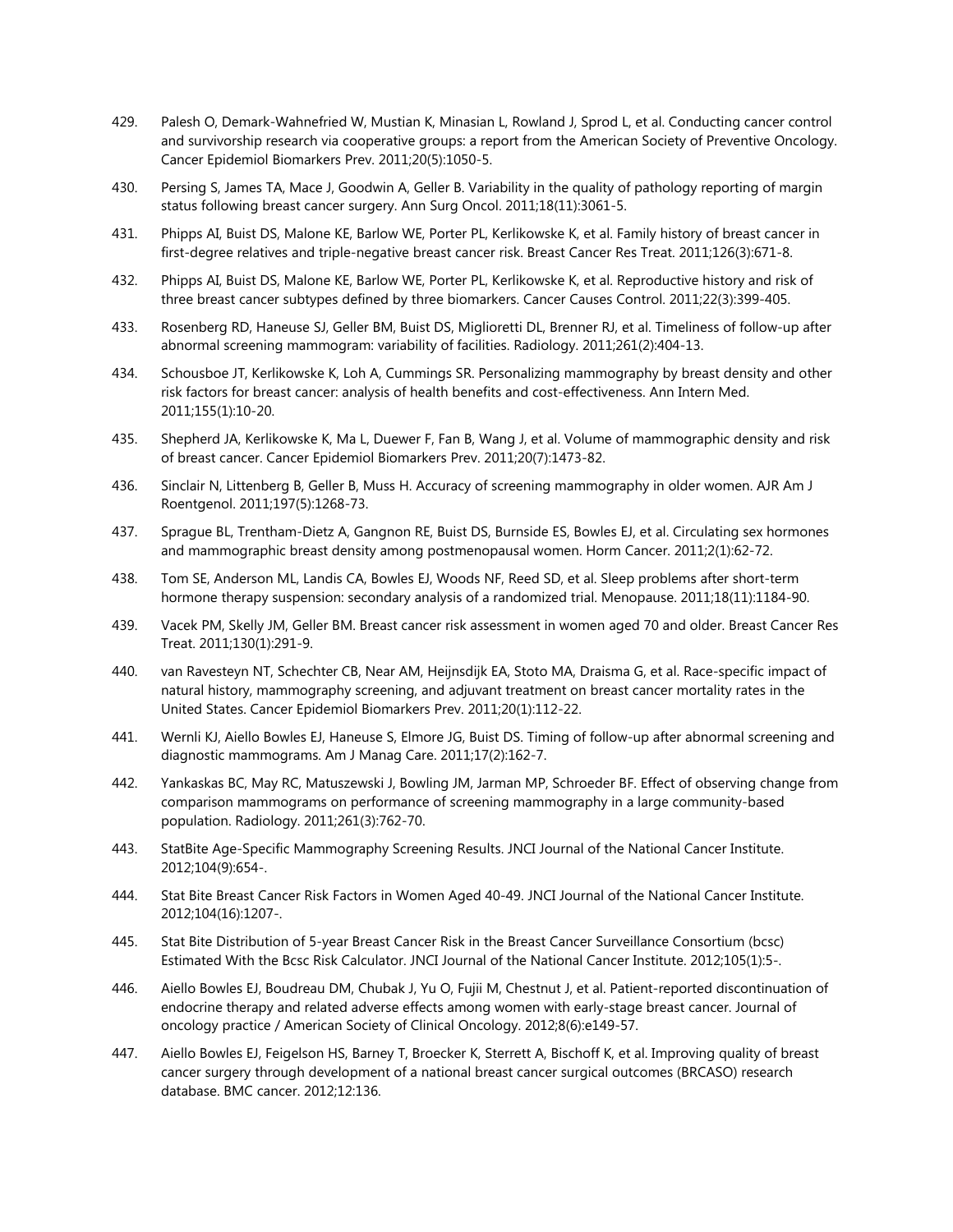- 448. Arasu VA, Joe BN, Lvoff NM, Leung JW, Brenner RJ, Flowers CI, et al. Benefit of semiannual ipsilateral mammographic surveillance following breast conservation therapy. Radiology. 2012;264(2):371-7.
- 449. Bowles EJ, Buist DS, Chubak J, Yu O, Johnson J, Chestnut J, et al. Endocrine therapy initiation from 2001 to 2008 varies by age at breast cancer diagnosis and tumor size. Journal of oncology practice / American Society of Clinical Oncology. 2012;8(2):113-20.
- 450. Brawley OW. Risk-based mammography screening: an effort to maximize the benefits and minimize the harms. Ann Intern Med. 2012;156(9):662-3.
- 451. Buist DS, Walker R, Bowles EJ, Carney PA, Taplin SH, Onega T, et al. Screening mammography use among current, former, and never hormone therapy users may not explain recent declines in breast cancer incidence. Cancer Epidemiol Biomarkers Prev. 2012;21(5):720-7.
- 452. Carlos RC, Buist DS, Wernli KJ, Swan JS. Patient-centered outcomes in imaging: quantifying value. J Am Coll Radiol. 2012;9(10):725-8.
- 453. Carney PA, Abraham L, Cook A, Feig SA, Sickles EA, Miglioretti DL, et al. Impact of an educational intervention designed to reduce unnecessary recall during screening mammography. Acad Radiol. 2012;19(9):1114-20.
- 454. Carney PA, Bogart TA, Geller BM, Haneuse S, Kerlikowske K, Buist DS, et al. Association between time spent interpreting, level of confidence, and accuracy of screening mammography. AJR Am J Roentgenol. 2012;198(4):970-8.
- 455. Carney PA, Cook AJ, Miglioretti DL, Feig SA, Bowles EA, Geller BM, et al. Use of clinical history affects accuracy of interpretive performance of screening mammography. J Clin Epidemiol. 2012;65(2):219-30.
- 456. Chang Y, Schechter CB, van Ravesteyn NT, Near AM, Heijnsdijk EA, Adams-Campbell L, et al. Collaborative modeling of the impact of obesity on race-specific breast cancer incidence and mortality. Breast Cancer Res Treat. 2012;136(3):823-35.
- 457. Chubak J, Yu O, Pocobelli G, Lamerato L, Webster J, Prout MN, et al. Administrative data algorithms to identify second breast cancer events following early-stage invasive breast cancer. J Natl Cancer Inst. 2012;104(12):931- 40.
- 458. Cook AJ, Elmore JG, Zhu W, Jackson SL, Carney PA, Flowers C, et al. Mammographic interpretation: radiologists' ability to accurately estimate their performance and compare it with that of their peers. AJR Am J Roentgenol. 2012;199(3):695-702.
- 459. D B, W Z, R H, Es O, Dl M, B G, et al. Benefits and Harms of Screening Mammography Frequency by Age and Comorbidity Score. Cancer Epidem Biomar. 2012;21(3):565-.
- 460. Fenton JJ, Miglioretti DL. Why we need more breast cancer screening trials. Evid Based Med. 2012/07/31 ed2012. p. 169-70.
- 461. Fenton JJ, Zhu W, Balch S, Smith-Bindman R, Lindfors KK, Hubbard RA. External validation of Medicare claims codes for digital mammography and computer-aided detection. Cancer Epidemiol Biomarkers Prev. 2012;21(8):1344-7.
- 462. Gao H, Buist DS, Lash TL, Bosco JL, Swihart B. Lasagna plots made in different (statistical) ovens. Epidemiology. 2012;23(6):934.
- 463. Geller BM, Bogart A, Carney PA, Elmore JG, Monsees BS, Miglioretti DL. Is confidence of mammographic assessment a good predictor of accuracy? AJR Am J Roentgenol. 2012;199(1):W134-41.
- 464. Geller BM, Ichikawa L, Miglioretti DL, Eastman D. Web-based mammography audit feedback. AJR Am J Roentgenol. 2012;198(6):W562-7.
- 465. Gierach GL, Ichikawa L, Kerlikowske K, Brinton LA, Farhat GN, Vacek PM, et al. Relationship between mammographic density and breast cancer death in the Breast Cancer Surveillance Consortium. J Natl Cancer Inst. 2012;104(16):1218-27.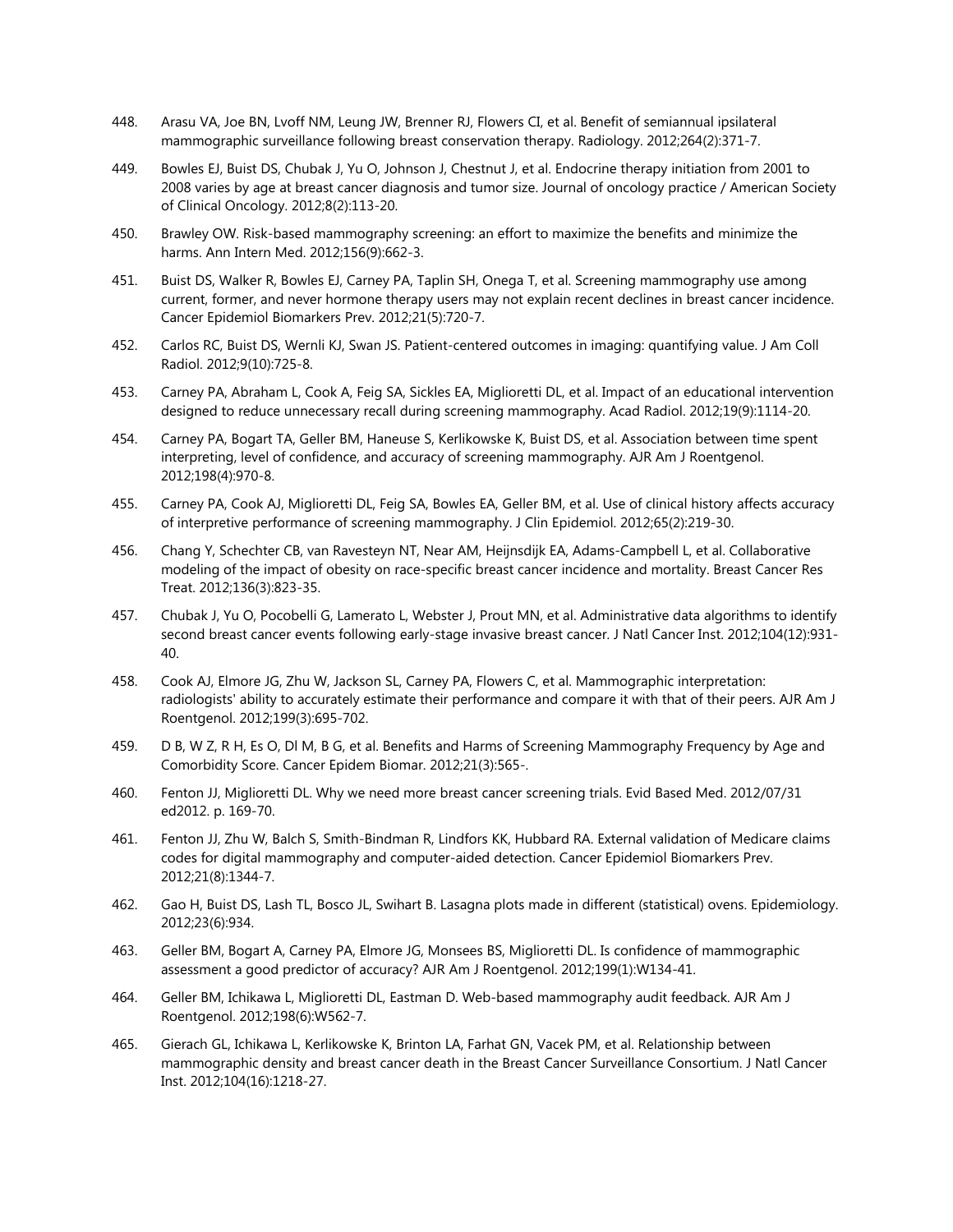- 466. Goldman LE, Walker R, Miglioretti DL, Smith-Bindman R, Kerlikowske AK, Breast Cancer Surveillance C. Facility characteristics do not explain higher false-positive rates in diagnostic mammography at facilities serving vulnerable women. Med Care. 2012;50(3):210-6.
- 467. Haneuse S, Buist DS, Miglioretti DL, Anderson ML, Carney PA, Onega T, et al. Mammographic interpretive volume and diagnostic mammogram interpretation performance in community practice. Radiology. 2012;262(1):69-79.
- 468. Henderson LM, Hubbard RA, Onega TL, Zhu W, Buist DS, Fishman P, et al. Assessing health care use and cost consequences of a new screening modality: the case of digital mammography. Med Care. 2012;50(12):1045- 52.
- 469. Houssami N, Kerlikowske K. The impact of breast density on breast cancer risk and on breast screening. Current Breast Cancer Reports. 2012;4(2):161-8.
- 470. Hubbard RA, Zhu W, Onega TL, Fishman P, Henderson LM, Tosteson AN, et al. Effects of digital mammography uptake on downstream breast-related care among older women. Med Care. 2012;50(12):1053- 9.
- 471. Jackson SL, Cook AJ, Miglioretti DL, Carney PA, Geller BM, Onega T, et al. Are radiologists' goals for mammography accuracy consistent with published recommendations? Acad Radiol. 2012;19(3):289-95.
- 472. James TA, Mace JL, Virnig BA, Geller BM. Preoperative needle biopsy improves the quality of breast cancer surgery. J Am Coll Surg. 2012;215(4):562-8.
- 473. Jarman MP, Bowling JM, Dickens P, Luken K, Yankaskas BC. Factors facilitating acceptable mammography services for women with disabilities. Womens Health Issues. 2012;22(5):e421-8.
- 474. Karliner LS, Ma L, Hofmann M, Kerlikowske K. Language barriers, location of care, and delays in follow-up of abnormal mammograms. Med Care. 2012;50(2):171-8.
- 475. Kerlikowske K. Screening mammography in women less than age 50 years. Curr Opin Obstet Gynecol. 2012;24(1):38-43.
- 476. Klein G, Gold LS, Sullivan SD, Buist DS, Ramsey S, Kreizenbeck K, et al. Prioritizing comparative effectiveness research for cancer diagnostics using a regional stakeholder approach. J Comp Eff Res. 2012;1(3):241-55.
- 477. Lowry KP, Lee JM, Kong CY, McMahon PM, Gilmore ME, Cott Chubiz JE, et al. Annual screening strategies in BRCA1 and BRCA2 gene mutation carriers: a comparative effectiveness analysis. Cancer. 2012;118(8):2021-30.
- 478. McCahill LE, Single RM, Aiello Bowles EJ, Feigelson HS, James TA, Barney T, et al. Variability in reexcision following breast conservation surgery. JAMA. 2012;307(5):467-75.
- 479. Near AM, Mandelblatt JS, Schechter CB, MA S. Using simulation modeling to inform strategies to reduce breast cancer mortality in black women in the District of Columbia. Epidemiol Res Int [Internet]. 2012 PMC3731168]; 2012:[Article ID 241340, 10 pages pp.]. Available from: http://www.hindawi.com/journals/eri/2012/241340/.
- 480. Near AM, Mandelblatt JS, Schechter CB, Stoto MA. Using Simulation Modeling to Inform Strategies to Reduce Breast Cancer Mortality in Black Women in the District of Columbia. Epidemiol Res Int. 2012;2012(2012).
- 481. Nelson HD, Zakher B, Cantor A, Fu R, Griffin J, O'Meara ES, et al. Risk factors for breast cancer for women aged 40 to 49 years: a systematic review and meta-analysis. Ann Intern Med. 2012;156(9):635-48.
- 482. Onega T, Smith M, Miglioretti DL, Carney PA, Geller BA, Kerlikowske K, et al. Radiologist agreement for mammographic recall by case difficulty and finding type. J Am Coll Radiol. 2012;9(11):788-94.
- 483. Onega T, Weiss J, Diflorio R, Mackenzie T, Goodrich M, Poplack S. Evaluating surveillance breast imaging and biopsy in older breast cancer survivors. Int J Breast Cancer. 2012;2012:347646.
- 484. Phipps AI, Buist DS, Malone KE, Barlow WE, Porter PL, Kerlikowske K, et al. Breast density, body mass index, and risk of tumor marker-defined subtypes of breast cancer. Ann Epidemiol. 2012;22(5):340-8.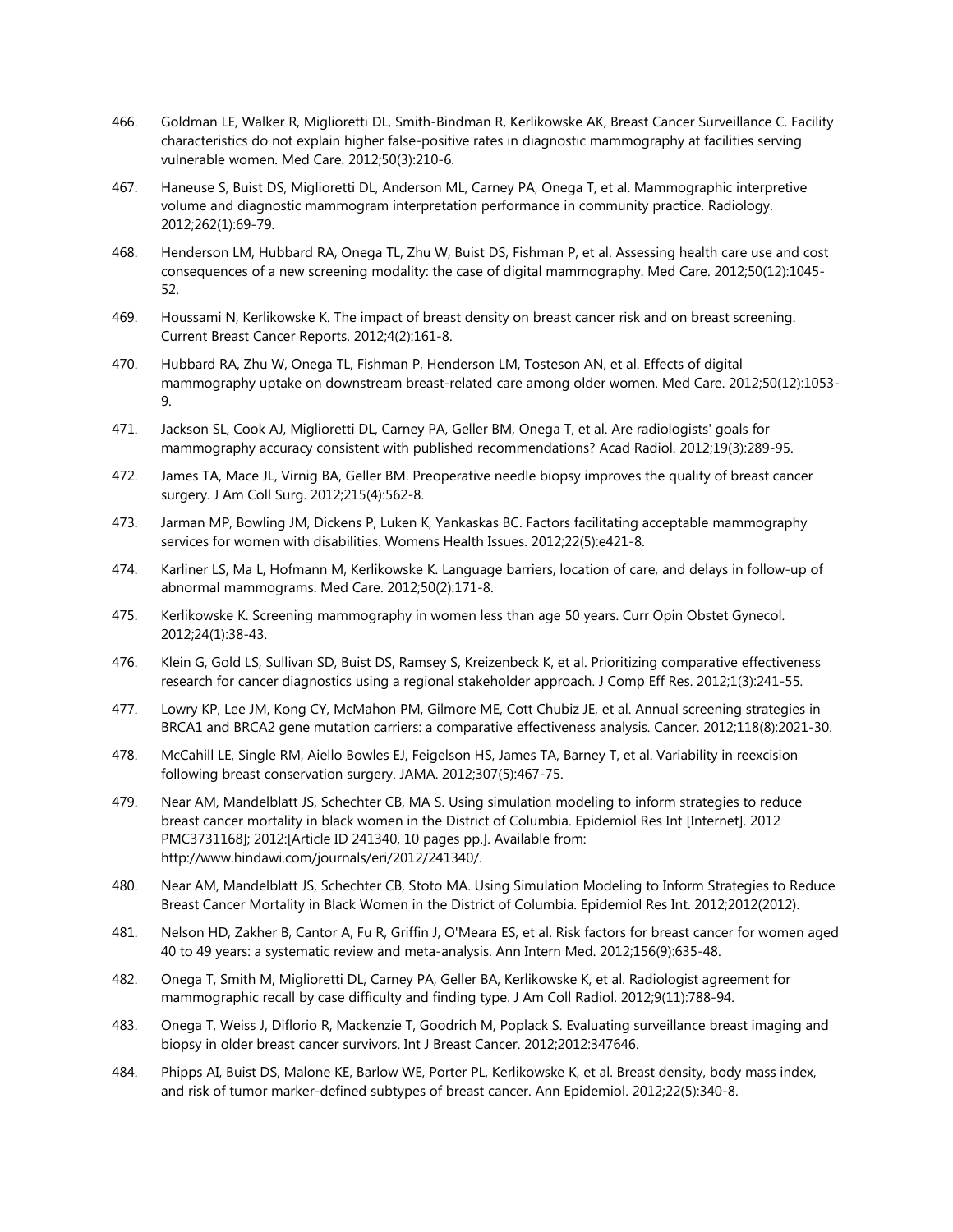- 485. Pocobelli G, Chubak J, Hanson N, Drescher C, Resta R, Urban N, et al. Prophylactic oophorectomy rates in relation to a guideline update on referral to genetic counseling. Gynecol Oncol. 2012;126(2):229-35.
- 486. Romaire MA, Bowles EJ, Anderson ML, Buist DS. Comparative effectiveness of mailed reminder letters on mammography screening compliance. Prev Med. 2012;55(2):127-30.
- 487. Schur EA, Elmore JE, Onega T, Wernli KJ, Sickles EA, Haneuse S. The impact of obesity on follow-up after an abnormal screening mammogram. Cancer Epidemiol Biomarkers Prev. 2012;21(2):327-36.
- 488. Shepherd JA, Kerlikowske K. Do fatty breasts increase or decrease breast cancer risk? Breast Cancer Res. 2012;14(1):102.
- 489. Smith RA, Kerlikowske K, Miglioretti DL, Kalager M. Clinical decisions. Mammography screening for breast cancer. N Engl J Med. 2012;367(21):e31.
- 490. Spayne MC, Gard CC, Skelly J, Miglioretti DL, Vacek PM, Geller BM. Reproducibility of BI-RADS breast density measures among community radiologists: a prospective cohort study. Breast J. 2012;18(4):326-33.
- 491. Van Ravesteyn NT, Miglioretti D, JS M. Reply to Letter to the Editor: "Potential impact of risk-based mammography screening.". Ann Intern Med. 2012;157(8):597-8.
- 492. van Ravesteyn NT, Miglioretti DL, Stout NK, Lee SJ, Schechter CB, Buist DS, et al. Tipping the balance of benefits and harms to favor screening mammography starting at age 40 years: a comparative modeling study of risk. Ann Intern Med. 2012;156(9):609-17.
- 493. Yasmeen S, Hubbard RA, Romano PS, Zhu W, Geller BM, Onega T, et al. Risk of advanced-stage breast cancer among older women with comorbidities. Cancer Epidemiol Biomarkers Prev. 2012;21(9):1510-9.
- 494. Arasu VA, Joe BN, Lvoff NM, Leung JW, Brenner RJ, Flowers CI, et al. Response. Radiology. 2013;266(2):685-6.
- 495. Armstrong K, Handorf EA, Chen J, Bristol Demeter MN. Breast cancer risk prediction and mammography biopsy decisions: a model-based study. Am J Prev Med. 2013;44(1):15-22.
- 496. Batina NG, Trentham-Dietz A, Gangnon RE, Sprague BL, Rosenberg MA, Stout NK, et al. Variation in tumor natural history contributes to racial disparities in breast cancer stage at diagnosis. Breast Cancer Res Treat. 2013;138(2):519-28.
- 497. Bertrand KA, Tamimi RM, Scott CG, Jensen MR, Pankratz V, Visscher D, et al. Mammographic density and risk of breast cancer by age and tumor characteristics. Breast Cancer Res. 2013;15(6):R104.
- 498. Braithwaite D, Mandelblatt JS, Kerlikowske K. To screen or not to screen older women for breast cancer: a conundrum. Future oncology. 2013/05/31 ed2013. p. 763-6.
- 499. Braithwaite D, Zhu W, Hubbard RA, O'Meara ES, Miglioretti DL, Geller B, et al. Screening outcomes in older US women undergoing multiple mammograms in community practice: does interval, age, or comorbidity score affect tumor characteristics or false positive rates? J Natl Cancer Inst. 2013;105(5):334-41.
- 500. Brower V. Breast density legislation fueling controversy. J Natl Cancer Inst. 2013;105(8):510-1.
- 501. Buist DS, Bosco JL, Silliman RA, Gold HT, Field T, Yood MU, et al. Long-term surveillance mammography and mortality in older women with a history of early stage invasive breast cancer. Breast Cancer Res Treat. 2013;142(1):153-63.
- 502. Carney PA, Bogart A, Sickles EA, Smith R, Buist DS, Kerlikowske K, et al. Feasibility and acceptability of conducting a randomized clinical trial designed to improve interpretation of screening mammography. Acad Radiol. 2013;20(11):1389-98.
- 503. Carney PA, Parikh J, Sickles EA, Feig SA, Monsees B, Bassett LW, et al. Diagnostic mammography: identifying minimally acceptable interpretive performance criteria. Radiology. 2013;267(2):359-67.
- 504. Caswell JL, Kerlikowske K, Shepherd JA, Cummings SR, Hu D, Huntsman S, et al. High mammographic density in women of Ashkenazi Jewish descent. Breast Cancer Res. 2013;15(3):R40.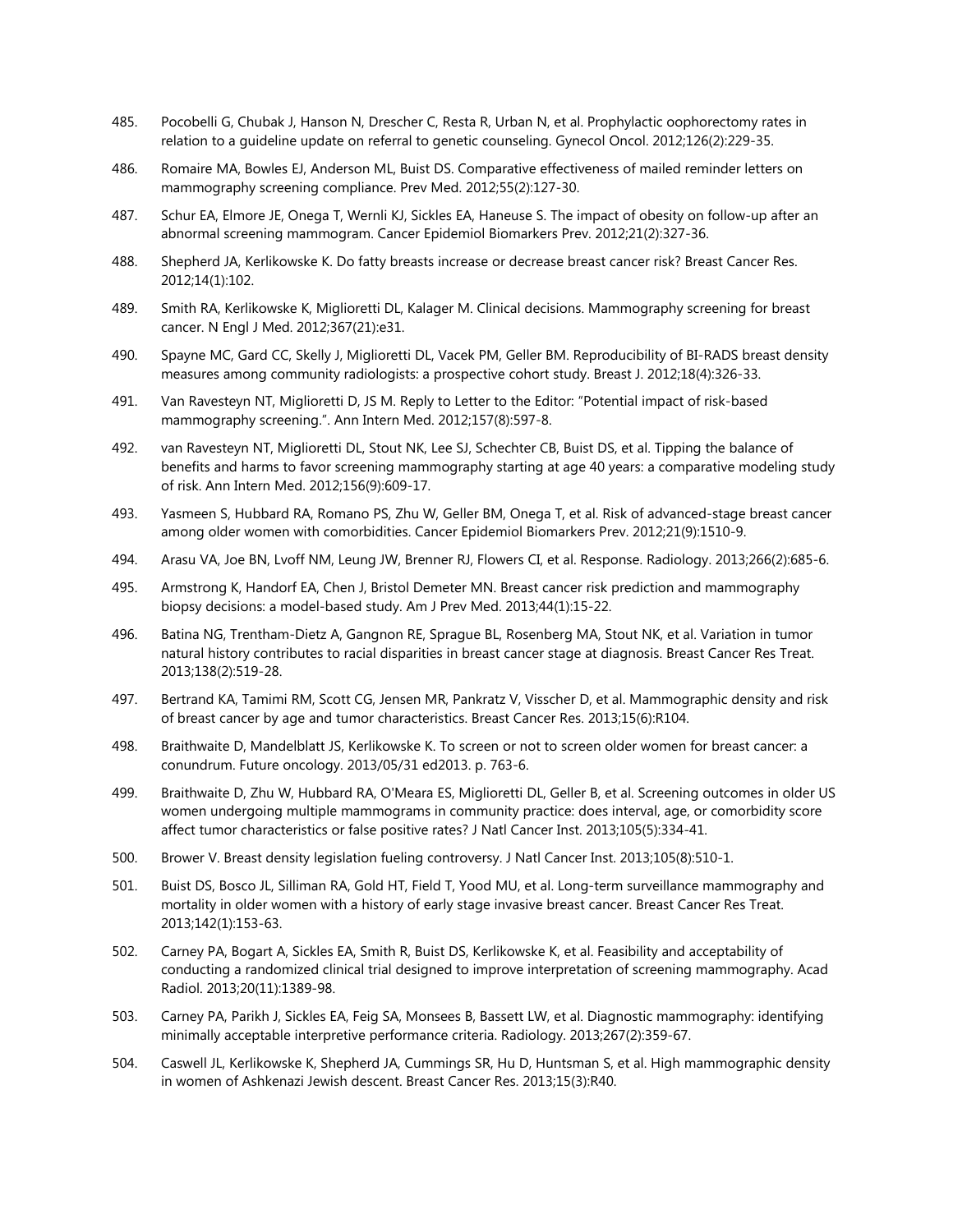- 505. Chubak J, Rutter CM, Kamineni A, Johnson EA, Stout NK, Weiss NS, et al. Measurement in comparative effectiveness research. Am J Prev Med. 2013;44(5):513-9.
- 506. Clough-Gorr KM, Thwin SS, Bosco JL, Silliman RA, Buist DS, Pawloski PA, et al. Incident malignancies among older long-term breast cancer survivors and an age-matched and site-matched nonbreast cancer comparison group over 10 years of follow-up. Cancer. 2013;119(8):1478-85.
- 507. Cott Chubiz JE, Lee JM, Gilmore ME, Kong CY, Lowry KP, Halpern EF, et al. Cost-effectiveness of alternating magnetic resonance imaging and digital mammography screening in BRCA1 and BRCA2 gene mutation carriers. Cancer. 2013;119(6):1266-76.
- 508. Dittus K, Geller B, Weaver DL, Kerlikowske K, Zhu W, Hubbard R, et al. Impact of mammography screening interval on breast cancer diagnosis by menopausal status and BMI. J Gen Intern Med. 2013;28(11):1454-62.
- 509. Etzioni R, Gulati R, Mallinger L, Mandelblatt J. Influence of study features and methods on overdiagnosis estimates in breast and prostate cancer screening. Ann Intern Med. 2013;158(11):831-8.
- 510. Feigelson HS, James TA, Single RM, Onitilo AA, Aiello Bowles EJ, Barney T, et al. Factors associated with the frequency of initial total mastectomy: results of a multi-institutional study. J Am Coll Surg. 2013;216(5):966-75.
- 511. Folse HJ, Green LE, Kress A, Allman R, Dinh TA. Cost-effectiveness of a genetic test for breast cancer risk. Cancer Prev Res (Phila). 2013;6(12):1328-36.
- 512. Gold LS, Buist DS, Loggers ET, Etzioni R, Kessler L, Ramsey SD, et al. Advanced diagnostic breast cancer imaging: variation and patterns of care in Washington state. Journal of oncology practice / American Society of Clinical Oncology. 2013;9(5):e194-202.
- 513. Goldman LE, Walker R, Hubbard R, Kerlikowske K, Breast Cancer Surveillance C. Timeliness of abnormal screening and diagnostic mammography follow-up at facilities serving vulnerable women. Med Care. 2013;51(4):307-14.
- 514. Harel O, Chung H, Miglioretti D. Latent class regression: inference and estimation with two-stage multiple imputation. Biom J. 2013;55(4):541-53.
- 515. Harvey JA, Gard CC, Miglioretti DL, Yankaskas BC, Kerlikowske K, Buist DS, et al. Reported mammographic density: film-screen versus digital acquisition. Radiology. 2013;266(3):752-8.
- 516. Health Information and Quality Authority (Dublin I. Health technology assessment (HTA) of surveillance of women aged less than 50 years at elevated risk of breast cancer. HIQA Report. 2013;18 April 2013.
- 517. Hou N, Hong S, Wang W, Olopade OI, Dignam JJ, Huo D. Hormone replacement therapy and breast cancer: heterogeneous risks by race, weight, and breast density. J Natl Cancer Inst. 2013;105(18):1365-72.
- 518. Houssami N, Abraham LA, Kerlikowske K, Buist DS, Irwig L, Lee J, et al. Risk factors for second screen-detected or interval breast cancers in women with a personal history of breast cancer participating in mammography screening. Cancer Epidemiol Biomarkers Prev. 2013;22(5):946-61.
- 519. Hubbard RA, Miglioretti DL. A semiparametric censoring bias model for estimating the cumulative risk of a false-positive screening test under dependent censoring. Biometrics. 2013;69(1):245-53.
- 520. Hubbard RA, Zhu W, Horblyuk R, Karliner L, Sprague BL, Henderson L, et al. Diagnostic imaging and biopsy pathways following abnormal screen-film and digital screening mammography. Breast Cancer Res Treat. 2013;138(3):879-87.
- 521. Kamineni A, Anderson ML, White E, Taplin SH, Porter P, Ballard-Barbash R, et al. Body mass index, tumor characteristics, and prognosis following diagnosis of early-stage breast cancer in a mammographically screened population. Cancer Causes Control. 2013;24(2):305-12.
- 522. Kasahara Y, Kawai M, Tsuji I, Tohno E, Yokoe T, Irahara M, et al. Harms of screening mammography for breast cancer in Japanese women. Breast Cancer. 2013;20(4):310-5.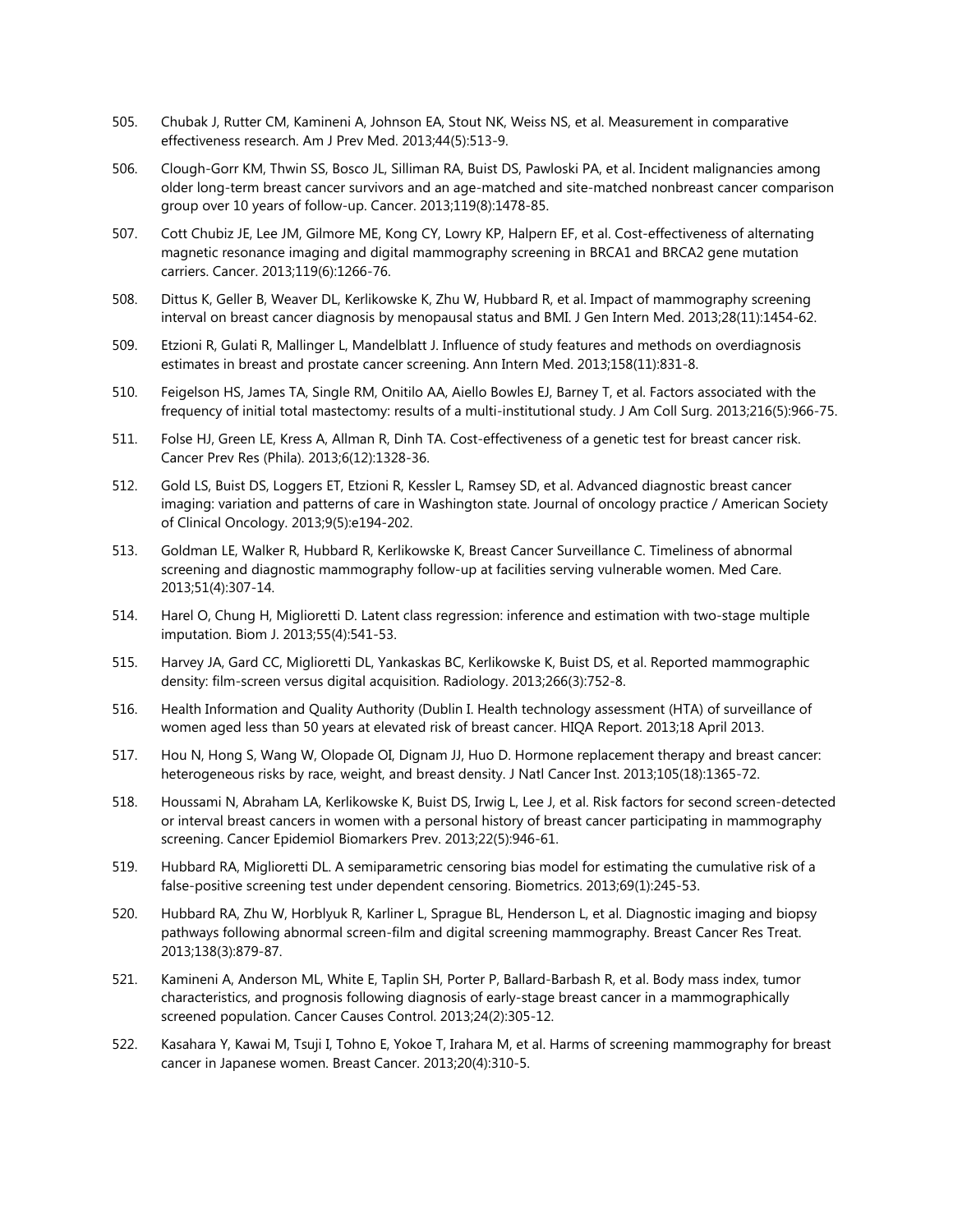- 523. Kerlikowske K, Zhu W, Hubbard RA, Geller B, Dittus K, Braithwaite D, et al. Outcomes of screening mammography by frequency, breast density, and postmenopausal hormone therapy. JAMA Intern Med. 2013;173(9):807-16.
- 524. Mandelblatt J, van Ravesteyn N, Schechter C, Chang Y, Huang AT, Near AM, et al. Which strategies reduce breast cancer mortality most? Collaborative modeling of optimal screening, treatment, and obesity prevention. Cancer. 2013;119(14):2541-8.
- 525. Mandelblatt JS, Tosteson AN, van Ravesteyn NT. Costs, evidence, and value in the Medicare program: the challenges of technology innovation in breast cancer prevention and control. JAMA Intern Med. 2013/01/11 ed2013. p. 227-8.
- 526. O'Meara ES, Zhu W, Hubbard RA, Braithwaite D, Kerlikowske K, Dittus KL, et al. Mammographic screening interval in relation to tumor characteristics and false-positive risk by race/ethnicity and age. Cancer. 2013;119(22):3959-67.
- 527. Onega T, Anderson ML, Miglioretti DL, Buist DS, Geller B, Bogart A, et al. Establishing a gold standard for test sets: variation in interpretive agreement of expert mammographers. Acad Radiol. 2013;20(6):731-9.
- 528. Onitilo AA, Engel JM, James TA, Aiello Bowles EJ, McCahill LE, Feigelson HS. Reply: To PMID 23490543. J Am Coll Surg. 2013;217(5):960-2.
- 529. Onitilo AA, Onesti JK, Single RM, Engel JM, James TA, Aiello Bowles EJ, et al. Utilization of neoadjuvant chemotherapy varies in the treatment of women with invasive breast cancer. PLoS One. 2013;8(12):e84535.
- 530. Oster NV, Carney PA, Allison KH, Weaver DL, Reisch LM, Longton G, et al. Development of a diagnostic test set to assess agreement in breast pathology: practical application of the Guidelines for Reporting Reliability and Agreement Studies (GRRAS). BMC Womens Health. 2013;13(3):3.
- 531. Owens CL, Peterson D, Kamineni A, Buist DS, Weinmann S, Ross TR, et al. Effects of transitioning from conventional methods to liquid-based methods on unsatisfactory Papanicolaou tests: results from a multicenter US study. Cancer Cytopathol. 2013;121(10):568-75.
- 532. Rauscher GH, Conant EF, Khan JA, Berbaum ML. Mammogram image quality as a potential contributor to disparities in breast cancer stage at diagnosis: an observational study. BMC cancer. 2013;13:208.
- 533. Rauscher GH, Khan JA, Berbaum ML, Conant EF. Potentially missed detection with screening mammography: does the quality of radiologist's interpretation vary by patient socioeconomic advantage/disadvantage? Ann Epidemiol. 2013;23(4):210-4.
- 534. Roen EL, Roubidoux MA, Joe AI, Russell TR, Soliman AS. Adherence to screening mammography among American Indian women of the Northern Plains. Breast Cancer Res Treat. 2013;139(3):897-905.
- 535. Schairer C, Li Y, Frawley P, Graubard BI, Wellman RD, Buist DS, et al. Risk factors for inflammatory breast cancer and other invasive breast cancers. J Natl Cancer Inst. 2013;105(18):1373-84.
- 536. Tice JA, O'Meara ES, Weaver DL, Vachon C, Ballard-Barbash R, Kerlikowske K. Benign breast disease, mammographic breast density, and the risk of breast cancer. J Natl Cancer Inst. 2013;105(14):1043-9.
- 537. Wang J, Azziz A, Fan B, Malkov S, Klifa C, Newitt D, et al. Agreement of mammographic measures of volumetric breast density to MRI. PLoS One. 2013;8(12):e81653.
- 538. Wirtz HS, Buist DS, Gralow JR, Barlow WE, Gray S, Chubak J, et al. Frequent antibiotic use and second breast cancer events. Cancer Epidemiol Biomarkers Prev. 2013;22(9):1588-99.
- 539. Zhang S, Ivy JS, Diehl KM, Yankaskas BC. The association of breast density with breast cancer mortality in African American and white women screened in community practice. Breast Cancer Res Treat. 2013;137(1):273-83.
- 540. Allison KH, Reisch LM, Carney PA, Weaver DL, Schnitt SJ, O'Malley FP, et al. Understanding diagnostic variability in breast pathology: lessons learned from an expert consensus review panel. Histopathology. 2014;65(2):240-51.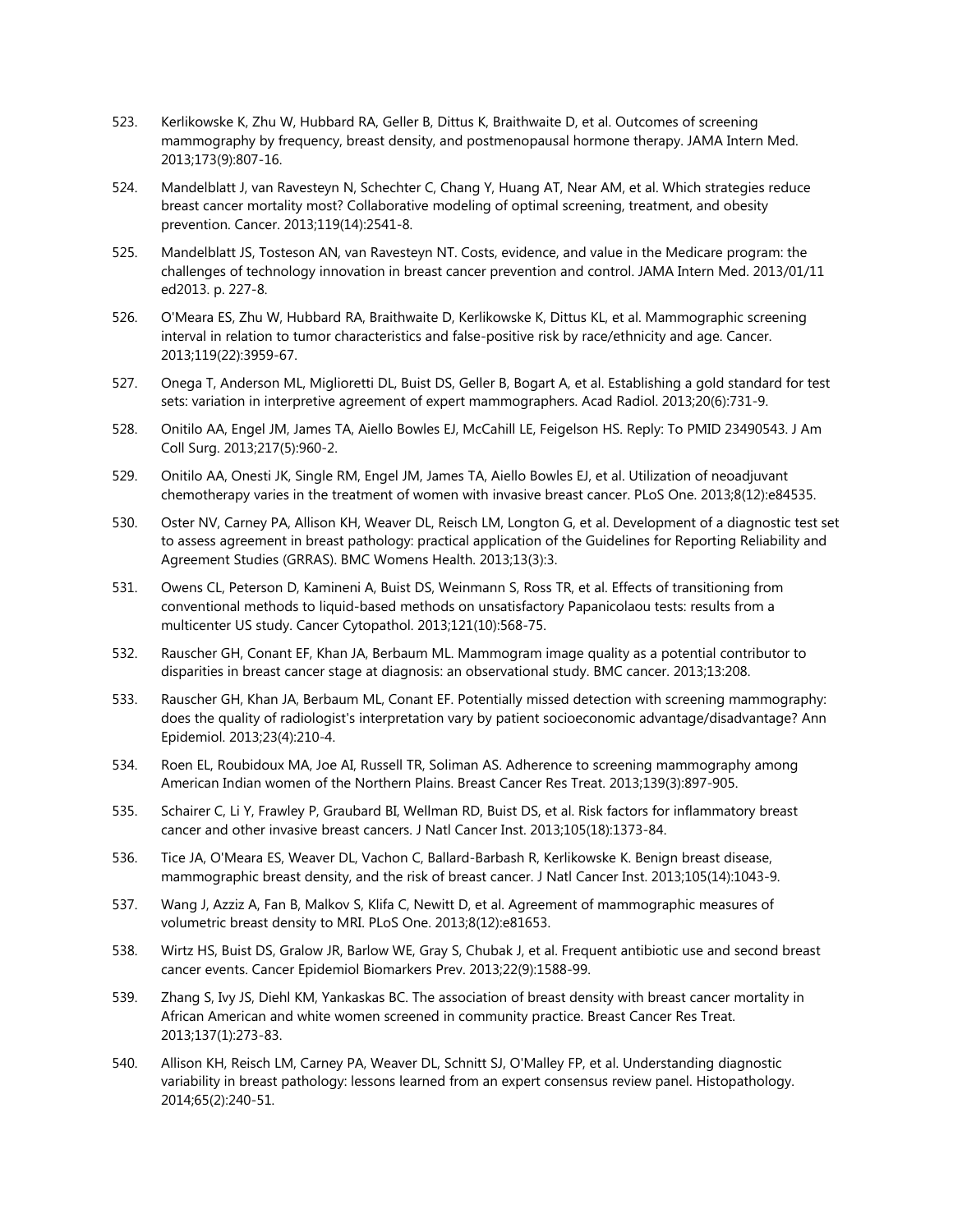- 541. Bolton KC, Mace JL, Vacek PM, Herschorn SD, James TA, Tice JA, et al. Changes in breast cancer risk distribution among Vermont women using screening mammography. J Natl Cancer Inst. 2014;106(8).
- 542. Boudreau DM, Yu O, Chubak J, Wirtz HS, Bowles EJ, Fujii M, et al. Comparative safety of cardiovascular medication use and breast cancer outcomes among women with early stage breast cancer. Breast Cancer Res Treat. 2014;144(2):405-16.
- 543. Brunye TT, Carney PA, Allison KH, Shapiro LG, Weaver DL, Elmore JG. Eye movements as an index of pathologist visual expertise: a pilot study. PLoS One. 2014;9(8):e103447.
- 544. Buist DS, Anderson ML, Smith RA, Carney PA, Miglioretti DL, Monsees BS, et al. Effect of radiologists' diagnostic work-up volume on interpretive performance. Radiology. 2014;273(2):351-64.
- 545. Burnside ES, Lin Y, Munoz del Rio A, Pickhardt PJ, Wu Y, Strigel RM, et al. Addressing the challenge of assessing physician-level screening performance: mammography as an example. PLoS One. 2014;9(2):e89418.
- 546. Carrell DS, Halgrim S, Tran DT, Buist DS, Chubak J, Chapman WW, et al. Using natural language processing to improve efficiency of manual chart abstraction in research: the case of breast cancer recurrence. Am J Epidemiol. 2014;179(6):749-58.
- 547. Carrell DS, Halgrim S, Tran DT, Buist DS, Chubak J, Chapman WW, et al. Carrell et al. respond to "Observational research and the EHR". Am J Epidemiol. 2014/02/04 ed2014. p. 762-3.
- 548. Dai H, Yan Y, Wang P, Liu P, Cao Y, Xiong L, et al. Distribution of mammographic density and its influential factors among Chinese women. Int J Epidemiol. 2014;43(4):1240-51.
- 549. Dallal CM, Tice JA, Buist DS, Bauer DC, Lacey JV, Jr., Cauley JA, et al. Estrogen metabolism and breast cancer risk among postmenopausal women: a case-cohort study within B~FIT. Carcinogenesis. 2014;35(2):346-55.
- 550. Drukker CA, Schmidt MK, Rutgers EJ, Cardoso F, Kerlikowske K, Esserman LJ, et al. Mammographic screening detects low-risk tumor biology breast cancers. Breast Cancer Res Treat. 2014;144(1):103-11.
- 551. Evans DG, Kesavan N, Lim Y, Gadde S, Hurley E, Massat NJ, et al. MRI breast screening in high-risk women: cancer detection and survival analysis. Breast Cancer Res Treat. 2014;145(3):663-72.
- 552. Fehniger J, Livaudais-Toman J, Karliner L, Kerlikowske K, Tice JA, Quinn J, et al. Perceived versus objective breast cancer risk in diverse women. J Womens Health (Larchmt). 2014;23(5):420-7.
- 553. Feng S, Weaver DL, Carney PA, Reisch LM, Geller BM, Goodwin A, et al. A framework for evaluating diagnostic discordance in pathology discovered during research studies. Arch Pathol Lab Med. 2014;138(7):955-61.
- 554. Fenton JJ, Zhu W, Balch S, Smith-Bindman R, Fishman P, Hubbard RA. Distinguishing screening from diagnostic mammograms using Medicare claims data. Med Care. 2014;52(7):e44-51.
- 555. Geller BM, Bogart A, Carney PA, Sickles EA, Smith R, Monsees B, et al. Educational interventions to improve screening mammography interpretation: a randomized controlled trial. AJR Am J Roentgenol. 2014;202(6):W586-96.
- 556. Hall FM. Breast density categorization creep. Radiology. 2014;271(3):927.
- 557. Henrikson NB, Tuzzio L, Loggers ET, Miyoshi J, Buist DS. Patient and oncologist discussions about cancer care costs. Support Care Cancer. 2014;22(4):961-7.
- 558. Houssami N, Abraham LA, Onega T, Collins LC, Sprague BL, Hill DA, et al. Accuracy of screening mammography in women with a history of lobular carcinoma in situ or atypical hyperplasia of the breast. Breast Cancer Res Treat. 2014;145(3):765-73.
- 559. Izano M, Satariano WA, Tammemagi MC, Ragland D, Moore DH, Allen E, et al. Long-term outcomes among African-American and white women with breast cancer: what is the impact of comorbidity? Journal of geriatric oncology. 2014;5(3):266-75.
- 560. K K, Hubbard R, Tosteson AN. Higher mammography screening costs without appreciable clinical benefit: the case of digital mammography. J Natl Cancer inst. 8 ed2014.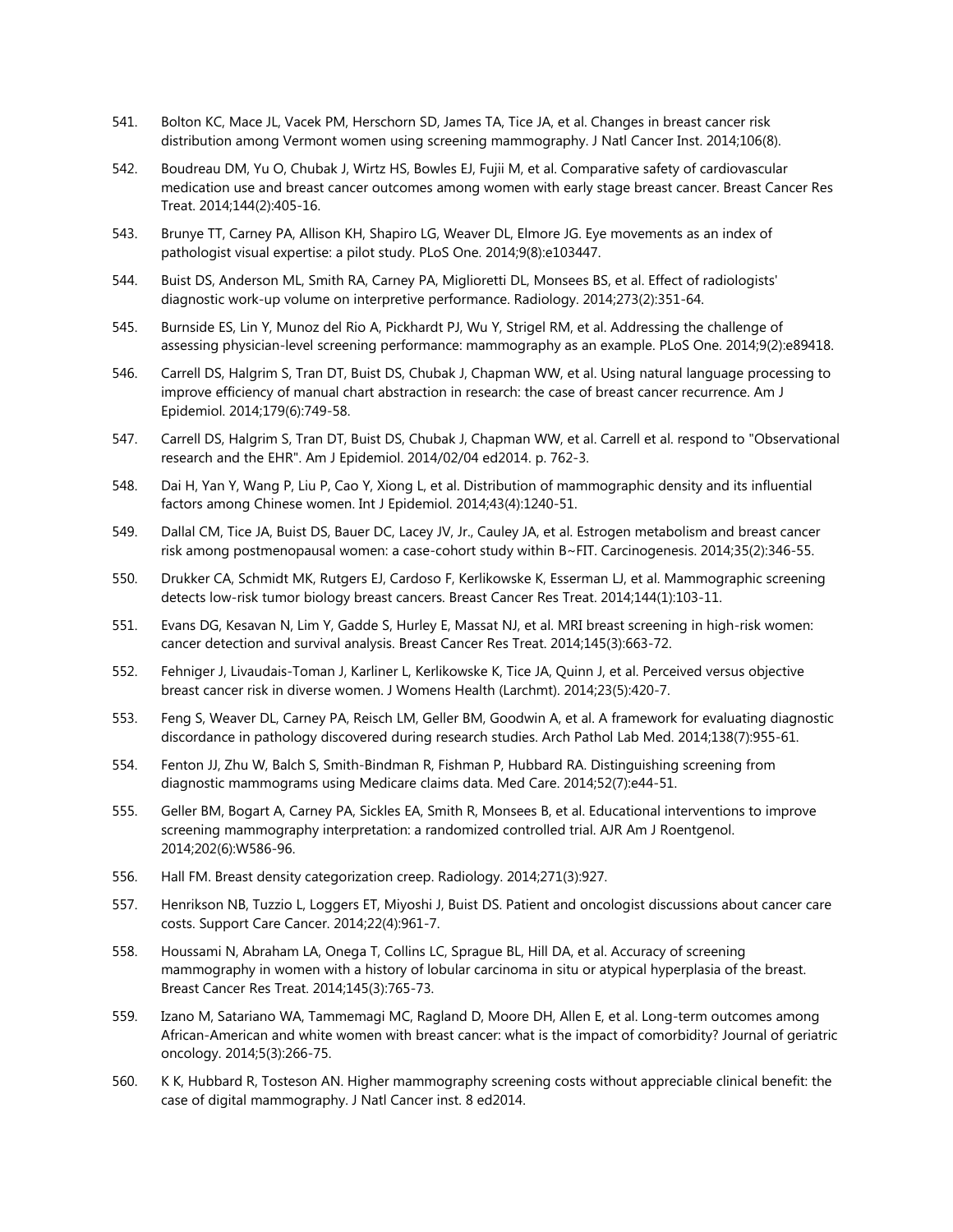- 561. Kaplan CP, Livaudais-Toman J, Tice JA, Kerlikowske K, Gregorich SE, Perez-Stable EJ, et al. A randomized, controlled trial to increase discussion of breast cancer in primary care. Cancer Epidemiol Biomarkers Prev. 2014;23(7):1245-53.
- 562. Kerlikowske K, Hubbard R, Tosteson AN. Higher mammography screening costs without appreciable clinical benefit: the case of digital mammography. J Natl Cancer Inst2014.
- 563. Kerlikowske K, O'Kane ME, Esserman LJ. Fifty years of age-based screening: time for a new risk-based screening approach. Evid Based Med. 2014;19(5):183.
- 564. Lansdorp-Vogelaar I, Gulati R, Mariotto AB, Schechter CB, de Carvalho TM, Knudsen AB, et al. Personalizing age of cancer screening cessation based on comorbid conditions: model estimates of harms and benefits. Ann Intern Med. 2014;161(2):104-12.
- 565. Lee CI, Ichikawa L, Rochelle MC, Kerlikowske K, Miglioretti DL, Sprague BL, et al. Breast MRI BI-RADS assessments and abnormal interpretation rates by clinical indication in US community practices. Acad Radiol. 2014;21(11):1370-6.
- 566. Lynge E, Ponti A, James T, Majek O, von Euler-Chelpin M, Anttila A, et al. Variation in detection of ductal carcinoma in situ during screening mammography: a survey within the International Cancer Screening Network. European journal of cancer. 2014;50(1):185-92.
- 567. Menes TS, Rosenberg R, Balch S, Jaffer S, Kerlikowske K, Miglioretti DL. Upgrade of high-risk breast lesions detected on mammography in the Breast Cancer Surveillance Consortium. Am J Surg. 2014;207(1):24-31.
- 568. Munoz D, Near AM, van Ravesteyn NT, Lee SJ, Schechter CB, Alagoz O, et al. Effects of screening and systemic adjuvant therapy on ER-specific US breast cancer mortality. J Natl Cancer Inst. 2014;106(11).
- 569. O'Donoghue C, Eklund M, Ozanne EM, Esserman LJ. Aggregate cost of mammography screening in the United States: comparison of current practice and advocated guidelines. Ann Intern Med. 2014;160(3):145.
- 570. Oncology ASoP. ASPO 38th Annual Meeting Abstracts. Cancer Epidemiol Biomarkers Prev. 2014;23(3):563-70.
- 571. Onega T, Hubbard R, Hill D, Lee CI, Haas JS, Carlos HA, et al. Geographic access to breast imaging for US women. J Am Coll Radiol. 2014;11(9):874-82.
- 572. Onega T, Weiss J, Kerlikowske K, Wernli K, Buist DS, Henderson LM, et al. The influence of race/ethnicity and place of service on breast reconstruction for Medicare beneficiaries with mastectomy. SpringerPlus. 2014;3:416.
- 573. Ponti A, Lynge E, James T, Majek O, von Euler-Chelpin M, Anttila A, et al. International variation in management of screen-detected ductal carcinoma in situ of the breast. European journal of cancer. 2014;50(15):2695-704.
- 574. Prebil LA, Ereman RR, Powell MJ, Jamshidian F, Kerlikowske K, Shepherd JA, et al. First pregnancy events and future breast density: modification by age at first pregnancy and specific VEGF and IGF1R gene variants. Cancer Causes Control. 2014;25(7):859-68.
- 575. Rauscher GH, Murphy AM, Orsi JM, Dupuy DM, Grabler PM, Weldon CB. Beyond the mammography quality standards act: measuring the quality of breast cancer screening programs. AJR Am J Roentgenol. 2014;202(1):145-51.
- 576. Sprague BL, Bolton KC, Mace JL, Herschorn SD, James TA, Vacek PM, et al. Registry-based study of trends in breast cancer screening mammography before and after the 2009 U.S. Preventive Services Task Force recommendations. Radiology. 2014;270(2):354-61.
- 577. Sprague BL, Gangnon RE, Burt V, Trentham-Dietz A, Hampton JM, Wellman RD, et al. Prevalence of mammographically dense breasts in the United States. J Natl Cancer Inst. 2014;106(10).
- 578. Stout NK, Lee SJ, Schechter CB, Kerlikowske K, Alagoz O, Berry D, et al. Benefits, harms, and costs for breast cancer screening after US implementation of digital mammography. J Natl Cancer Inst. 2014;106(6):dju092.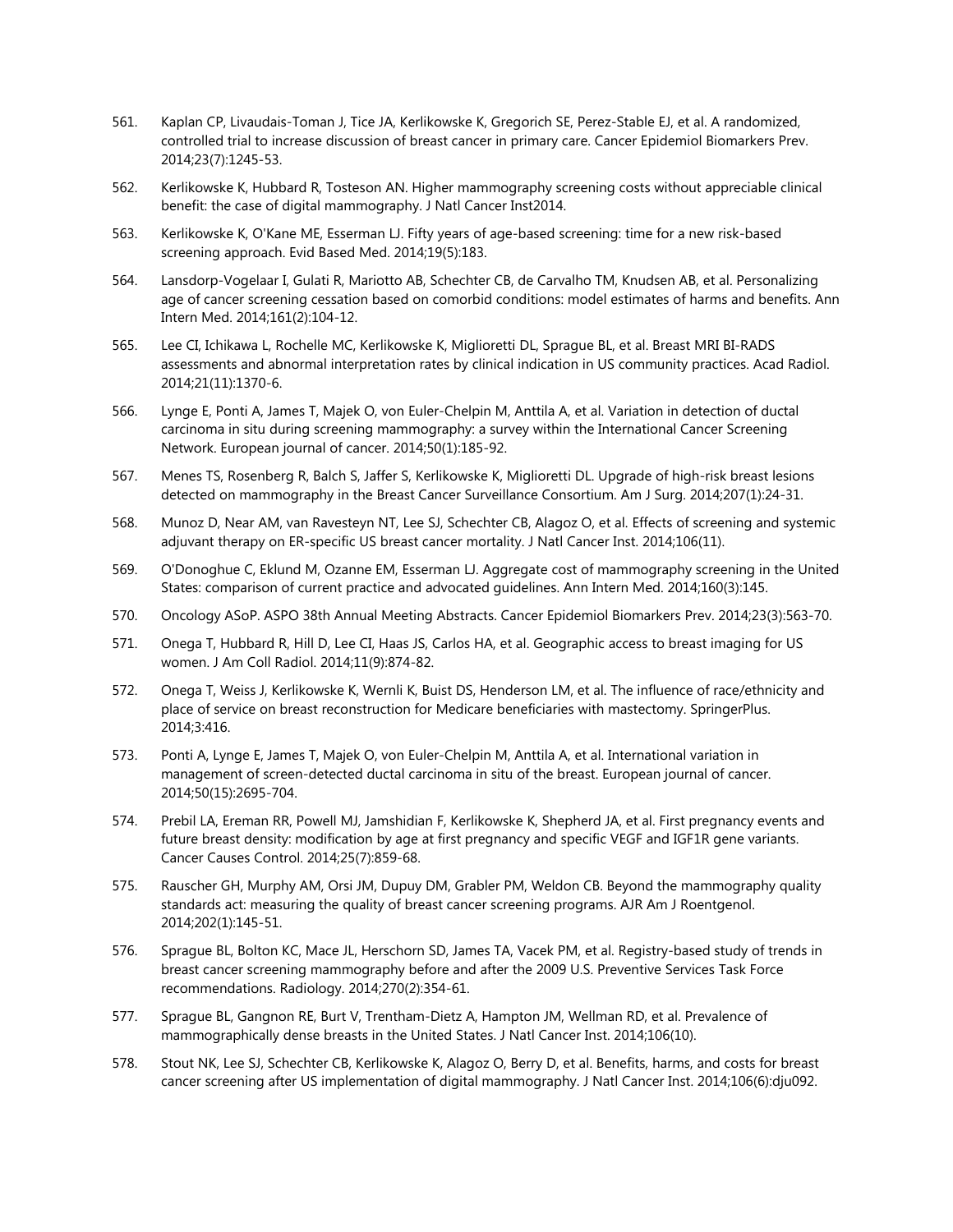- 579. Stout NK, Nekhlyudov L, Li L, Malin ES, Ross-Degnan D, Buist DS, et al. Rapid increase in breast magnetic resonance imaging use: trends from 2000 to 2011. JAMA Intern Med. 2014;174(1):114-21.
- 580. Tejada JJ, Ivy JS, King RE, Wilson JR, Ballan MJ, Kay MG, et al. Combined DES/SD model of breast cancer screening for older women, II: screening-and-treatment simulation. Iie Transactions. 2014;46(7):707-27.
- 581. Trentham-Dietz A, Sprague BL, Hampton JM, Miglioretti DL, Nelson HD, Titus LJ, et al. Modification of breast cancer risk according to age and menopausal status: a combined analysis of five population-based casecontrol studies. Breast Cancer Res Treat. 2014;145(1):165-75.
- 582. Vilaprinyo E, Forne C, Carles M, Sala M, Pla R, Castells X, et al. Cost-effectiveness and harm-benefit analyses of risk-based screening strategies for breast cancer. PLoS One. 2014;9(2):e86858.
- 583. Wernli KJ, DeMartini WB, Ichikawa L, Lehman CD, Onega T, Kerlikowske K, et al. Patterns of breast magnetic resonance imaging use in community practice. JAMA Intern Med. 2014;174(1):125-32.
- 584. Wernli KJ, O'Meara ES, Kerlikowske K, Miglioretti DL, Muller CY, Onega T, et al. Investigation of mammographic breast density as a risk factor for ovarian cancer. J Natl Cancer Inst. 2014;106(1):djt341.
- 585. Wirtz HS, Boudreau DM, Gralow JR, Barlow WE, Gray S, Bowles EJ, et al. Factors associated with long-term adherence to annual surveillance mammography among breast cancer survivors. Breast Cancer Res Treat. 2014;143(3):541-50.
- 586. Allison KH, Abraham LA, Weaver DL, Tosteson AN, Nelson HD, Onega T, et al. Trends in breast biopsy pathology diagnoses among women undergoing mammography in the United States: a report from the Breast Cancer Surveillance Consortium. Cancer. 2015;121(9):1369-78.
- 587. Beaber EF, Kim JJ, Schapira MM, Tosteson AN, Zauber AG, Geiger AM, et al. Unifying screening processes within the PROSPR consortium: a conceptual model for breast, cervical, and colorectal cancer screening. J Natl Cancer Inst. 2015;107(6):djv120.
- 588. Bertrand KA, Scott CG, Tamimi RM, Jensen MR, Pankratz VS, Norman AD, et al. Dense and nondense mammographic area and risk of breast cancer by age and tumor characteristics. Cancer Epidemiol Biomarkers Prev. 2015;24(5):798-809.
- 589. Chien AJ, Duralde E, Hwang R, Tsung K, Kao CN, Rugo HS, et al. Association of tamoxifen use and ovarian function in patients with invasive or pre-invasive breast cancer. Breast Cancer Res Treat. 2015;153(1):173-81.
- 590. Elmore JG, Longton GM, Carney PA, Geller BM, Onega T, Tosteson AN, et al. Diagnostic concordance among pathologists interpreting breast biopsy specimens. JAMA. 2015;313(11):1122-32.
- 591. Falk RT, Dallal CM, Lacey JV, Jr., Bauer DC, Buist DS, Cauley JA, et al. Estrogen Metabolites Are Not Associated with Colorectal Cancer Risk in Postmenopausal Women. Cancer Epidemiol Biomarkers Prev. 2015;24(9):1419- 22.
- 592. Gangnon RE, Sprague BL, Stout NK, Alagoz O, Weedon-Fekjaer H, Holford TR, et al. The contribution of mammography screening to breast cancer incidence trends in the United States: an updated age-periodcohort model. Cancer Epidemiol Biomarkers Prev. 2015;24(6):905-12.
- 593. Gao H, Aiello Bowles EJ, Carrell D, Buist DS. Using natural language processing to extract mammographic findings. Journal of biomedical informatics. 2015;54:77-84.
- 594. Gard CC, Aiello Bowles EJ, Miglioretti DL, Taplin SH, Rutter CM. Misclassification of Breast Imaging Reporting and Data System (BI-RADS) Mammographic Density and Implications for Breast Density Reporting Legislation. Breast J. 2015;21(5):481-9.
- 595. Gard CC, Brown ER. A Bayesian hierarchical model for estimating and partitioning Bernstein polynomial density functions. Computational Statistics & Data Analysis. 2015;87(0):73-83.
- 596. Hart V, Reeves KW, Sturgeon SR, Reich NG, Sievert LL, Kerlikowske K, et al. The effect of change in body mass index on volumetric measures of mammographic density. Cancer Epidemiol Biomarkers Prev. 2015;24(11):1724-30.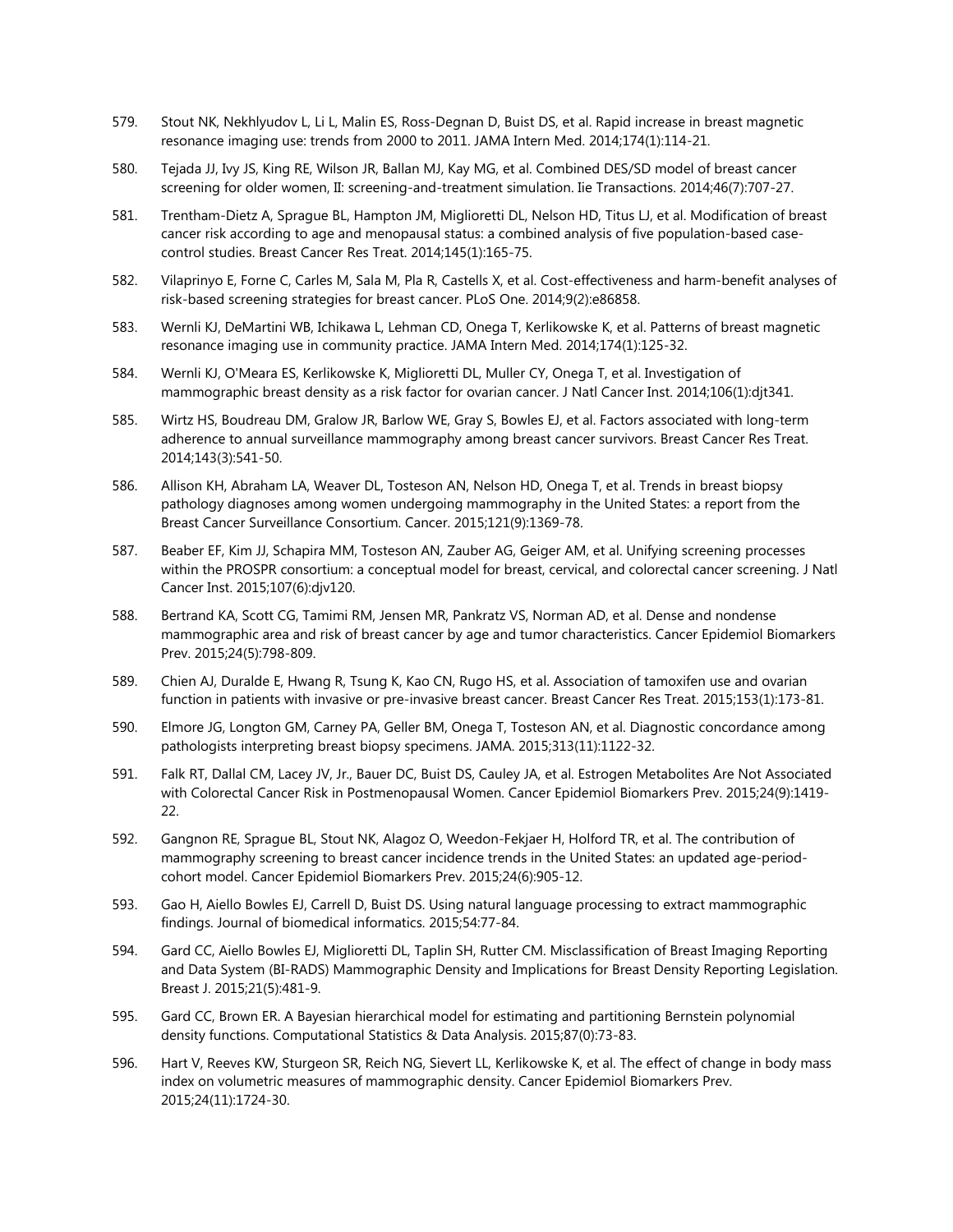- 597. Henderson LM, Benefield T, Bowling JM, Durham DD, Marsh MW, Schroeder BF, et al. Do mammographic technologists affect radiologists' diagnostic mammography interpretative performance? AJR Am J Roentgenol. 2015;204(4):903-8.
- 598. Henderson LM, Benefield T, Marsh MW, Schroeder BF, Durham DD, Yankaskas BC, et al. The influence of mammographic technologists on radiologists' ability to interpret screening mammograms in community practice. Acad Radiol. 2015;22(3):278-89.
- 599. Henderson LM, Benefield T, Nyante SJ, Marsh MW, Greenwood-Hickman MA, Schroeder BF. Performance of digital screening mammography in a population-based cohort of black and white women. Cancer Causes Control. 2015;26(10):1495-9.
- 600. Henderson LM, Hubbard RA, Sprague BL, Zhu W, Kerlikowske K. Increased Risk of Developing Breast Cancer after a False-Positive Screening Mammogram. Cancer Epidemiol Biomarkers Prev. 2015;24(12):1882-9.
- 601. Henderson LM, Marsh MW, Benefield T, Pearsall E, Durham D, Schroeder BF, et al. Characterizing the Mammography Technologist Workforce in North Carolina. J Am Coll Radiol. 2015;12(12 Pt B):1419-26.
- 602. Henderson LM, Miglioretti DL, Kerlikowske K, Wernli KJ, Sprague BL, Lehman CD. Breast Cancer Characteristics Associated With Digital Versus Film-Screen Mammography for Screen-Detected and Interval Cancers. AJR Am J Roentgenol. 2015;205(3):676-84.
- 603. Henderson LM, O'Meara ES, Braithwaite D, Onega T, Breast Cancer Surveillance C. Performance of digital screening mammography among older women in the United States. Cancer. 2015;121(9):1379-86.
- 604. Hubbard RA, Benjamin-Johnson R, Onega T, Smith-Bindman R, Zhu W, Fenton JJ. Classification accuracy of claims-based methods for identifying providers failing to meet performance targets. Stat Med. 2015;34(1):93- 105.
- 605. Jackson SL, Abraham L, Miglioretti DL, Buist DS, Kerlikowske K, Onega T, et al. Patient and Radiologist Characteristics Associated With Accuracy of Two Types of Diagnostic Mammograms. AJR Am J Roentgenol. 2015;205(2):456-63.
- 606. Johnson JM, Johnson AK, O'Meara ES, Miglioretti DL, Geller BM, Hotaling EN, et al. Breast cancer detection with short-interval follow-up compared with return to annual screening in patients with benign stereotactic or US-guided breast biopsy results. Radiology. 2015;275(1):54-60.
- 607. Johnson KC, Koestler DC, Fleischer T, Chen P, Jenson EG, Marotti JD, et al. DNA methylation in ductal carcinoma in situ related with future development of invasive breast cancer. Clin Epigenetics. 2015;7(1):75.
- 608. Kemp Jacobsen K, Abraham L, Buist DS, Hubbard RA, O'Meara ES, Sprague BL, et al. Comparison of cumulative false-positive risk of screening mammography in the United States and Denmark. Cancer Epidemiol. 2015;39(4):656-63.
- 609. Kemp Jacobsen K, O'Meara ES, Key D, D SMB, Kerlikowske K, Vejborg I, et al. Comparing sensitivity and specificity of screening mammography in the United States and Denmark. Int J Cancer. 2015;137(9):2198-207.
- 610. Kerlikowske K. Progress Toward Consensus on Breast Cancer Screening Guidelines and Reducing Screening Harms. JAMA Intern Med. 2015/10/27 ed2015. p. 1970-1.
- 611. Kerlikowske K. Progress Toward Consensus on Breast Cancer Screening Guidelines and Reducing Screening Harms. JAMA Intern Med. 2015;175(12):1970-1.
- 612. Kerlikowske K, Gard CC, Sprague BL, Tice JA, Miglioretti DL, Breast Cancer Surveillance C. One versus Two Breast Density Measures to Predict 5- and 10-Year Breast Cancer Risk. Cancer Epidemiol Biomarkers Prev. 2015;24(6):889-97.
- 613. Kerlikowske K, Zhu W, Tosteson AN, Sprague BL, Tice JA, Lehman CD, et al. Identifying women with dense breasts at high risk for interval cancer: a cohort study. Ann Intern Med. 2015;162(10):673-81.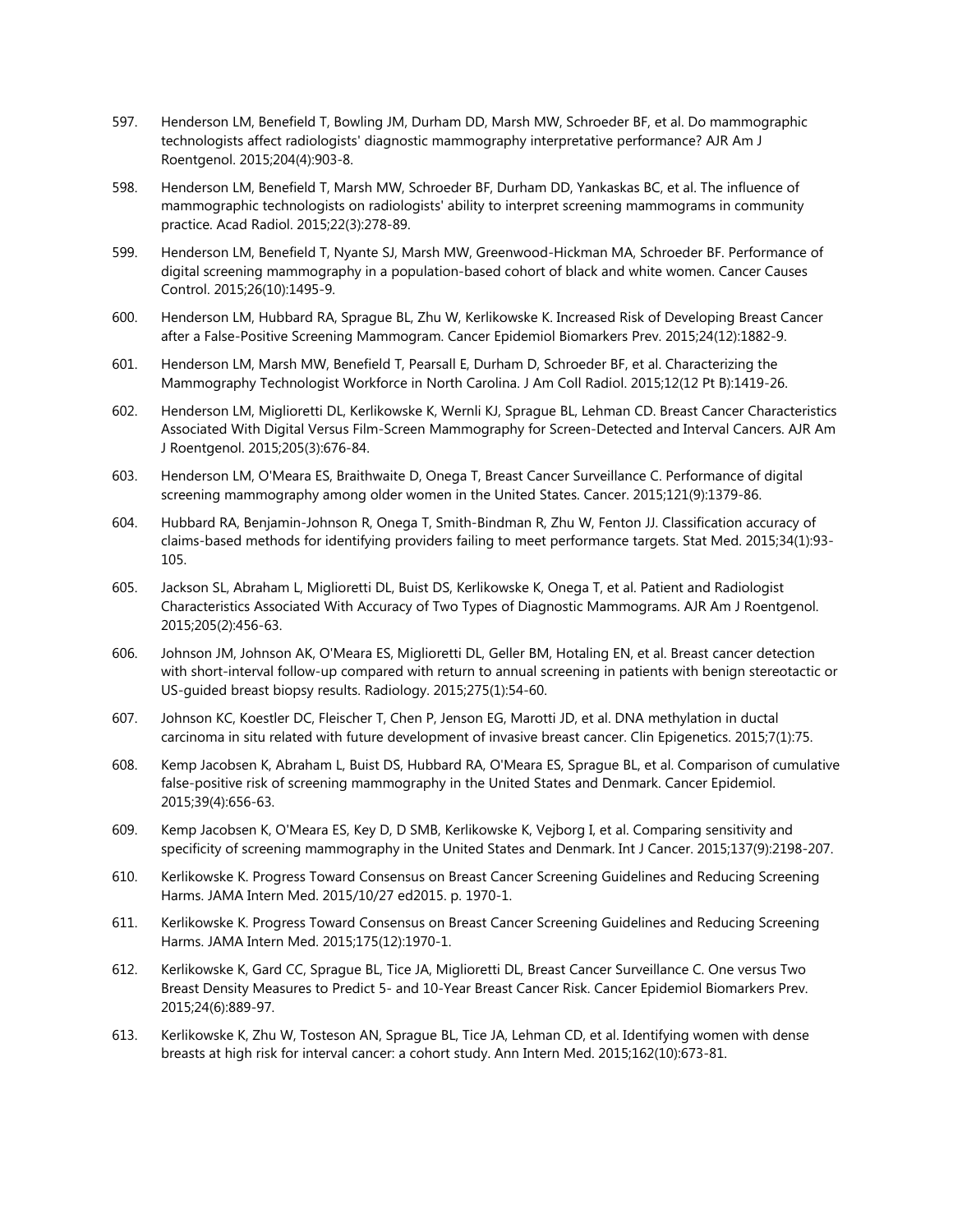- 614. Lacson R, Harris K, Brawarsky P, Tosteson TD, Onega T, Tosteson AN, et al. Evaluation of an Automated Information Extraction Tool for Imaging Data Elements to Populate a Breast Cancer Screening Registry. J Digit Imaging. 2015;28(5):567-75.
- 615. Lee CI, Bogart A, Hubbard RA, Obadina ET, Hill DA, Haas JS, et al. Advanced Breast Imaging Availability by Screening Facility Characteristics. Acad Radiol. 2015;22(7):846-52.
- 616. Lee CI, Cevik M, Alagoz O, Sprague BL, Tosteson AN, Miglioretti DL, et al. Comparative effectiveness of combined digital mammography and tomosynthesis screening for women with dense breasts. Radiology. 2015;274(3):772-80.
- 617. Lee JM, Buist DS, Houssami N, Dowling EC, Halpern EF, Gazelle GS, et al. Five-year risk of interval-invasive second breast cancer. J Natl Cancer Inst. 2015;107(7).
- 618. Lehman CD, Wellman RD, Buist DS, Kerlikowske K, Tosteson AN, Miglioretti DL, et al. Diagnostic Accuracy of Digital Screening Mammography With and Without Computer-Aided Detection. JAMA Intern Med. 2015;175(11):1828-37.
- 619. Loggers ET, Gao H, Gold LS, Kessler L, Etzioni R, Buist DS, et al. Predictors of preoperative MRI for breast cancer: differences by data source. J Comp Eff Res. 2015;4(3):215-26.
- 620. Miglioretti DL, Ichikawa L, Smith RA, Bassett LW, Feig SA, Monsees B, et al. Criteria for identifying radiologists with acceptable screening mammography interpretive performance on basis of multiple performance measures. AJR Am J Roentgenol. 2015;204(4):W486-91.
- 621. Miglioretti DL, Zhu W, Kerlikowske K, Sprague BL, Onega T, Buist DS, et al. Breast Tumor Prognostic Characteristics and Biennial vs Annual Mammography, Age, and Menopausal Status. JAMA oncology. 2015;1(8):1069-77.
- 622. Mittmann N, Stout NK, Lee P, Tosteson AN, Trentham-Dietz A, Alagoz O, et al. Total cost-effectiveness of mammography screening strategies. Health Rep. 2015;26(12):16-25.
- 623. Mockus M, Prebil L, Ereman R, Dollbaum C, Powell M, Yau C, et al. First Pregnancy Characteristics, Postmenopausal Breast Density, and Salivary Sex Hormone Levels in a Population at High Risk for Breast Cancer. BBA Clin. 2015;3:189-95.
- 624. Mortel M, Rauscher GH, Murphy AM, Hoskins K, Warnecke RB. Racial and Ethnic Disparity in Symptomatic Breast Cancer Awareness despite a Recent Screen: The Role of Tumor Biology and Mammography Facility Characteristics. Cancer Epidemiol Biomarkers Prev. 2015;24(10):1599-606.
- 625. Nelson KP, Edwards D. Measures of agreement between many raters for ordinal classifications. Stat Med. 2015;34(23):3116-32.
- 626. Othman E, Wang J, Sprague BL, Rounds T, Ji Y, Herschorn SD, et al. Comparison of false positive rates for screening breast magnetic resonance imaging (MRI) in high risk women performed on stacked versus alternating schedules. SpringerPlus. 2015;4:77.
- 627. Persing S, Jerome MA, James TA, Callas P, Mace J, Sowden M, et al. Surgical margin reporting in breast conserving surgery: Does compliance with guidelines affect re-excision and mastectomy rates? Breast. 2015;24(5):618-22.
- 628. Scheel JR, Lee JM, Sprague BL, Lee CI, Lehman CD. Screening ultrasound as an adjunct to mammography in women with mammographically dense breasts. Am J Obstet Gynecol. 2015;212(1):9-17.
- 629. Sprague BL, Gangnon RE, Hampton JM, Egan KM, Titus LJ, Kerlikowske K, et al. Variation in Breast Cancer-Risk Factor Associations by Method of Detection: Results From a Series of Case-Control Studies. Am J Epidemiol. 2015;181(12):956-69.
- 630. Sprague BL, Stout NK, Schechter C, van Ravesteyn NT, Cevik M, Alagoz O, et al. Benefits, harms, and costeffectiveness of supplemental ultrasonography screening for women with dense breasts. Ann Intern Med. 2015;162(3):157-66.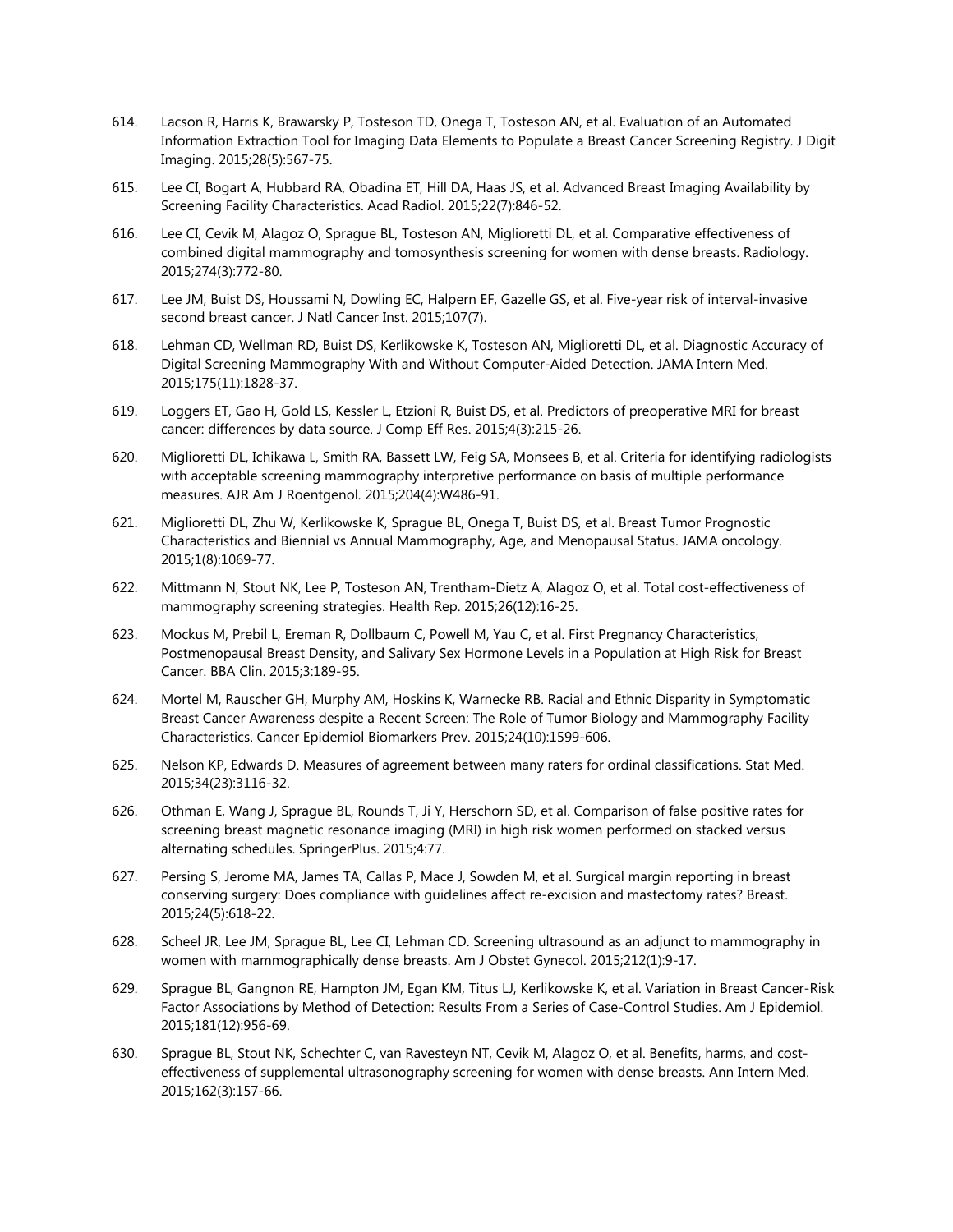- 631. Tice JA, Miglioretti DL, Li CS, Vachon CM, Gard CC, Kerlikowske K. Breast Density and Benign Breast Disease: Risk Assessment to Identify Women at High Risk of Breast Cancer. J Clin Oncol. 2015;33(28):3137-43.
- 632. Torres-Mejia G, Smith RA, Carranza-Flores Mde L, Bogart A, Martinez-Matsushita L, Miglioretti DL, et al. Radiographers supporting radiologists in the interpretation of screening mammography: a viable strategy to meet the shortage in the number of radiologists. BMC cancer. 2015;15(1):410.
- 633. Vachon CM, Pankratz VS, Scott CG, Haeberle L, Ziv E, Jensen MR, et al. The contributions of breast density and common genetic variation to breast cancer risk. J Natl Cancer Inst. 2015;107(5).
- 634. van Ravesteyn NT, Stout NK, Schechter CB, Heijnsdijk EA, Alagoz O, Trentham-Dietz A, et al. Benefits and harms of mammography screening after age 74 years: model estimates of overdiagnosis. J Natl Cancer Inst. 2015;107(7).
- 635. van Ravesteyn NT, van Lier L, Schechter CB, Ekwueme DU, Royalty J, Miller JW, et al. Transition from film to digital mammography: impact for breast cancer screening through the national breast and cervical cancer early detection program. Am J Prev Med. 2015;48(5):535-42.
- 636. Wieneke AE, Bowles EJ, Cronkite D, Wernli KJ, Gao H, Carrell D, et al. Validation of natural language processing to extract breast cancer pathology procedures and results. Journal of pathology informatics. 2015;6:38.
- 637. Wolf M, Krause J, Carney PA, Bogart A, Kurvers RH. Collective intelligence meets medical decision-making: the collective outperforms the best radiologist. PLoS One. 2015;10(8):e0134269.
- 638. Yaffe MJ, Mittmann N, Lee P, Tosteson AN, Trentham-Dietz A, Alagoz O, et al. Modelling mammography screening for breast cancer in the Canadian context: Modification and testing of a microsimulation model. Health Rep. 2015;26(12):3-8.
- 639. Yaffe MJ, Mittmann N, Lee P, Tosteson AN, Trentham-Dietz A, Alagoz O, et al. Clinical outcomes of modelling mammography screening strategies. Health Rep. 2015;26(12):9-15.
- 640. Alford-Teaster J, Lange JM, Hubbard RA, Lee CI, Haas JS, Shi X, et al. Is the closest facility the one actually used? An assessment of travel time estimation based on mammography facilities. Int J Health Geogr. 2016;15:8.
- 641. Andersen MR, Thorpe J, Buist DS, Beatty JD, Watabayashi K, Hanson N, et al. Cancer Risk Awareness and Concern among Women with a Family History of Breast or Ovarian Cancer. Behavioral medicine. 2016;42(1):18-28.
- 642. Baughman AW, Brawarsky P, Onega T, Tosteson TD, Wang Q, Tosteson AN, et al. Medical home transformation and breast cancer screening. Am J Manag Care. 2016;22(11):e382-e8.
- 643. Beaber EF, Tosteson AN, Haas JS, Onega T, Sprague BL, Weaver DL, et al. Breast cancer screening initiation after turning 40 years of age within the PROSPR consortium. Breast Cancer Res Treat. 2016;160(2):323-31.
- 644. Brandt KR, Scott CG, Ma L, Mahmoudzadeh AP, Jensen MR, Whaley DH, et al. Comparison of Clinical and Automated Breast Density Measurements: Implications for Risk Prediction and Supplemental Screening. Radiology. 2016;279(3):710-9.
- 645. Brandzel S, Chang E, Tuzzio L, Campbell C, Coronado N, Bowles EJ, et al. Latina and Black/African American Women's Perspectives on Cancer Screening and Cancer Screening Reminders. Journal of racial and ethnic health disparities. 2016.
- 646. Carney PA, Allison KH, Oster NV, Frederick PD, Morgan TR, Geller BM, et al. Identifying and processing the gap between perceived and actual agreement in breast pathology interpretation. Modern pathology : an official journal of the United States and Canadian Academy of Pathology, Inc. 2016;29(7):717-26.
- 647. Chang CH, Bynum JP, Onega T, Colla CH, Lurie JD, Tosteson AN. Screening Mammography Use Among Older Women Before and After the 2009 U.S. Preventive Services Task Force Recommendations. J Womens Health (Larchmt). 2016;25(10):1030-7.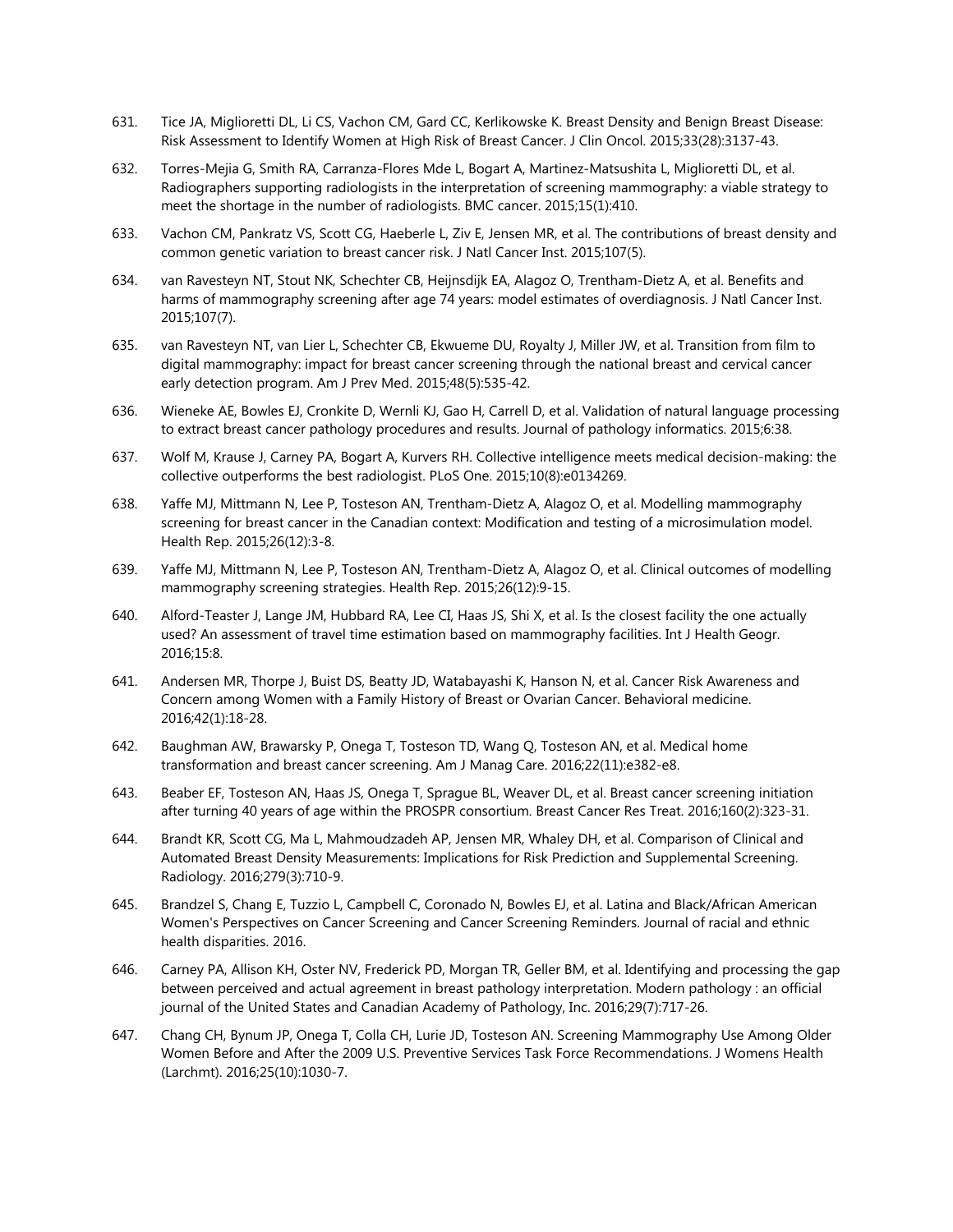- 648. Chen JS, Sprague BL, Klabunde CN, Tosteson AN, Bitton A, Onega T, et al. Take the money and run? Redemption of a gift card incentive in a clinician survey. BMC medical research methodology. 2016;16:25.
- 649. Conant EF, Beaber EF, Sprague BL, Herschorn SD, Weaver DL, Onega T, et al. Breast cancer screening using tomosynthesis in combination with digital mammography compared to digital mammography alone: a cohort study within the PROSPR consortium. Breast Cancer Res Treat. 2016;156(1):109-16.
- 650. Domingo L, Hofvind S, Hubbard RA, Roman M, Benkeser D, Sala M, et al. Cross-national comparison of screening mammography accuracy measures in U.S., Norway, and Spain. European radiology. 2016;26(8):2520-8.
- 651. Durham DD, Robinson WR, Lee SS, Wheeler SB, Reeder-Hayes KE, Bowling JM, et al. Insurance-Based Differences in Time to Diagnostic Follow-up after Positive Screening Mammography. Cancer Epidemiol Biomarkers Prev. 2016;25(11):1474-82.
- 652. Elmore JG, Cook AJ, Bogart A, Carney PA, Geller BM, Taplin SH, et al. Radiologists' interpretive skills in screening vs. diagnostic mammography: are they related? Clinical imaging. 2016;40(6):1096-103.
- 653. Elmore JG, Nelson HD, Pepe MS, Longton GM, Tosteson AN, Geller B, et al. Variability in Pathologists' Interpretations of Individual Breast Biopsy Slides: A Population Perspective. Ann Intern Med. 2016;164(10):649-55.
- 654. Fenton JJ, Onega T, Zhu W, Balch S, Smith-Bindman R, Henderson L, et al. Validation of a Medicare Claimsbased Algorithm for Identifying Breast Cancers Detected at Screening Mammography. Med Care. 2016;54(3):e15-22.
- 655. Goodrich ME, Weiss J, Onega T, Balch SL, Buist DS, Kerlikowske K, et al. The Role of Preoperative Magnetic Resonance Imaging in the Assessment and Surgical Treatment of Interval and Screen-Detected Breast Cancer in Older Women. Breast J. 2016;22(6):616-22.
- 656. Haas JS, Hill DA, Wellman RD, Hubbard RA, Lee CI, Wernli KJ, et al. Disparities in the use of screening magnetic resonance imaging of the breast in community practice by race, ethnicity, and socioeconomic status. Cancer. 2016;122(4):611-7.
- 657. Haas JS, Sprague BL, Klabunde CN, Tosteson AN, Chen JS, Bitton A, et al. Provider Attitudes and Screening Practices Following Changes in Breast and Cervical Cancer Screening Guidelines. J Gen Intern Med. 2016;31(1):52-9.
- 658. Hayward JH, Ray KM, Wisner DJ, Kornak J, Lin W, Joe BN, et al. Improving Screening Mammography Outcomes Through Comparison With Multiple Prior Mammograms. AJR Am J Roentgenol. 2016;207(4):918- 24.
- 659. Henderson LM, Weiss J, Hubbard RA, O'Donoghue C, DeMartini WB, Buist DS, et al. Factors Associated with Preoperative Magnetic Resonance Imaging Use among Medicare Beneficiaries with Nonmetastatic Breast Cancer. Breast J. 2016;22(1):24-34.
- 660. Hofvind S, Bennett RL, Brisson J, Lee W, Pelletier E, Flugelman A, et al. Audit feedback on reading performance of screening mammograms: An international comparison. J Med Screen. 2016;23(3):150-9.
- 661. Houssami N, Miglioretti DL. Digital Breast Tomosynthesis: A Brave New World of Mammography Screening. JAMA oncology. 2016;2(6):725-7.
- 662. Houssami N, Miglioretti DL. Breast Cancer Screening: Making Sense of Complex and Evolving Evidence. 1 ed. London: Academic Press; 2016 March 2, 2016. 456 p.
- 663. Hubbard RA, Lange J, Zhang Y, Salim BA, Stroud JR, Inoue LY. Using semi-Markov processes to study timeliness and tests used in the diagnostic evaluation of suspected breast cancer. Stat Med. 2016;35(27):4980- 93.
- 664. Hubbard RA, O'Meara ES, Henderson LM, Hill D, Braithwaite D, Haas JS, et al. Multilevel factors associated with long-term adherence to screening mammography in older women in the U.S. Prev Med. 2016;89:169-77.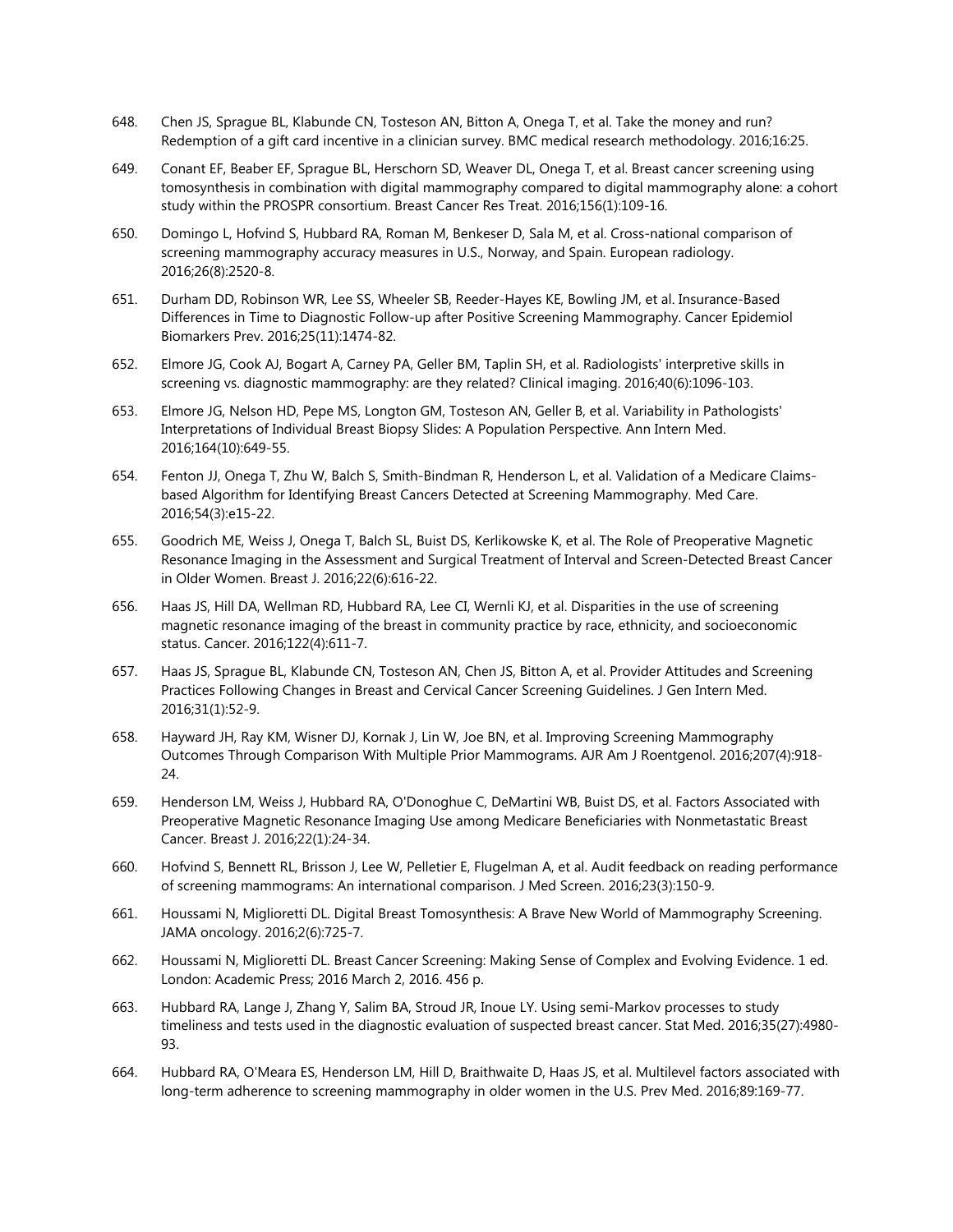- 665. Hubbard RA, Ripping TM, Chubak J, Broeders MJ, Miglioretti DL. Statistical Methods for Estimating the Cumulative Risk of Screening Mammography Outcomes. Cancer Epidemiol Biomarkers Prev. 2016;25(3):513- 20.
- 666. James TA, Wade JE, Sprague BL. The impact of mammographic screening on the surgical management of breast cancer. Journal of surgical oncology. 2016;113(5):496-500.
- 667. Kerlikowske K, Vachon CM. Breast Density: More Than Meets the Eye. J Natl Cancer Inst2016.
- 668. Kurvers RH, Herzog SM, Hertwig R, Krause J, Carney PA, Bogart A, et al. Boosting medical diagnostics by pooling independent judgments. Proceedings of the National Academy of Sciences of the United States of America. 2016;113(31):8777-82.
- 669. Lee AY, Ichikawa L, Lee JM, Lee CI, DeMartini WB, Joe BN, et al. Concordance of BI-RADS Assessments and Management Recommendations for Breast MRI in Community Practice. AJR Am J Roentgenol. 2016;206(1):211-6.
- 670. Lee CI, Bogart A, Germino JC, Goldman LE, Hubbard RA, Haas JS, et al. Availability of Advanced Breast Imaging at Screening Facilities Serving Vulnerable Populations. J Med Screen. 2016;23(1):24-30.
- 671. Lee JM, Houssami N. Imaging Surveillance of Women With a Personal History of Breast Cancer In: Houssami N, Miglioretti DL, editors. Breast Cancer Screening: Making Sense of Complex and Evolving Evidence. 1 ed. London: Academic Press; 2016. p. 299-322.
- 672. Mandelblatt JS, Stout NK, Schechter CB, van den Broek JJ, Miglioretti DL, Krapcho M, et al. Collaborative Modeling of the Benefits and Harms Associated With Different U.S. Breast Cancer Screening Strategies. Ann Intern Med. 2016;164(4):215-25.
- 673. Marcus PM, Pashayan N, Church TR, Doria-Rose VP, Gould MK, Hubbard RA, et al. Population-Based Precision Cancer Screening: A Symposium on Evidence, Epidemiology, and Next Steps. Cancer Epidemiol Biomarkers Prev. 2016;25(11):1449-55.
- 674. Melnikow J, Fenton JJ, Whitlock EP, Miglioretti DL, Weyrich MS, Thompson JH, et al. Supplemental Screening for Breast Cancer in Women With Dense Breasts: A Systematic Review for the U.S. Preventive Services Task Force. Ann Intern Med. 2016;164(4):268-78.
- 675. Miglioretti DL, Lange J, van den Broek JJ, Lee CI, van Ravesteyn NT, Ritley D, et al. Radiation-Induced Breast Cancer Incidence and Mortality From Digital Mammography Screening: A Modeling Study. Ann Intern Med. 2016;164(4):205-14.
- 676. Nelson HD, O'Meara ES, Kerlikowske K, Balch S, Miglioretti D. Factors Associated With Rates of False-Positive and False-Negative Results From Digital Mammography Screening: An Analysis of Registry Data. Ann Intern Med. 2016;164(4):226-35.
- 677. Nichols HB, Bowles EJ, Islam J, Madziwa L, Sturmer T, Tran DT, et al. Tamoxifen Initiation After Ductal Carcinoma In Situ. The oncologist. 2016;21(2):134-40.
- 678. Onega T, Alford-Teaster J. GIS Health Services Research: Community-based Utilization of Breast Imaging Technologies. In: Cowen J, editor. STEM and GIS in Higher Education: ESRI Press; 2016.
- 679. Onega T, Goldman LE, Walker RL, Miglioretti DL, Buist DS, Taplin S, et al. Facility Mammography Volume in Relation to Breast Cancer Screening Outcomes. J Med Screen. 2016;23(1):31-7.
- 680. Onega T, Lee CI, Benkeser D, Alford-Teaster J, Haas JS, Tosteson AN, et al. Travel Burden to Breast MRI and Utilization: Are Risk and Sociodemographics Related? J Am Coll Radiol. 2016;13(6):611-9.
- 681. Onega T, Smith M, Miglioretti DL, Carney PA, Geller BA, Kerlikowske K, et al. Radiologist Agreement for Mammographic Recall by Case Difficulty and Finding Type. J Am Coll Radiol. 2016;13(11S):e72-e9.
- 682. Onega T, Tosteson AN, Weiss J, Alford-Teaster J, Hubbard RA, Henderson LM, et al. Costs of diagnostic and preoperative workup with and without breast MRI in older women with a breast cancer diagnosis. BMC health services research. 2016;16(1):76.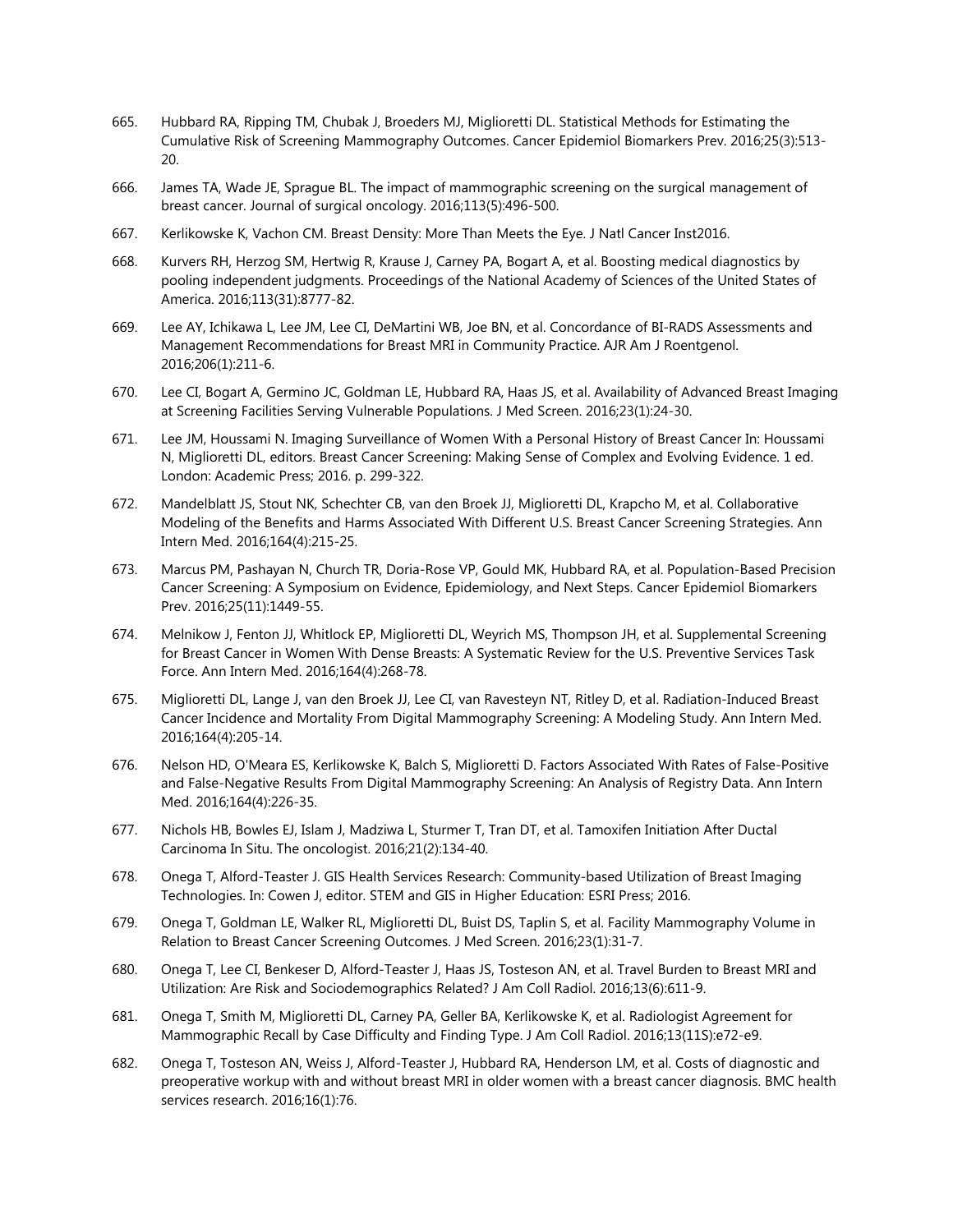- 683. Onega T, Weiss JE, Buist DS, Tosteson AN, Henderson LM, Kerlikowske K, et al. Breast MRI in the Diagnostic and Preoperative Workup Among Medicare Beneficiaries With Breast Cancer. Med Care. 2016;54(7):719-24.
- 684. Schapira MM, Sprague BL, Klabunde CN, Tosteson AN, Bitton A, Chen JS, et al. Inadequate Systems to Support Breast and Cervical Cancer Screening in Primary Care Practice. J Gen Intern Med. 2016;31(10):1148-55.
- 685. Sherman ME, Ichikawa L, Pfeiffer RM, Miglioretti DL, Kerlikowske K, Tice J, et al. Relationship of Predicted Risk of Developing Invasive Breast Cancer, as Assessed with Three Models, and Breast Cancer Mortality among Breast Cancer Patients. PLoS One. 2016;11(8):e0160966.
- 686. Sprague BL, Conant EF, Onega T, Garcia MP, Beaber EF, Herschorn SD, et al. Variation in Mammographic Breast Density Assessments Among Radiologists in Clinical Practice: A Multicenter Observational Study. Ann Intern Med. 2016;165(7):457-64.
- 687. Tice J, Kerlikowske K. Screening for Breast Cancer in Women With Dense Breasts. In: Houssami N, Miglioretti DL, editors. Breast Cancer Screening: Making Sense of Complex and Evolving Evidence. 1 ed. London: Acadmenic Press; 2016. p. 241-64.
- 688. Trentham-Dietz A, Kerlikowske K, Stout NK, Miglioretti DL, Schechter CB, Ergun MA, et al. Tailoring breast cancer screening intervals by breast density and r for women aged 50 years or older: collaborative modeling of screening outcomes. Ann Intern Med. 2016;165(10):700-12.
- 689. Ahern TP, Sprague BL, Bissell MCS, Miglioretti DL, Buist DSM, Braithwaite D, et al. Family History of Breast Cancer, Breast Density, and Breast Cancer Risk in a U.S. Breast Cancer Screening Population. Cancer Epidemiol Biomarkers Prev. 2017;26(6):938-44.
- 690. Brandzel S, Rosenberg DE, Johnson D, Bush M, Kerlikowske K, Onega T, et al. Women's experiences and preferences regarding breast imaging after completing breast cancer treatment. Patient Prefer Adherence. 2017;11:199-204.
- 691. Brandzel SD, Bowles EJA, Wieneke A, Bradford SC, Kimbel K, Gao H, et al. Cancer Screening Reminders: Addressing the Spectrum of Patient Preferences. Perm J. 2017;21:17-051.
- 692. Buist DSM, Gao H, Anderson ML, Onega T, Brandzel S, Rabelhofer MA, et al. Breast cancer screening outreach effectiveness: Mammogram-specific reminders vs. comprehensive preventive services birthday letters. Prev Med. 2017;102:49-58.
- 693. Burnside ES, Lee SJ, Bennette C, Near AM, Alagoz O, Huang H, et al. Using Collaborative Simulation Modeling to Develop a Web-Based Tool to Support Policy-Level Decision Making About Breast Cancer Screening Initiation Age. MDM Policy Pract. 2017;2(2):2381468317717982.
- 694. Chowdhury M, Euhus D, Onega T, Biswas S, Choudhary PK. A model for individualized risk prediction of contralateral breast cancer. Breast Cancer Res Treat. 2017;161(1):153-60.
- 695. Chubak J, Onega T, Zhu W, Buist DSM, Hubbard RA. An Electronic Health Record-based Algorithm to Ascertain the Date of Second Breast Cancer Events. Med Care. 2017;55(12):e81-e7.
- 696. Clark CR, Tosteson TD, Tosteson ANA, Onega T, Weiss JE, Harris KA, et al. Diffusion of digital breast tomosynthesis among women in primary care: associations with insurance type. Cancer Med. 2017;6(5):1102- 7.
- 697. Dabbous FM, Dolecek TA, Berbaum ML, Friedewald SM, Summerfelt WT, Hoskins K, et al. Impact of a False-Positive Screening Mammogram on Subsequent Screening Behavior and Stage at Breast Cancer Diagnosis. Cancer Epidemiol Biomarkers Prev. 2017;26(3):397-403.
- 698. Engmann NJ, Golmakani MK, Miglioretti DL, Sprague BL, Kerlikowske K, Breast Cancer Surveillance C. Population-Attributable Risk Proportion of Clinical Risk Factors for Breast Cancer. JAMA oncology. 2017;3(9):1228-36.
- 699. Engmann NJ, Scott CG, Jensen MR, Ma L, Brandt KR, Mahmoudzadeh AP, et al. Longitudinal Changes in Volumetric Breast Density with Tamoxifen and Aromatase Inhibitors. Cancer Epidemiol Biomarkers Prev. 2017;26(6):930-7.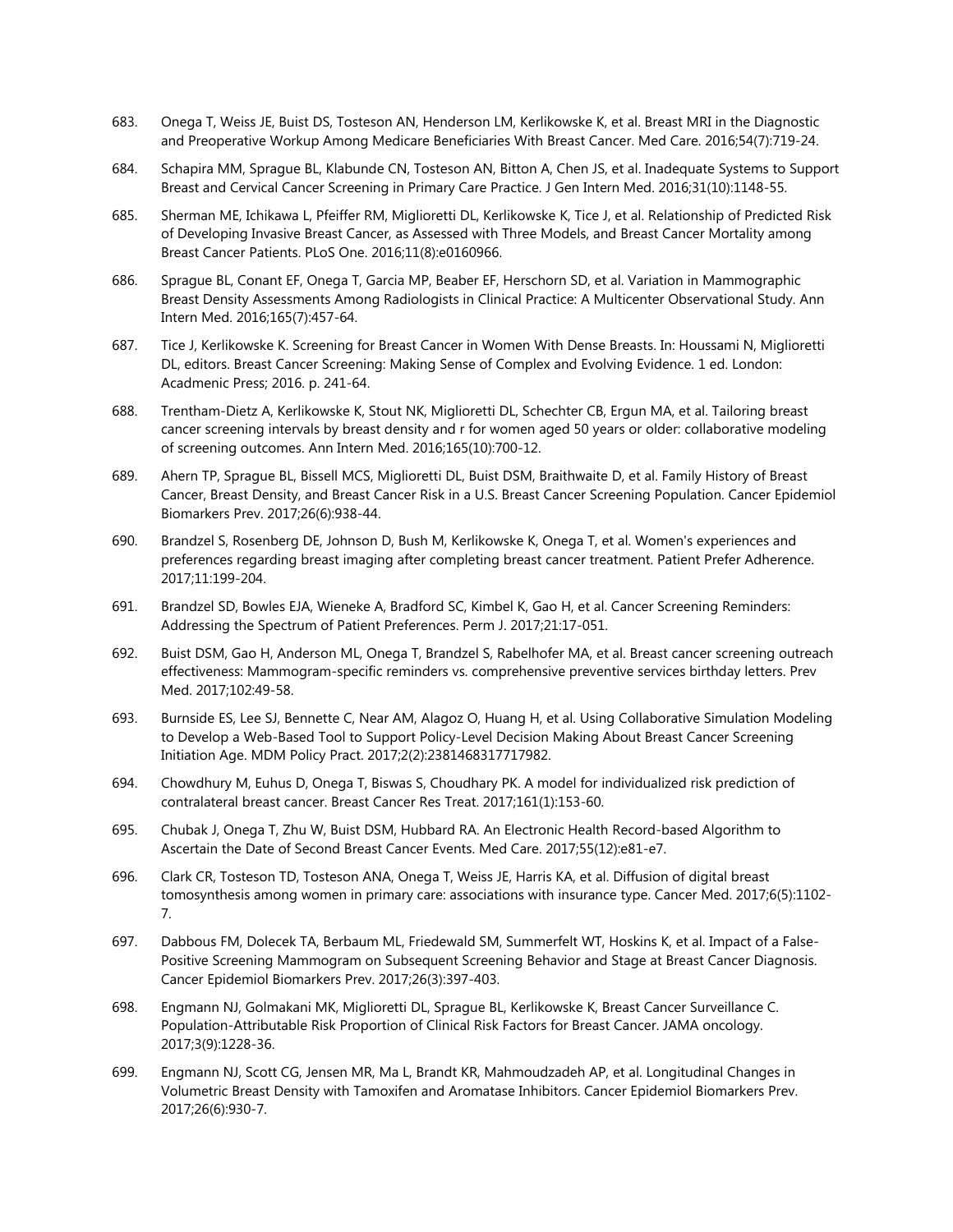- 700. Frederick PD, Nelson HD, Carney PA, Brunye TT, Allison KH, Weaver DL, et al. The Influence of Disease Severity of Preceding Clinical Cases on Pathologists' Medical Decision Making. Med Decis Making. 2017;37(1):91-100.
- 701. Geller BM, Nelson HD, Weaver DL, Frederick PD, Allison KH, Onega T, et al. Characteristics associated with requests by pathologists for second opinions on breast biopsies. J Clin Pathol. 2017;70(11):947-53.
- 702. Haas JS, Baer HJ, Eibensteiner K, Klinger EV, St Hubert S, Getty G, et al. A Cluster Randomized Trial of a Personalized Multi-Condition Risk Assessment in Primary Care. Am J Prev Med. 2017;52(1):100-5.
- 703. Haas JS, Barlow WE, Schapira MM, MacLean CD, Klabunde CN, Sprague BL, et al. Primary Care Providers' Beliefs and Recommendations and Use of Screening Mammography by their Patients. J Gen Intern Med. 2017;32(4):449-57.
- 704. Houssami N, Lee CI, Buist DSM, Tao D. Artificial intelligence for breast cancer screening: Opportunity or hype? Breast. 2017;36:31-3.
- 705. Jackson SL, Frederick PD, Pepe MS, Nelson HD, Weaver DL, Allison KH, et al. Diagnostic Reproducibility: What Happens When the Same Pathologist Interprets the Same Breast Biopsy Specimen at Two Points in Time? Ann Surg Oncol. 2017;24(5):1234-41.
- 706. Kapeljushnik O, Schmitt C, Hendersen LM, Greenwood-Hickman MA. CMDS: A Data System for a Multiinstitutional Mammography Registry.: University of North Carolina at Chapel Hill; 2017.
- 707. Kerlikowske K, Gard CC, Tice JA, Ziv E, Cummings SR, Miglioretti DL, et al. Risk Factors That Increase Risk of Estrogen Receptor-Positive and -Negative Breast Cancer. J Natl Cancer Inst. 2017;109(5).
- 708. Kerlikowske K, Ma L, Scott CG, Mahmoudzadeh AP, Jensen MR, Sprague BL, et al. Combining quantitative and qualitative breast density measures to assess breast cancer risk. Breast Cancer Res. 2017;19(1):97.
- 709. Knerr S, Wernli KJ, Leppig K, Ehrlich K, Graham AL, Farrell D, et al. A web-based personalized risk communication and decision-making tool for women with dense breasts: Design and methods of a randomized controlled trial within an integrated health care system. Contemporary clinical trials. 2017;56:25- 33.
- 710. Lam DL, Houssami N, Lee JM. Imaging Surveillance After Primary Breast Cancer Treatment. AJR Am J Roentgenol. 2017;208(3):676-86.
- 711. Lee CI, Chen LE, Elmore JG. Risk-based Breast Cancer Screening: Implications of Breast Density. Med Clin North Am. 2017;101(4):725-41.
- 712. Lee JM, Ichikawa L, Valencia E, Miglioretti DL, Wernli K, Buist DSM, et al. Performance Benchmarks for Screening Breast MR Imaging in Community Practice. Radiology. 2017;285(1):44-52.
- 713. Lee JM, Miglioretti DL, Burnside ES, Morris EA, Smith RA, Lehman CD. Mammography Performance Benchmarks in an Era of Value-based Care. Radiology. 2017;284(2):605-7.
- 714. Lehman CD, Arao RF, Sprague BL, Lee JM, Buist DS, Kerlikowske K, et al. National Performance Benchmarks for Modern Screening Digital Mammography: Update from the Breast Cancer Surveillance Consortium. Radiology. 2017;283(1):49-58.
- 715. Leopold RB, Thomas AW, Concannon KF, Correll AD, LaPenta CM, Maurer SM, et al. Breast cancer screening in patients with cancers other than breast. Breast Cancer Res Treat. 2017;163(2):343-8.
- 716. Menes TS, Kerlikowske K, Lange J, Jaffer S, Rosenberg R, Miglioretti DL. Subsequent Breast Cancer Risk Following Diagnosis of Atypical Ductal Hyperplasia on Needle Biopsy. JAMA oncology. 2017;3(1):36-41.
- 717. Miglioretti DL, Ichikawa L, Smith RA, Buist DSM, Carney PA, Geller B, et al. Correlation Between Screening Mammography Interpretive Performance on a Test Set and Performance in Clinical Practice. Acad Radiol. 2017;24(10):1256-64.
- 718. Nelson KP, Mitani AA, Edwards D. Assessing the influence of rater and subject characteristics on measures of agreement for ordinal ratings. Stat Med. 2017;36(20):3181-99.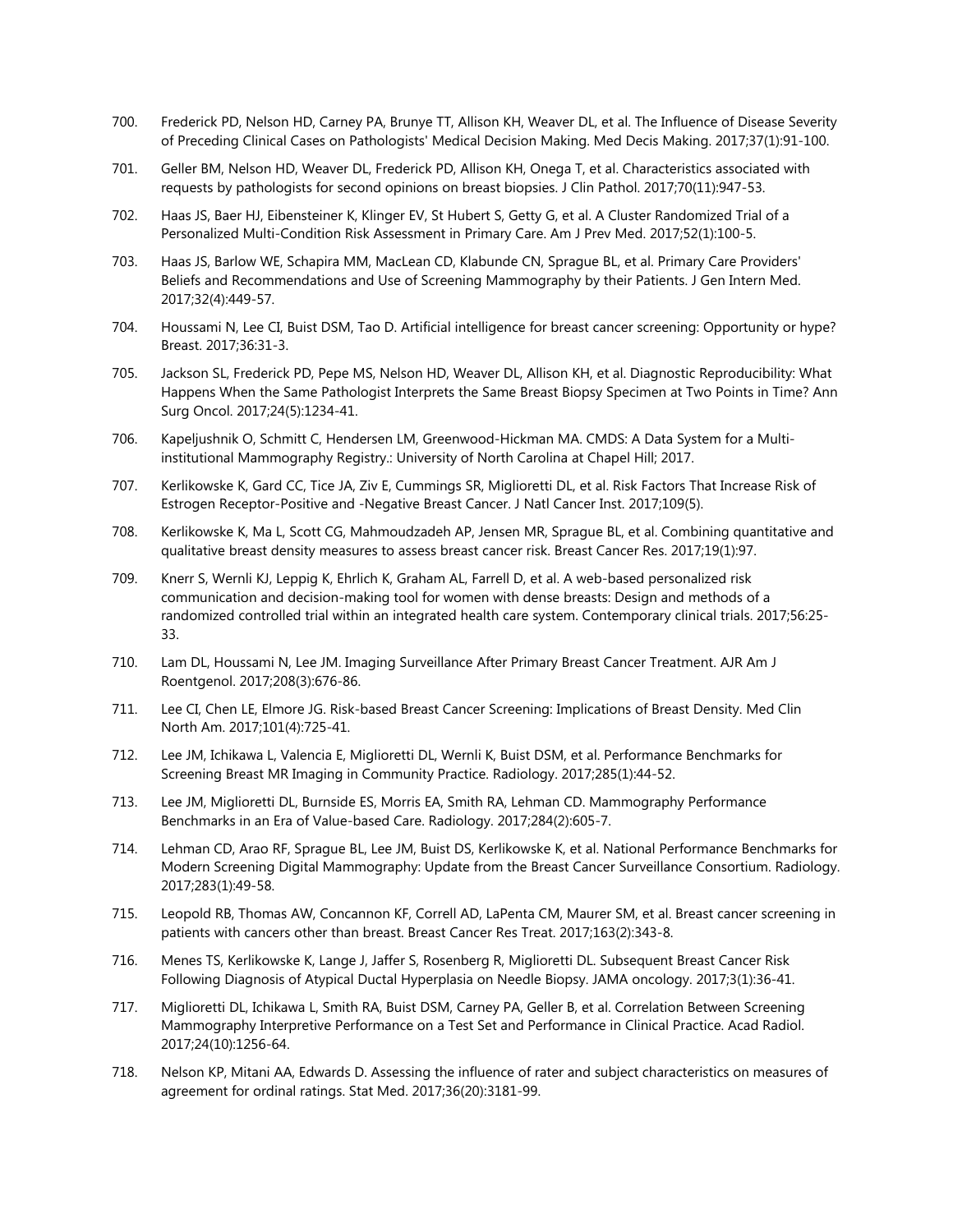- 719. Nguyen KH, Pasick RJ, Stewart SL, Kerlikowske K, Karliner LS. Disparities in abnormal mammogram follow-up time for Asian women compared with non-Hispanic white women and between Asian ethnic groups. Cancer. 2017;123(18):3468-75.
- 720. Nyante SJ, Lee SS, Benefield TS, Hoots TN, Henderson LM. The association between mammographic calcifications and breast cancer prognostic factors in a population-based registry cohort. Cancer. 2017;123(2):219-27.
- 721. Onega T, Haas JS, Bitton A, Brackett C, Weiss J, Goodrich M, et al. Alignment of breast cancer screening guidelines, accountability metrics, and practice patterns. Am J Manag Care. 2017;23(1):35-40.
- 722. Onega T, Weiss JE, Goodrich ME, Zhu W, DeMartini WB, Kerlikowske K, et al. Relationship between preoperative breast MRI and surgical treatment of non-metastatic breast cancer. Journal of surgical oncology. 2017;116(8):1008-15.
- 723. Ozanne EM, Weiss JE, Onega T, DeMartini W, Kerlikowske K, Buist DS, et al. Locoregional treatment of breast cancer in women with and without preoperative magnetic resonance imaging. Am J Surg. 2017;213(1):132-9 e2.
- 724. Rauscher GH, Dabbous F, Dolecek TA, Friedewald SM, Tossas-Milligan K, Macarol T, et al. Absence of an anticipated racial disparity in interval breast cancer within a large health care organization. Ann Epidemiol. 2017;27(10):654-8.
- 725. Shieh Y, Hu D, Ma L, Huntsman S, Gard CC, Leung JWT, et al. Joint relative risks for estrogen receptor-positive breast cancer from a clinical model, polygenic risk score, and sex hormones. Breast Cancer Res Treat. 2017;166(2):603-12.
- 726. Shiyanbola OO, Arao RF, Miglioretti DL, Sprague BL, Hampton JM, Stout NK, et al. Emerging Trends in Family History of Breast Cancer and Associated Risk. Cancer Epidemiol Biomarkers Prev. 2017;26(12):1753-60.
- 727. Sprague BL, Arao RF, Miglioretti DL, Henderson LM, Buist DS, Onega T, et al. National Performance Benchmarks for Modern Diagnostic Digital Mammography: Update from the Breast Cancer Surveillance Consortium. Radiology. 2017;283(1):59-69.
- 728. Trister AD, Buist DSM, Lee CI. Will Machine Learning Tip the Balance in Breast Cancer Screening? JAMA oncology. 2017;3(11):1463-4.
- 729. Weiss JE, Goodrich M, Harris KA, Chicoine RE, Synnestvedt MB, Pyle SJ, et al. Challenges With Identifying Indication for Examination in Breast Imaging as a Key Clinical Attribute in Practice, Research, and Policy. J Am Coll Radiol. 2017;14(2):198-207 e2.
- 730. Wernli KJ, Arao RF, Hubbard RA, Sprague BL, Alford-Teaster J, Haas JS, et al. Change in Breast Cancer Screening Intervals Since the 2009 USPSTF Guideline. J Womens Health (Larchmt). 2017;26(8):820-7.
- 731. Yaghjyan L, Arao R, Brokamp C, O'Meara ES, Sprague BL, Ghita G, et al. Association between air pollution and mammographic breast density in the Breast Cancer Surveilance Consortium. Breast Cancer Res. 2017;19(1):36.
- 732. Ziv E, Tice JA, Sprague B, Vachon CM, Cummings SR, Kerlikowske K. Using Breast Cancer Risk Associated Polymorphisms to Identify Women for Breast Cancer Chemoprevention. PLoS One. 2017;12(1):e0168601.
- 733. Alagoz O, Ergun MA, Cevik M, Sprague BL, Fryback DG, Gangnon RE, et al. The University of Wisconsin Breast Cancer Epidemiology Simulation Model: An Update. Med Decis Making. 2018;38(1\_suppl):99S-111S.
- 734. Braithwaite D, Miglioretti DL, Zhu W, Demb J, Trentham-Dietz A, Sprague B, et al. Family History and Breast Cancer Risk Among Older Women in the Breast Cancer Surveillance Consortium Cohort. JAMA Intern Med. 2018;178(4):494-501.
- 735. Buist DSM, Abraham L, Lee CI, Lee JM, Lehman C, O'Meara ES, et al. Breast Biopsy Intensity and Findings Following Breast Cancer Screening in Women With and Without a Personal History of Breast Cancer. JAMA Intern Med. 2018;178(4):458-68.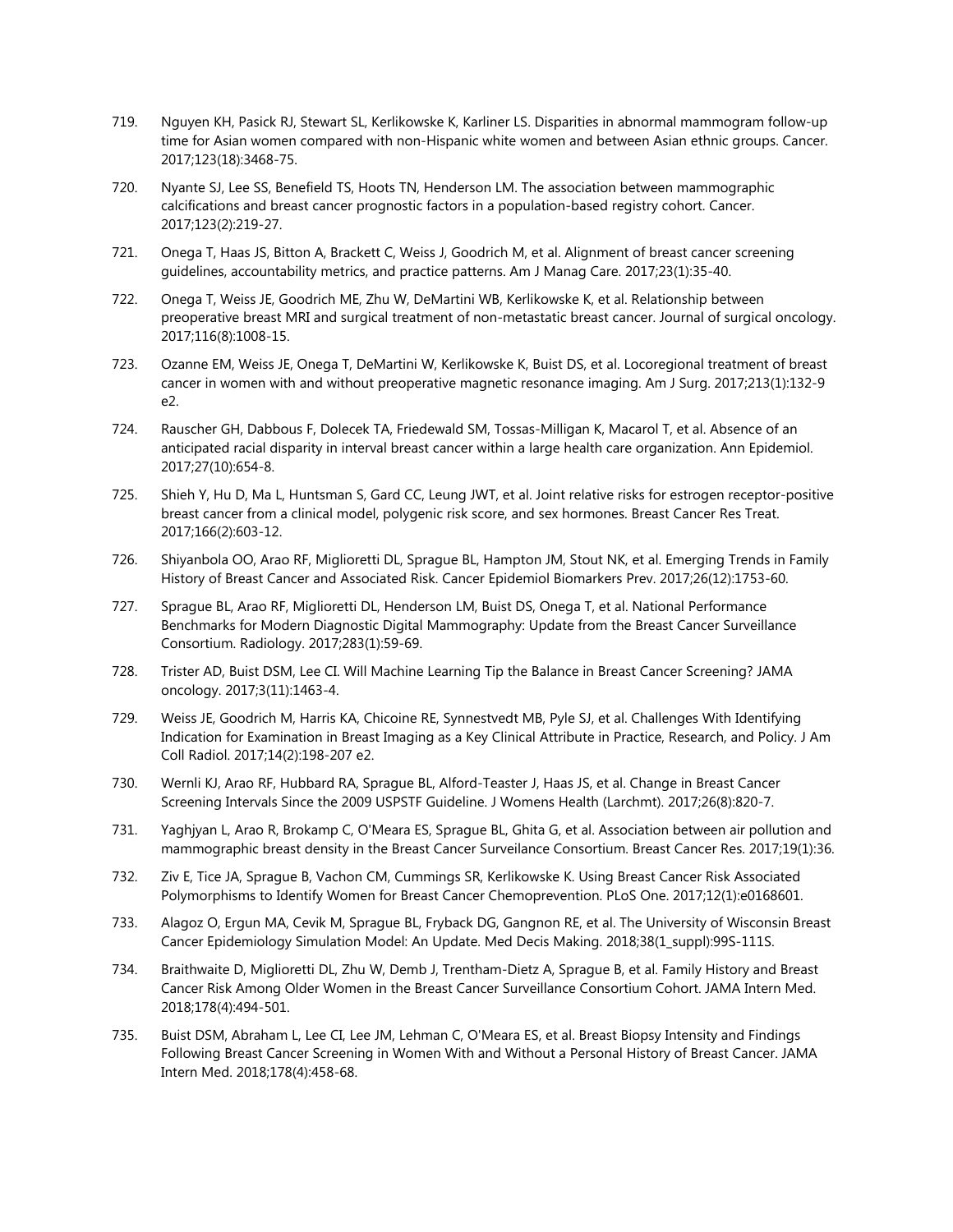- 736. Chowdhury M, Euhus D, O'Donnell M, Onega T, Choudhary PK, Biswas S. Dose-dependent effect of mammographic breast density on the risk of contralateral breast cancer. Breast Cancer Res Treat. 2018;170(1):143-8.
- 737. Dabbous F, Dolecek TA, Friedewald SM, Tossas-Milligan KY, Macarol T, Summerfelt WT, et al. Performance characteristics of digital vs film screen mammography in community practice. Breast J. 2018;24(3):369-72.
- 738. Frank RD, Winham SJ, Vierkant RA, Frost MH, Radisky DC, Ghosh K, et al. Evaluation of 2 breast cancer risk models in a benign breast disease cohort. Cancer. 2018;124(16):3319-28.
- 739. Henderson LM, Hubbard RA, Zhu W, Weiss J, Wernli KJ, Goodrich ME, et al. Preoperative Breast Magnetic Resonance Imaging Use by Breast Density and Family History of Breast Cancer. J Womens Health (Larchmt). 2018;27(8):987-93.
- 740. Hill DA, Haas JS, Wellman R, Hubbard RA, Lee CI, Alford-Teaster J, et al. Utilization of breast cancer screening with magnetic resonance imaging in community practice. J Gen Intern Med. 2018;33(3):275-83.
- 741. Karliner LS, Kaplan C, Livaudais-Toman J, Kerlikowske K. Mammography facilities serving vulnerable women have longer follow-up times. Health Serv Res. 2018.
- 742. Kerlikowske K, Scott CG, Mahmoudzadeh AP, Ma L, Winham S, Jensen MR, et al. Automated and Clinical Breast Imaging Reporting and Data System Density Measures Predict Risk for Screen-Detected and Interval Cancers: A Case-Control Study. Ann Intern Med. 2018;168(11):757-65.
- 743. Lee CI, Zhu W, Onega TL, Germino J, O'Meara ES, Lehman CD, et al. The Effect of Digital Breast Tomosynthesis Adoption on Facility-Level Breast Cancer Screening Volume. AJR Am J Roentgenol. 2018;211(5):957-63.
- 744. Lee JM, Abraham L, Lam DL, Buist DSM, Kerlikowske K, Miglioretti DL, et al. Cumulative Risk Distribution for Interval Invasive Second Breast Cancers After Negative Surveillance Mammography. J Clin Oncol. 2018;36(20):2070-7.
- 745. Lee SJ, Li X, Huang H, Zelen M. The Dana-Farber CISNET Model for Breast Cancer Screening Strategies: An Update. Med Decis Making. 2018;38(1\_suppl):44s-53s.
- 746. Mandelblatt JS, Near AM, Miglioretti DL, Munoz D, Sprague BL, Trentham-Dietz A, et al. Common Model Inputs Used in CISNET Collaborative Breast Cancer Modeling. Med Decis Making. 2018;38(1\_suppl):9S-23S.
- 747. McCarthy AM, Barlow WE, Conant EF, Haas JS, Li CI, Sprague BL, et al. Breast Cancer With a Poor Prognosis Diagnosed After Screening Mammography With Negative Results. JAMA oncology. 2018;4(7):998-1001.
- 748. Miles R, Wan F, Onega TL, Lenderink-Carpenter A, O'Meara ES, Zhu W, et al. Underutilization of Supplemental Magnetic Resonance Imaging Screening Among Patients at High Breast Cancer Risk. J Womens Health (Larchmt). 2018;27(6):748-54.
- 749. Miles RC, Onega T, Lee CI. Addressing Potential Health Disparities in the Adoption of Advanced Breast Imaging Technologies. Acad Radiol. 2018;25(5):547-51.
- 750. Munoz DF, Plevritis SK. Estimating Breast Cancer Survival by Molecular Subtype in the Absence of Screening and Adjuvant Treatment. Med Decis Making. 2018;38(1\_suppl):32S-43S.
- 751. Narayan AK, Elkin EB, Lehman CD, Morris EA. Quantifying performance thresholds for recommending screening mammography: a revealed preference analysis of USPSTF guidelines. Breast Cancer Res Treat. 2018;172(2):463-8.
- 752. Nutter EL, Weiss JE, Marotti JD, Barth RJ, Jr., Eliassen MS, Goodrich ME, et al. Personal history of proliferative breast disease with atypia and risk of multifocal breast cancer. Cancer. 2018;124(7):1350-7.
- 753. Onega T, Zhu W, Weiss JE, Goodrich M, Tosteson ANA, DeMartini W, et al. Preoperative breast MRI and mortality in older women with breast cancer. Breast Cancer Res Treat. 2018;170(1):149-57.
- 754. Plevritis SK, Munoz D, Kurian AW, Stout NK, Alagoz O, Near AM, et al. Association of Screening and Treatment With Breast Cancer Mortality by Molecular Subtype in US Women, 2000-2012. JAMA. 2018;319(2):154-64.